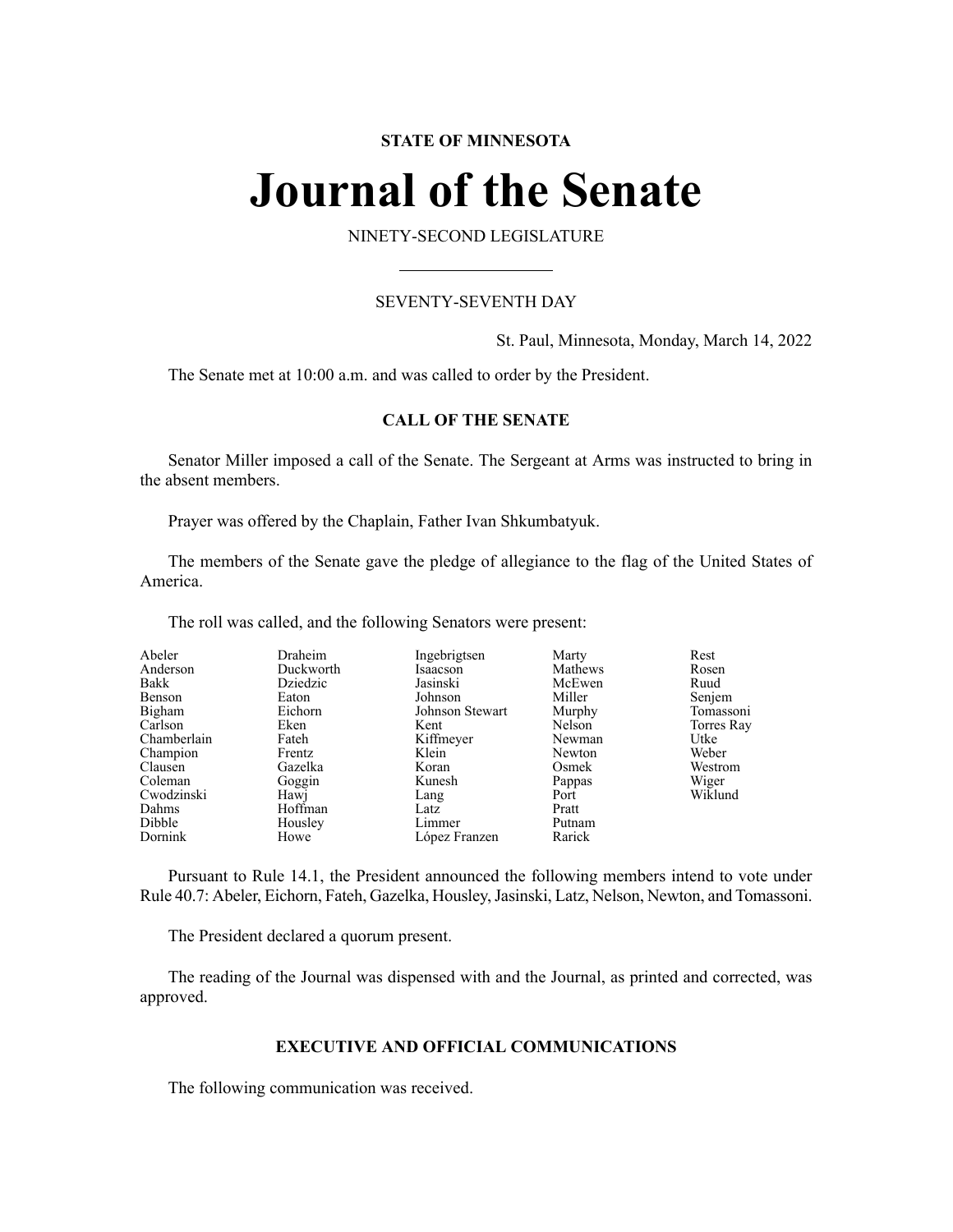The Honorable Melissa Hortman Speaker of the House of Representatives

The Honorable David J. Osmek President of the Senate

I have the honor to inform you that the following enrolled Acts of the 2022 Session of the State Legislature have been received from the Office of the Governor and are deposited in the Office of the Secretary of State for preservation, pursuant to the State Constitution, Article IV, Section 23:

|      |      | Time and            |                      |            |
|------|------|---------------------|----------------------|------------|
| S.F. | H.F. | <b>Session Laws</b> | Date Approved        | Date Filed |
| No.  | No.  | Chapter No.         | 2022                 | 2022       |
|      | 2454 | 36                  | 4:07 p.m. March 10   | March 10   |
|      | 2841 | 37                  | $4:07$ p.m. March 10 | March 10   |
|      |      |                     | Sincerely,           |            |
|      |      |                     | Steve Simon          |            |

# **MESSAGES FROM THE HOUSE**

Mr. President:

I have the honor to announce the passage by the House of the following House Files, herewith transmitted: H.F. Nos. 2746 and 3420.

Patrick D. Murphy, Chief Clerk, House of Representatives

Secretary of State

Transmitted March 10, 2022

# **FIRST READING OF HOUSE BILLS**

The following bills were read the first time.

**H.F. No. 2746:** A bill for an act relating to public safety; clarifying eligibility for participation in the Hometown Heroes Act; transferring money; amending Laws 2021, First Special Session chapter 11, article 2, section 12.

Referred to the Committee on Judiciary and Public Safety Finance and Policy.

**H.F. No. 3420:** A bill for an act relating to drought relief; modifying the disaster recovery loan program; increasing funding for agricultural drought relief loans; appropriating money for drought relief grants and other financial assistance for eligible farmers; providing financial assistance to municipalities, townships, and Tribal governments for increasing water efficiency in public water supplies; providing grants for planting shade trees and purchasing tree-watering equipment; providing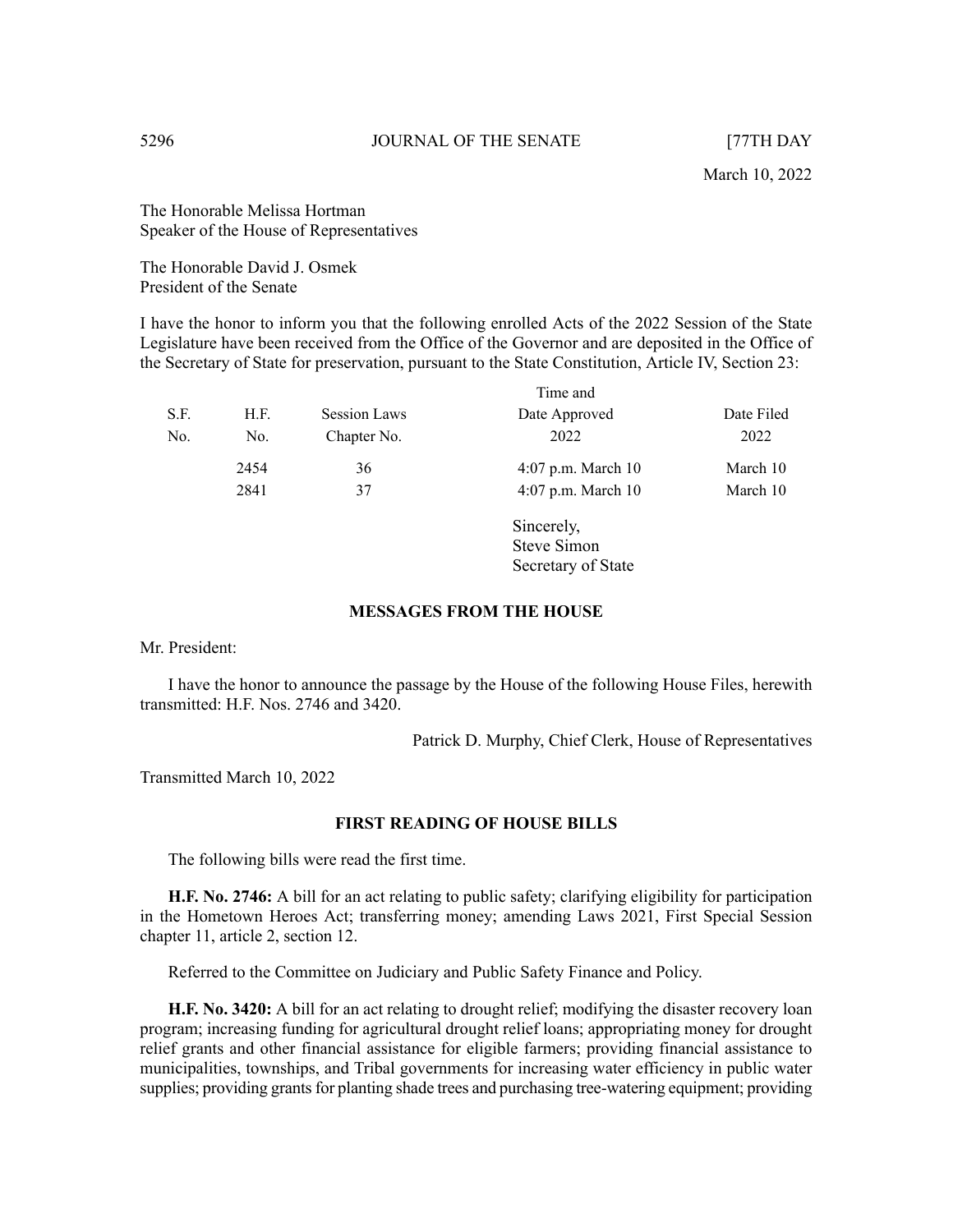financial assistance to replace drought-killed seedlings; appropriating money; amending Minnesota Statutes 2020, section 41B.047, subdivision 3.

Referred to the Committee on Finance.

# **REPORTS OF COMMITTEES**

Senator Miller moved that the Committee Reports at the Desk be now adopted. The motion prevailed.

# **Senator Ruud from the Committee on Environment and Natural Resources Policy and Legacy Finance, to which was referred**

**S.F. No. 3065:** A bill for an act relating to consumer protection; providing for consumer choice of fuel; modifying certain rulemaking authority; eliminating Clean Car rules; amending Minnesota Statutes 2020, section 116.07, subdivision 2; proposing coding for new law in Minnesota Statutes, chapters 15; 84; 86B; 168; 325E; repealing Minnesota Rules, parts 7023.0150; 7023.0200; 7023.0250; 7023.0300.

Reports the same back with the recommendation that the bill be amended as follows:

Page 1, line 17, delete "household" and delete "for personal use"

Page 1, line 19, delete "for personal use"

Page 1, line 20, delete "under section 84.7731" and delete "under section"

Page 1, line 21, delete "84.822" and delete "under section 86B.536"

Page 2, delete line 1 and insert:

"(3) new or used passenger automobiles;"

Page 2, line 2, delete everything after "equipment" and insert ", as defined in section 325E.061; and"

Page 2, after line 2, insert:

"(5) medium and heavy duty trucks."

Page 2, delete sections 3 to 5

Page 5, delete sections 7 and 8

Renumber the sections in sequence

Amend the title numbers accordingly

And when so amended the bill do pass and be re-referred to the Committee on State Government Finance and Policy and Elections. Amendments adopted. Report adopted.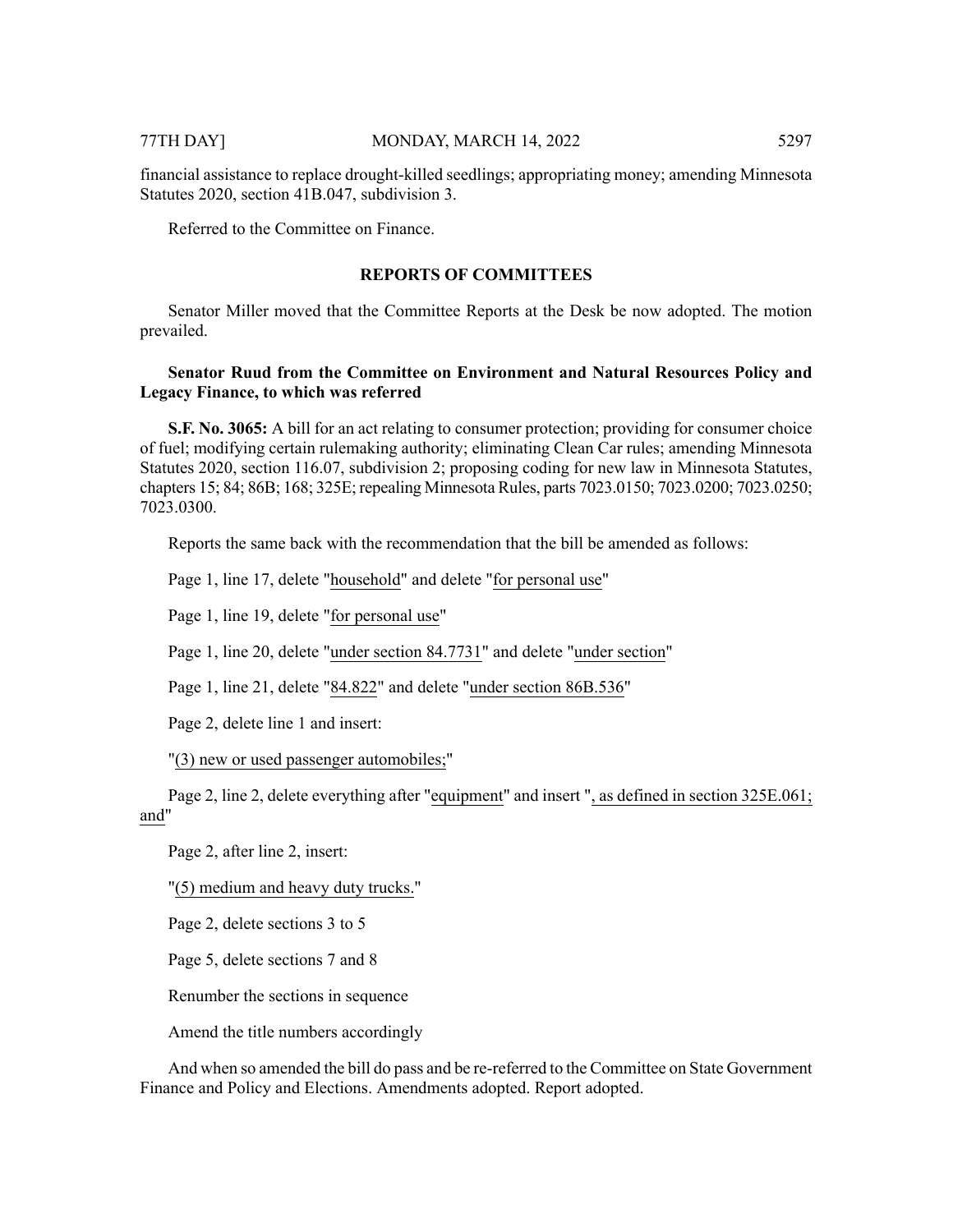# **Senator Ingebrigtsen from the Committee on Environment and Natural Resources Finance, to which was re-referred**

**S.F. No. 3667:** A bill for an act relating to driver and vehicle services; requiring a study of the potential to transition from the Department of Natural Resources registration system to the driver and vehicle registration system; requiring a report.

Reports the same back with the recommendation that the bill be amended as follows:

Delete everything after the enacting clause and insert:

# "Section 1. **DEPARTMENT OF NATURAL RESOURCES REGISTRATION SYSTEM.**

Subdivision 1. **Definitions.** (a) For purposes of this section, the following terms have the meanings given.

(b) "Commissioner" means the commissioner of natural resources.

(c) "DNR" means the Department of Natural Resources.

(d) "DNR registration system" means the current Department of Natural Resources system for boat, all-terrain vehicle, and snowmobile registrations.

Subd. 2. **Request for proposals required; scoring preference.** By ..., the commissioner must issue a request for proposals to replace DNR registration system. When scoring the responses to the request for proposals, the commissioner may give a preference to a software vendor that currently provides vehicle registration software to the state in an amount commensurate with the commissioner's assessments of the benefits of using an existing software vendor.

Subd. 3. **Report to legislature.** Within 45 days after a vendor has been selected to provide software to replace the DNR registration system, the commissioner must report to the chairs and ranking minority members of the legislative committees with jurisdiction over transportation policy and finance and natural resources policy and finance. At a minimum, the commissioner must include in the report:

(1) the names of all vendors who submitted a proposal;

(2) which vendor was selected;

(3) the estimated timeline for implementing the new registration system;

(4) if a preference was given as described in subdivision 2, what the preference was and how the commission arrived at that number; and

(5) if a software vendor that currently provides vehicle registration software to the state submitted a proposal and that vendor was not selected, an explanation of why that vendor was not selected.

**EFFECTIVE DATE.** This section is effective the day following final enactment."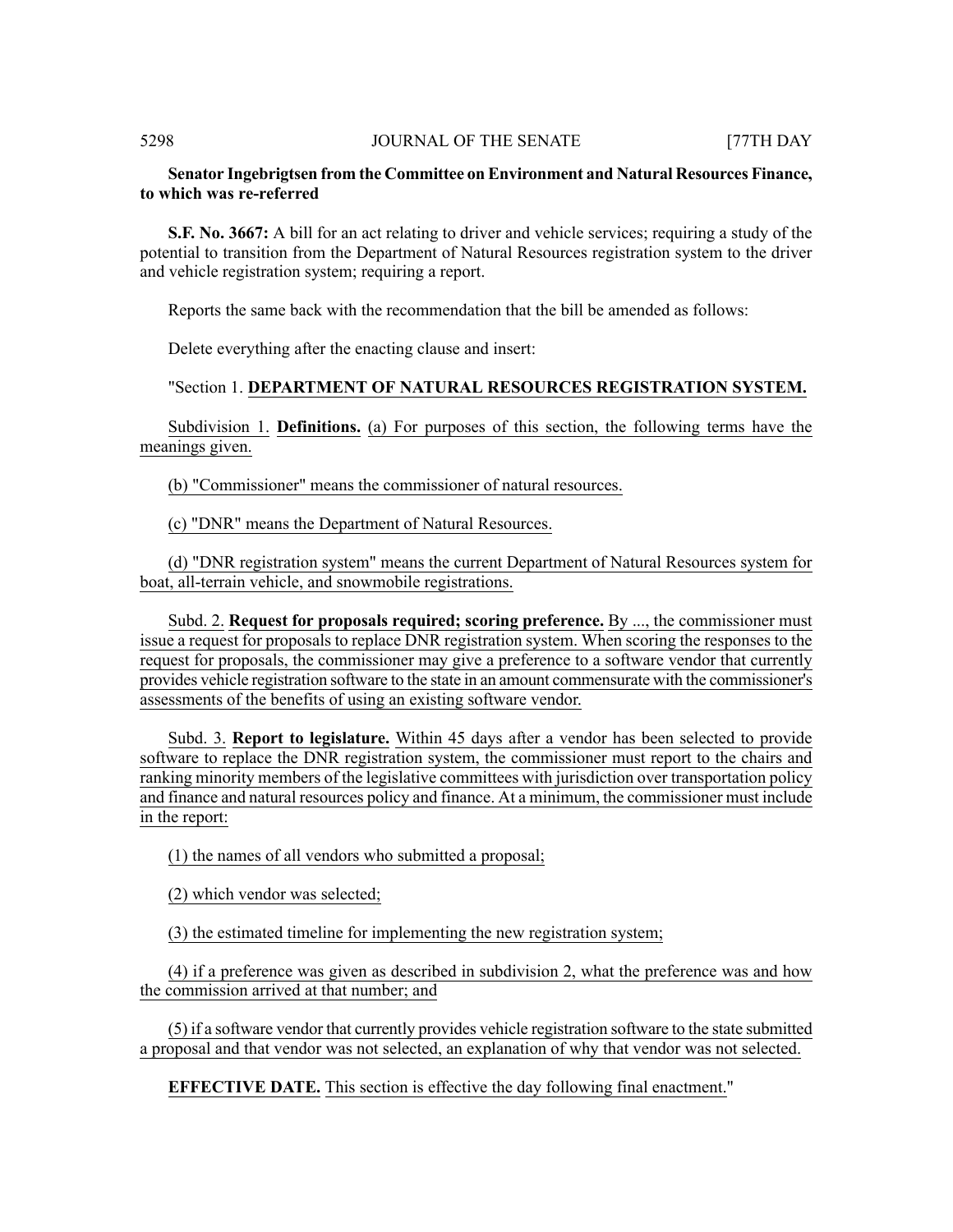# 77TH DAY] MONDAY, MARCH 14, 2022 5299

And when so amended the bill do pass and be re-referred to the Committee on State Government Finance and Policy and Elections. Amendments adopted. Report adopted.

# **Senator Lang from the Committee on Veterans and Military Affairs Finance and Policy, to which was re-referred**

**S.F. No. 2875:** A bill for an act relating to drivers' licenses; amending eligibility for a veteran designation on drivers' licenses or Minnesota identification cards; amending Minnesota Statutes 2020, section 171.07, subdivision 15.

Reports the same back with the recommendation that the bill be amended as follows:

Delete everything after the enacting clause and insert:

"Section 1. Minnesota Statutes 2020, section 171.07, subdivision 15, is amended to read:

Subd. 15. **Veteran designation.** (a) At the request of an eligible applicant and on payment of the required fee, the department shall issue, renew, or reissue to the applicant a driver's license or Minnesota identification card bearing a graphic or written designation of:

(1) Veteran; or

(2) Veteran 100% T&P.

(b) At the time of the initial application for the designation provided under this subdivision, the applicant must:

(1) be one of the following:

(i) a veteran, as defined in section 197.447;

(ii) a retired member of the National Guard or a reserve component of the United States armed forces; or

(iii) a member of the National Guard or a reserve component of the United States armed forces;

 $(2)$  have provide a certified copy of the veteran's applicant's discharge papers that confirms an honorable or general discharge under honorable conditions status, or a military retiree identification card, Veteran Identification Card, or Veteran Health Identification Card; and

(3) if the applicant is seeking the disability designation under paragraph (a), clause (2), provide satisfactory evidence of a 100 percent total and permanent service-connected disability as determined by the United States Department of Veterans Affairs.

(c) The commissioner of public safety is required to issue drivers' licenses and Minnesota identification cards with the veteran designation only after entering a new contract or in coordination with producing a new card design with modifications made as required by law.

**EFFECTIVE DATE; APPLICATION.** This section is effective August 1, 2022, and applies to applications submitted on or after that date."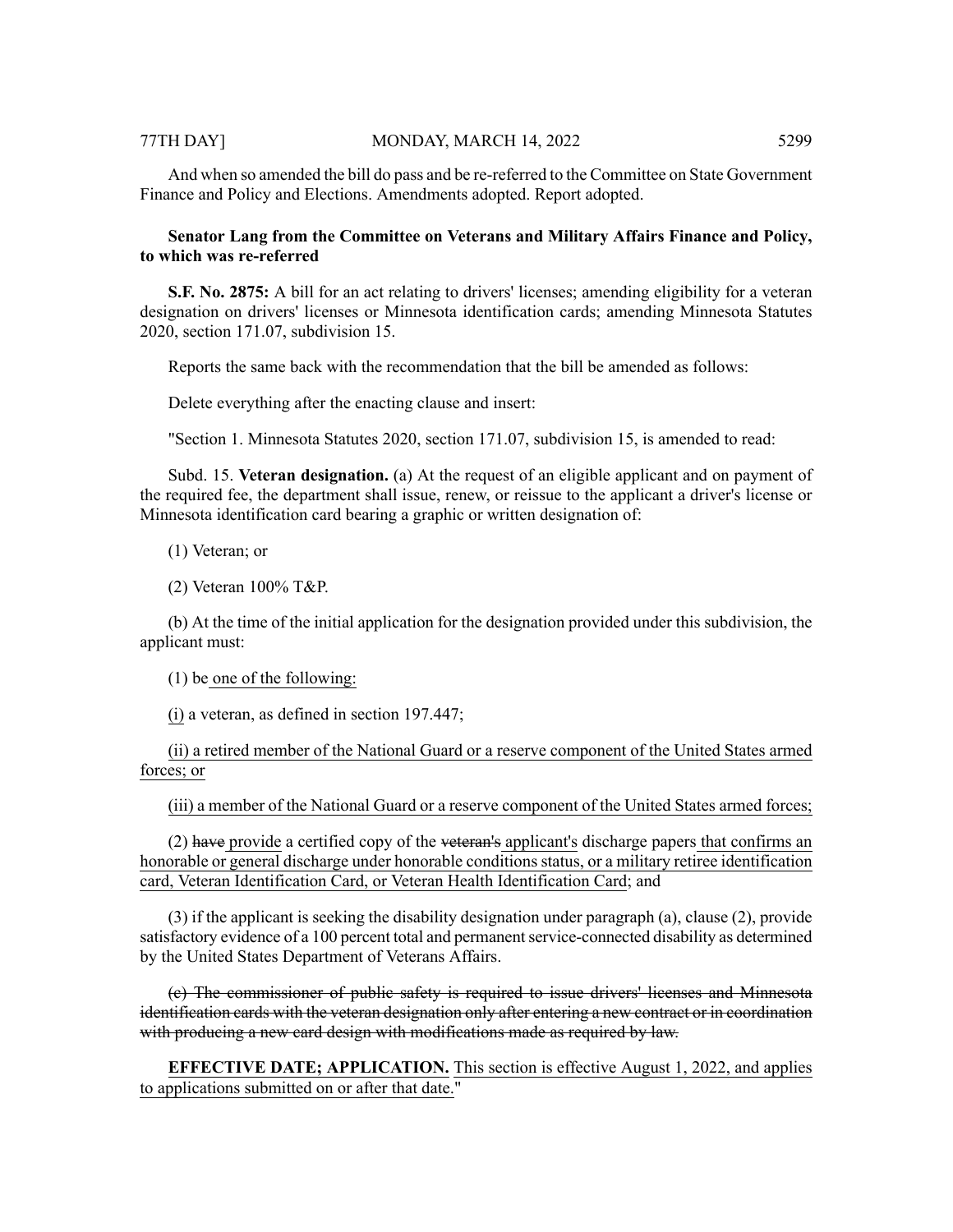And when so amended the bill do pass and be re-referred to the Committee on Finance. Amendments adopted. Report adopted.

# **Senator Lang from the Committee on Veterans and Military Affairs Finance and Policy, to which was referred**

**S.F. No. 3040:** A bill for an act relating to the military; appropriating money for a grant to support activities related to commissioning of the USS Minneapolis-St. Paul.

Reports the same back with the recommendation that the bill be amended as follows:

Page 1, line 8, after the period, insert "This is a onetime appropriation."

And when so amended the bill do pass and be re-referred to the Committee on Finance. Amendments adopted. Report adopted.

# **Senator Utke from the Committee on Health and Human Services Finance and Policy, to which was referred**

**S.F. No. 3257:** A bill for an act relating to health; adding a project to the hospital construction moratorium exception; amending Minnesota Statutes 2021 Supplement, section 144.551, subdivision 1.

Reports the same back with the recommendation that the bill do pass. Report adopted.

# **Senator Draheim from the Committee on Housing Finance and Policy, to which was referred**

**S.F. No. 3414:** A bill for an act relating to local government; repealing the exception allowing local governments to control rents if approved by the voters; amending Minnesota Statutes 2020, section 471.9996, subdivision 1; repealing Minnesota Statutes 2020, section 471.9996, subdivision 2.

Reports the same back with the recommendation that the bill do pass and be re-referred to the Committee on Local Government Policy. Report adopted.

# **Senator Westrom from the Committee on Agriculture and Rural Development Finance and Policy, to which was referred**

**S.F. No. 3479:** A bill for an act relating to agriculture; appropriating money for grants and financial assistance to livestock farmers and crop producers impacted by drought; appropriating money to the Rural Finance Authority revolving loan account for drought relief.

Reports the same back with the recommendation that the bill be amended as follows:

Page 1, delete lines 7 to 15 and insert:

"(a) \$6,500,000 in fiscal year 2022 is appropriated from the general fund to the commissioner of agriculture for the purpose of providing grants and other forms of financial assistance to livestock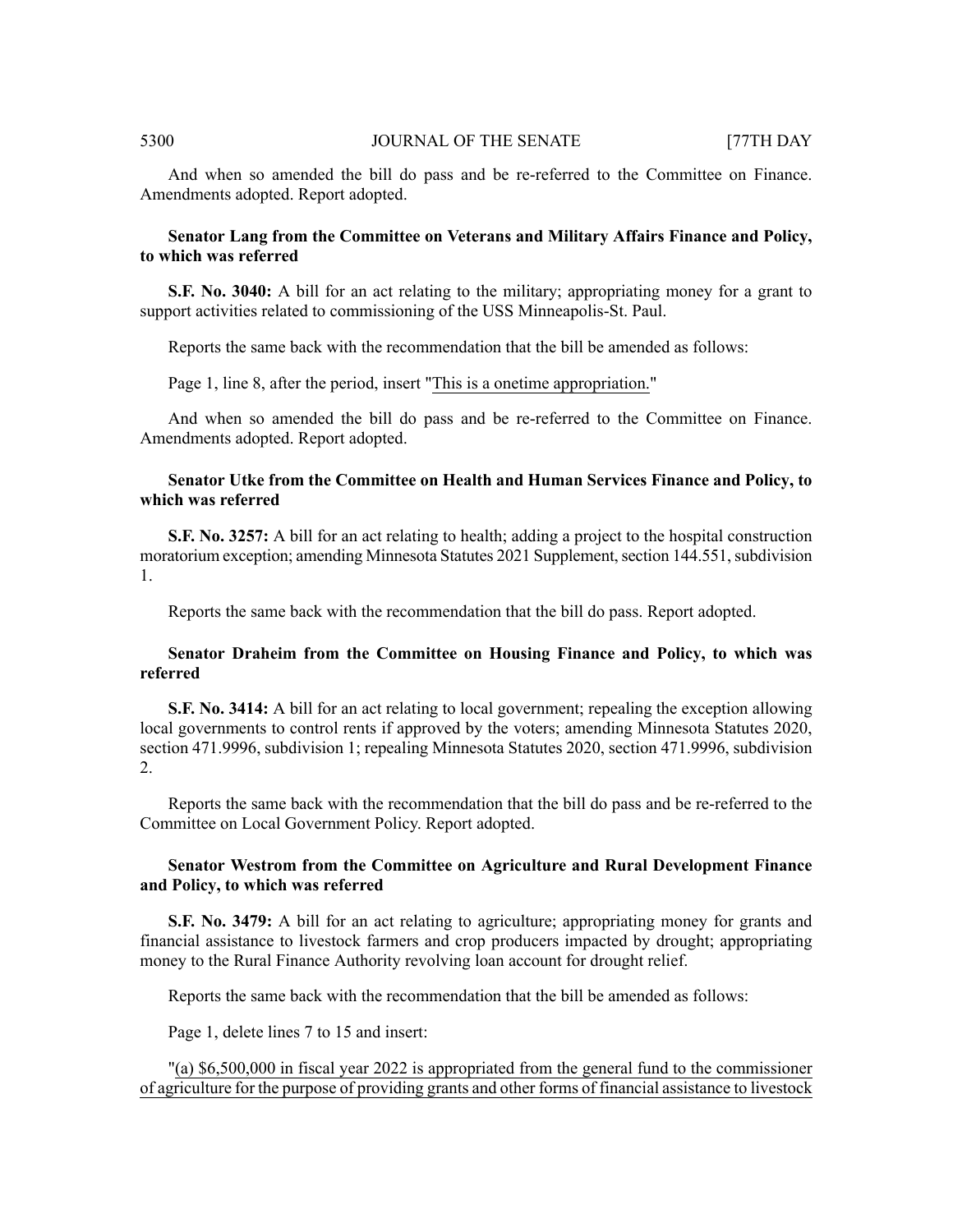farmers and specialty crop producers impacted by the drought in 2021. For purposes of this section, "specialty crop" means an eligible crop under the United States Department of Agriculture's specialty crop block grant program. Of the amount appropriated in this paragraph:

(1) \$5,000,000 is for livestock farmers; and

(2) \$1,500,000 is for livestock farmers or specialty crop producers. Of the amount appropriated in this clause, up to \$100,000 may be used to reimburse livestock farmers for expenses not reimbursed through the United States Department of Agriculture Emergency Assistance for Livestock, Honey Bees, and Farm-raised Fish (ELAP) program, at a rate of \$6.60 per mile used in obtaining or transporting feed or feed ingredients up to 25 miles to and from the farm.

The commissioner may issue payments of up to \$5,000 on a first-come, first-served, noncompetitive basis. Eligible producers must be located in counties that were designated as a primary natural disaster area by the United States Department of Agriculture between July 20, 2021 and December 31, 2021. Any unencumbered balance at the end of the year does not cancel and is available until June 30, 2024. This is a onetime appropriation."

Page 1, line 16, delete "\$5,000,000" and insert "\$1,500,000"

Page 2, after line 1, insert:

# "Sec. 2. **APPROPRIATION; VETERINARY DISEASE TESTING EQUIPMENT.**

\$1,000,000 in fiscal year 2022 is appropriated from the general fund to the commissioner of agriculture for a grant to the Board of Regents of the University of Minnesota to purchase equipment for the Veterinary Diagnostic Laboratory to test for chronic wasting disease, African swine fever, avian influenza, and other animal diseases. This is a onetime appropriation that is available until June 30, 2023.

**EFFECTIVE DATE.** This section is effective the day following final enactment.

# Sec. 3. **APPROPRIATION; DEER FARMING COMPENSATION.**

\$500,000 in fiscal year 2023 is appropriated from the general fund to the commissioner of agriculture to reimburse feed, veterinary, and other expenses incurred, and offset revenue lost by owners of farmed white-tailed deer registered under Minnesota Statutes, section 34.155, due to movement bans imposed by the commissioner of natural resources in emergency rules between December 2019 and December 2021. The commissioner may use payments of up to \$5,000 on a first-come, first-served, noncompetitive basis. Notwithstanding Minnesota Statutes, section 16A.28, unencumbered balances under this paragraph do not cancel until June 30, 2024.

# Sec. 4. **APPROPRIATION; AGRICULTURAL EMERGENCY ACCOUNT.**

\$500,000 in fiscal year 2023 is appropriated from the general fund for transfer to the agricultural emergency account in the agricultural fund under Minnesota Statutes, section 17.041. Notwithstanding Minnesota Statutes, section 17.041, the commissioner may spend money from the agricultural emergency account for the purposes of avian influenza testing supplies, including but not limited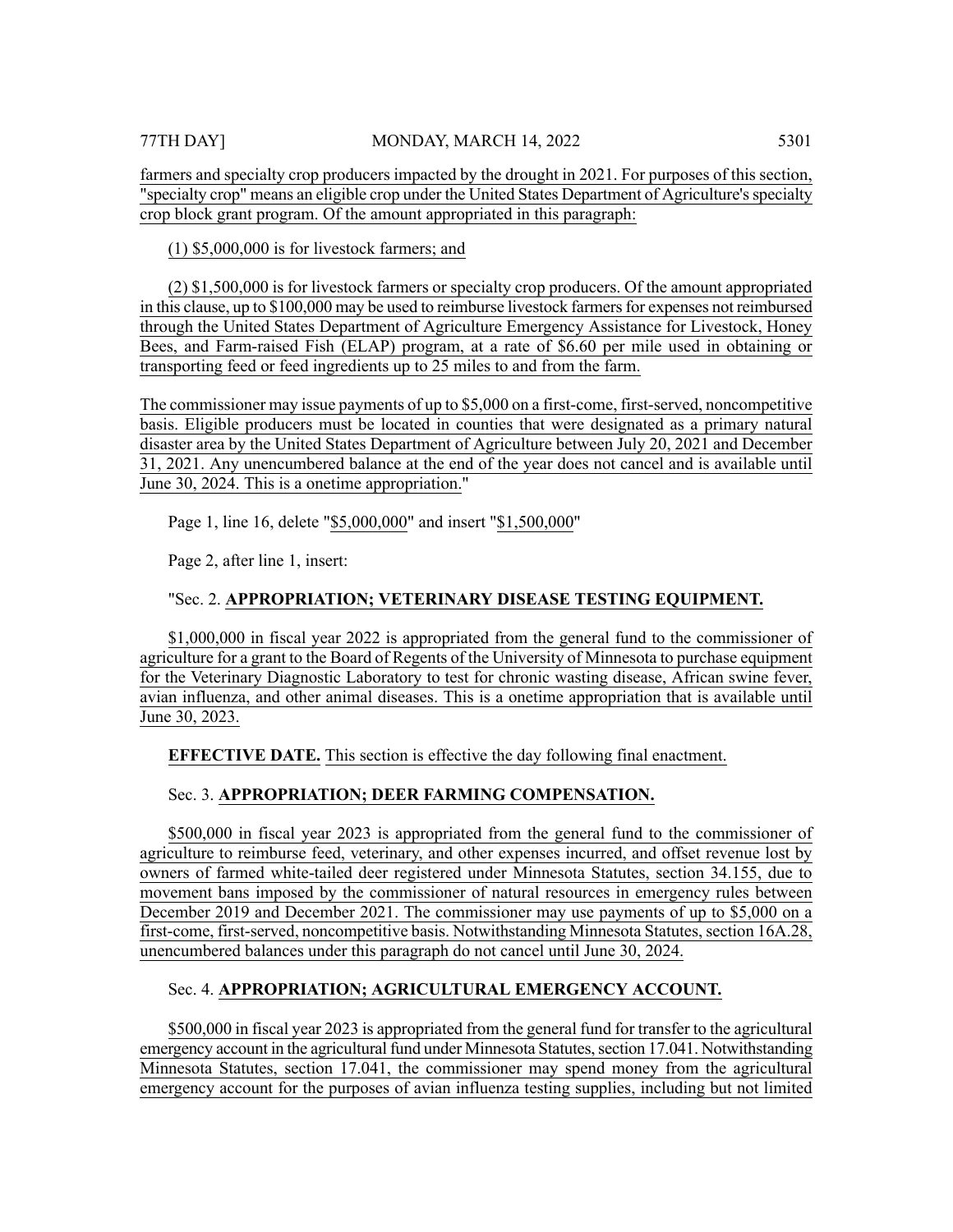# to poultry drinking water tests. This authorization expires on December 31, 2022. This is a onetime transfer."

Amend the title as follows:

Page 1, line 4, after "relief" insert "; appropriating money for veterinary diagnostic laboratory equipment; appropriating money for deer farming compensation; appropriating money for transfer to the agricultural emergency account"

And when so amended the bill do pass and be re-referred to the Committee on Finance. Amendments adopted. Report adopted.

# **Senator Koran from the Committee on Technology and Reform Policy, to which was referred**

**S.F. No. 3723:** A bill for an act relating to data practices; requiring the commissioner of information technology services to establish a central statewide repository for portable recording system data; requiring the state auditor to conduct a biennial audit; appropriating money; amending Minnesota Statutes 2021 Supplement, section 13.825, subdivision 9.

Reports the same back with the recommendation that the bill be amended as follows:

Page 1, line 9, delete "Central statewide" and insert "State"

Page 1, line 10, delete "central"

Page 1, lines 12, 14, and 18, after "commissioner" insert "of information technology services"

Page 1, line 12, delete "establish systems and protocols that"

Page 1, line 18, delete "central electronic system" and insert "state repository"

Page 1, line 20, delete "central" and insert "state"

Page 2, line 23, delete "MNIT" and insert "INFORMATION TECHNOLOGY SERVICES"

Page 2, line 25, delete "central" and insert "state"

Amend the title as follows:

Page 1, line 3, delete "central statewide" and insert "state"

And when so amended the bill do pass and be re-referred to the Committee on Civil Law and Data Practices Policy. Amendments adopted. Report adopted.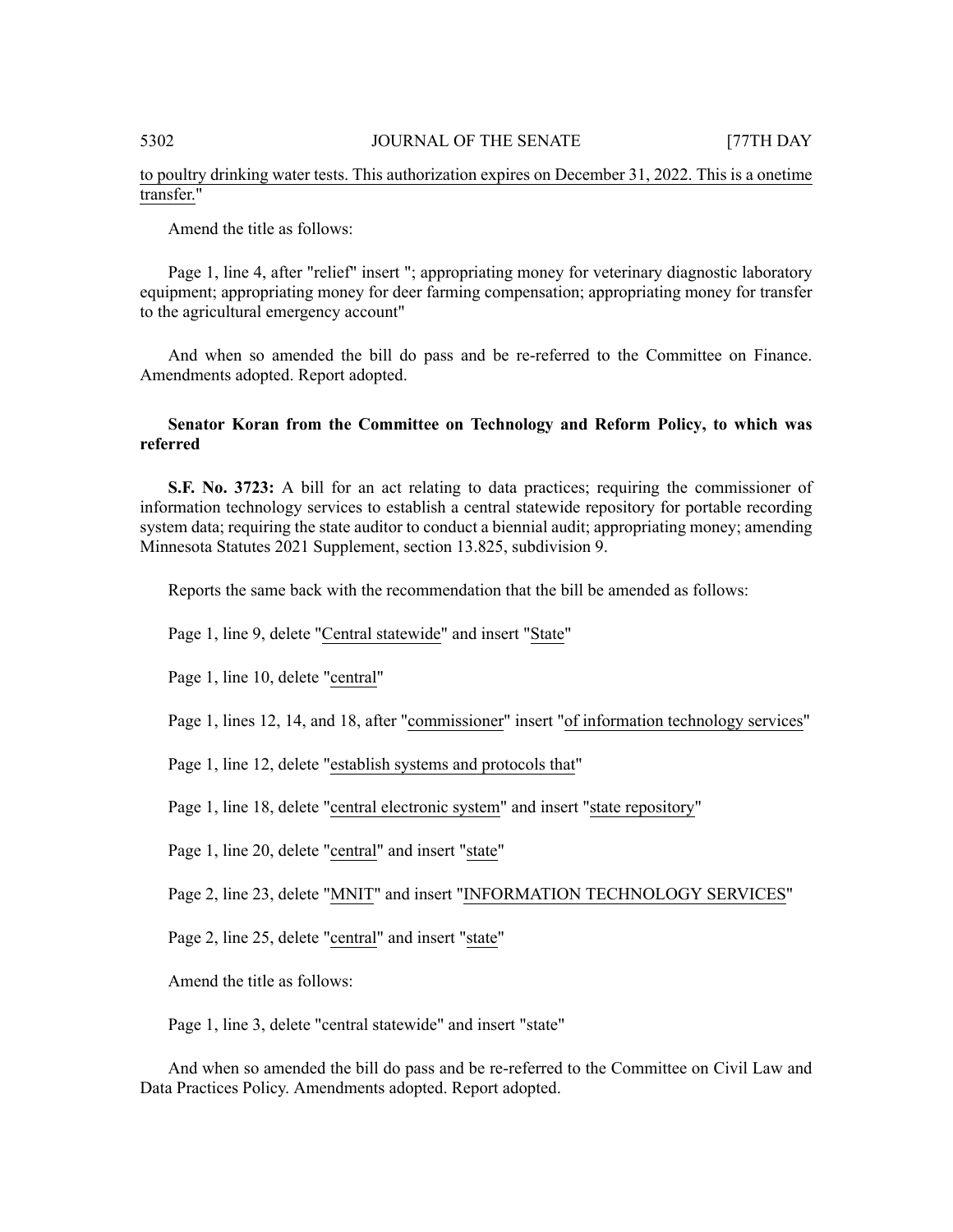#### 77TH DAY] MONDAY, MARCH 14, 2022 5303

# **Senator Senjem from the Committee on Energy and Utilities Finance and Policy, to which was referred**

**S.F. No. 3661:** A bill for an act relating to energy; establishing state policy supporting the deployment of carbon capture and sequestration technologies; proposing coding for new law in Minnesota Statutes, chapter 216H.

Reports the same back with the recommendation that the bill do pass. Report adopted.

# **Senator Newman from the Committee on Transportation Finance and Policy, to which was referred**

**S.F.** No. 3041: A bill for an act relating to public safety; removing the sunset of the Capitol Area Security Advisory Committee; repealing Minnesota Statutes 2020, section 299E.04, subdivision 5.

Reports the same back with the recommendation that the bill do pass and be re-referred to the Committee on State Government Finance and Policy and Elections. Report adopted.

# **Senator Newman from the Committee on Transportation Finance and Policy, to which was referred**

**S.F. No. 3072:** A bill for an act relating to motor vehicles; amending various requirements governing motor vehicle titles and disclosure; making technical and clarifying changes; appropriating money; amending Minnesota Statutes 2020, sections 168A.01, subdivision 17b, by adding a subdivision; 168A.04, subdivisions 1, 4; 168A.05, subdivision 3; 168A.151, subdivision 1; 168A.152, subdivisions 1, 1a; 325F.662, subdivision 3; 325F.6641; 325F.6642; 325F.665, subdivision 14; repealing Minnesota Statutes 2020, sections 168A.01, subdivision 17a; 325F.6644.

Reports the same back with the recommendation that the bill be amended as follows:

Page 1, delete line 16 and insert "immediately before it was stolen."

Page 3, line 32, before "one" insert "if applicable,"

Page 4, line 18, after "vehicle" insert ", excluding a recovered intact vehicle,"

Page 4, line 22, strike "SALVAGE" and insert "salvage"

Page 4, line 25, before the period, insert "or stamp the existing certificate of title with "prior salvage" in a manner prescribed by the department"

Page 4, line 28, after "(c)" insert "Except as provided in 168A.11, subdivision 1,"

Page 5, line 6, after "(d)" insert "Except as provided in 168A.11, subdivision 1,"

Page 5, lines 23, 24, and 28 after "brand" insert "or stamp"

Page 6, line 4, after ""salvage"" insert "or "prior salvage""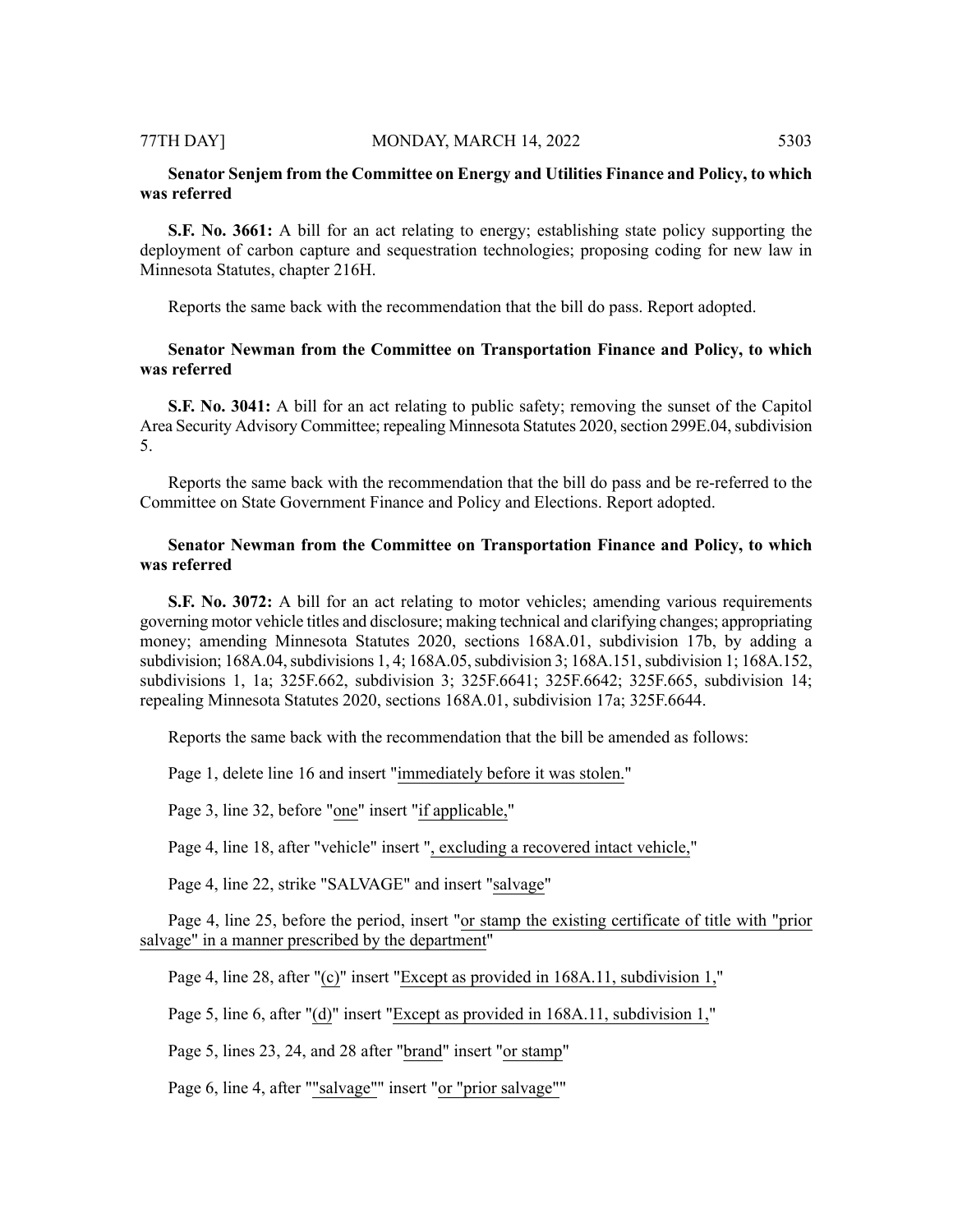Page 6, line 27, after "brand" insert "or stamp"

Page 7, line 22, delete "both an oral and" and after "disclosure" insert ", and an oral disclosure except for sales performed online,"

Page 7, line 25, before the semicolon, insert ", if the dealer has actual knowledge of the brand"

Page 7, delete lines 26 to 27 and insert:

"(3) if a motor vehicle, which is part of a licensed motor vehicle dealer's inventory, has been submerged or flooded above the bottom dashboard while parked on the dealer's lot."

And when so amended the bill do pass and be re-referred to the Committee on Commerce and Consumer Protection Finance and Policy. Amendments adopted. Report adopted.

# **Senator Newman from the Committee on Transportation Finance and Policy, to which was referred**

**S.F. No. 3531:** A bill for an act relating to transportation; authorizing third-party commercial driver's license road tests; appropriating money; amending Minnesota Statutes 2021 Supplement, section 171.13, subdivision 1; proposing coding for new law in Minnesota Statutes, chapter 171.

Reports the same back with the recommendation that the bill do pass and be re-referred to the Committee on State Government Finance and Policy and Elections. Report adopted.

# **SECOND READING OF SENATE BILLS**

S.F. Nos. 3257 and 3661 were read the second time.

# **INTRODUCTION AND FIRST READING OF SENATE BILLS**

The following bills were read the first time.

#### **Senators Chamberlain, Benson, and Abeler introduced--**

**S.F. No. 3933:** A bill for an act relating to consumer protection; prohibiting certain social media algorithms that target children; proposing coding for new law in Minnesota Statutes, chapter 325F.

Referred to the Committee on Commerce and Consumer Protection Finance and Policy.

## **Senators Ruud, Housley, Nelson, and Gazelka introduced--**

**S.F. No. 3934:** A bill for an act relating to capital investment; appropriating money for a national loon center in the city of Crosslake; authorizing the sale and issuance of state bonds.

Referred to the Committee on Capital Investment.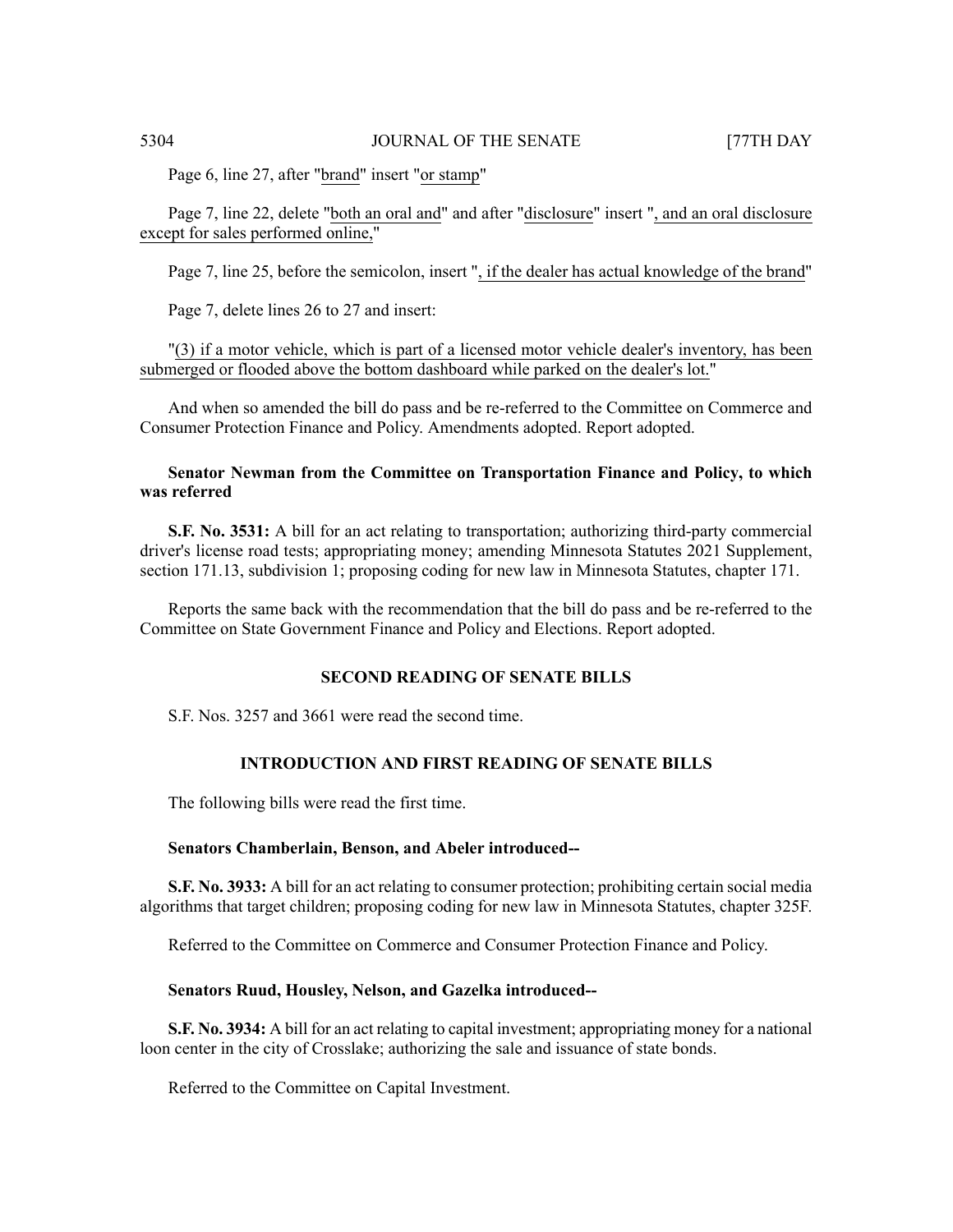# **Senator Ruud introduced--**

**S.F. No. 3935:** A bill for an act relating to data practices; classifying hunting and fishing participation data as private data on individuals; proposing coding for new law in Minnesota Statutes, chapter 13.

Referred to the Committee on Civil Law and Data Practices Policy.

#### **Senator Ingebrigtsen introduced--**

**S.F. No. 3936:** A bill for an act relating to public safety; establishing a statewide public safety radio communication system equipment grant program; appropriating money.

Referred to the Committee on Judiciary and Public Safety Finance and Policy.

### **Senators Port, Putnam, Abeler, and Hoffman introduced--**

**S.F. No. 3937:** A bill for an act relating to homelessness; extending a reporting deadline for the task force on shelter; amending Laws 2021, First Special Session chapter 8, article 6, section 1, subdivision 7.

Referred to the Committee on Housing Finance and Policy.

#### **Senators Hoffman, Abeler, and Newton introduced--**

**S.F. No. 3938:** A bill for an act relating to transportation; taxes; establishing a temporary moratorium on imposition of the motor fuels tax; making transfers; appropriating money.

Referred to the Committee on Transportation Finance and Policy.

#### **Senator Utke introduced--**

**S.F. No. 3939:** A bill for an act relating to taxation; property; modifying declaration requirements for class 1c property; amending Minnesota Statutes 2020, section 273.13, subdivision 22.

Referred to the Committee on Taxes.

#### **Senators Duckworth and Benson introduced--**

**S.F. No. 3940:** A bill for an act relating to health occupations; expanding licensed pharmacist authority to initiate, order, and administer vaccines and certain medical and laboratory tests; requiring coverage under medical assistance; amending Minnesota Statutes 2020, sections 151.01, subdivision 27; 256B.0625, by adding a subdivision.

Referred to the Committee on Health and Human Services Finance and Policy.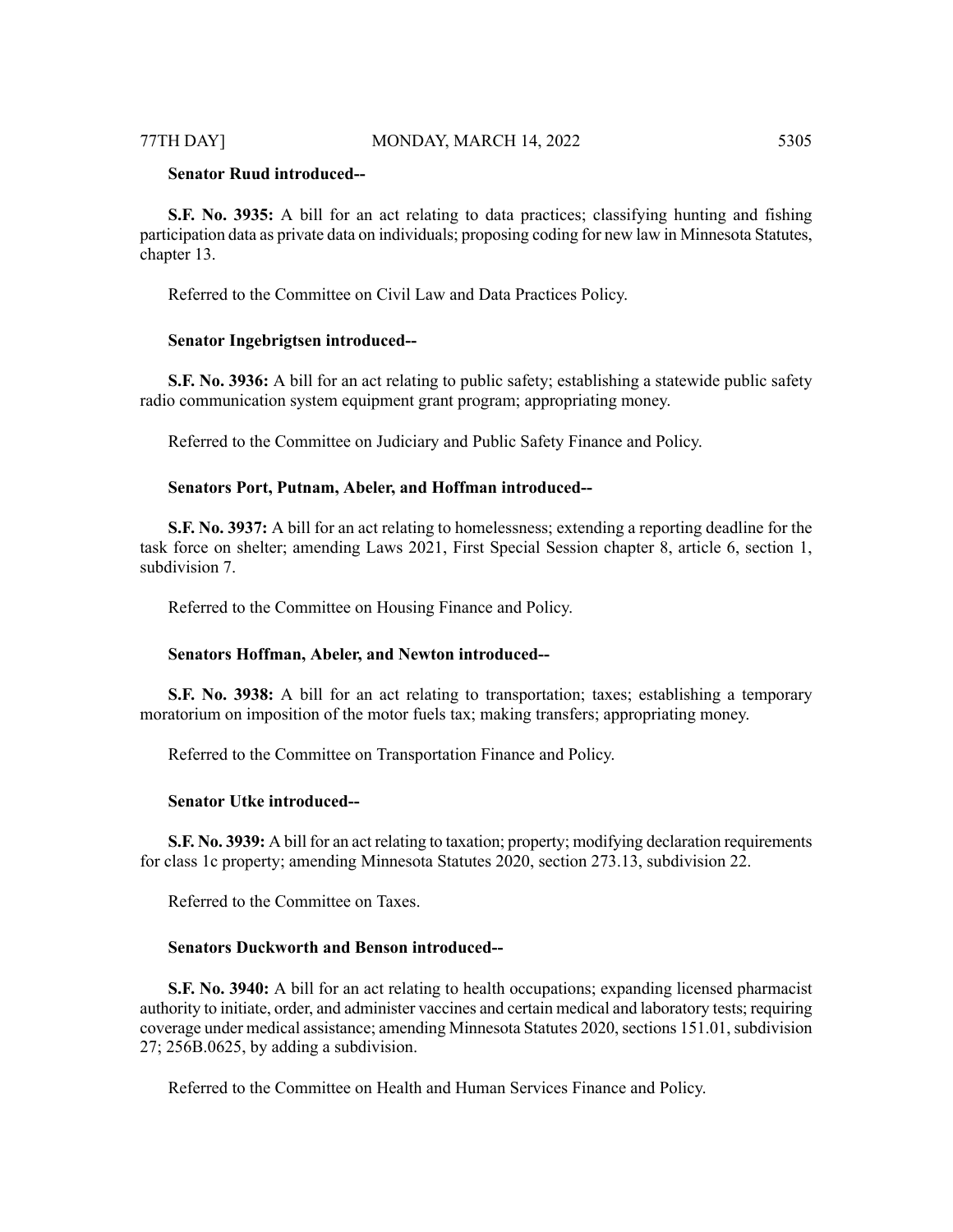# **Senator Johnson introduced--**

**S.F. No. 3941:** A bill for an act relating to transportation; amending the definition of qualifying agricultural products for special farm products permits; amending Minnesota Statutes 2020, section 169.865, subdivision 1a.

Referred to the Committee on Transportation Finance and Policy.

# **Senators Rarick and Howe introduced--**

**S.F. No. 3942:** A bill for an act relating to construction codes; proposing fee increases for electrical inspections; amending Minnesota Statutes 2020, section 326B.37.

Referred to the Committee on Labor and Industry Policy.

# **Senators Howe, Clausen, Ingebrigtsen, Jasinski, and Bigham introduced--**

**S.F. No. 3943:** A bill for an act relating to labor; modifying timeline for duty disability determinations; requiring treatment as part of workers' compensation benefits; requiring preservice and in-service wellness training for peace officers and firefighters; appropriating money; amending Minnesota Statutes 2020, sections 176.101, by adding subdivisions; 299A.465, subdivision 4; 353.031, subdivision 1; proposing coding for new law in Minnesota Statutes, chapter 626.

Referred to the Committee on Labor and Industry Policy.

#### **Senator Ingebrigtsen introduced--**

**S.F. No. 3944:** A bill for an act relating to energy; amending the definition of pipeline; amending Minnesota Statutes 2020, section 216G.02, subdivision 1.

Referred to the Committee on Energy and Utilities Finance and Policy.

#### **Senator Weber introduced--**

**S.F. No. 3945:** A bill for an act relating to taxation; property; modifying class 4d class rate, requiring municipal approval; authorizing transition aid; appropriating money; amending Minnesota Statutes 2020, section 273.128, subdivision 2, by adding a subdivision; Minnesota Statutes 2021 Supplement, section 273.13, subdivision 25.

Referred to the Committee on Taxes.

## **Senator Ingebrigtsen introduced--**

**S.F. No. 3946:** A bill for an act relating to energy; amending the definition of pipeline; amending Minnesota Statutes 2020, section 216G.02, subdivision 1.

Referred to the Committee on Energy and Utilities Finance and Policy.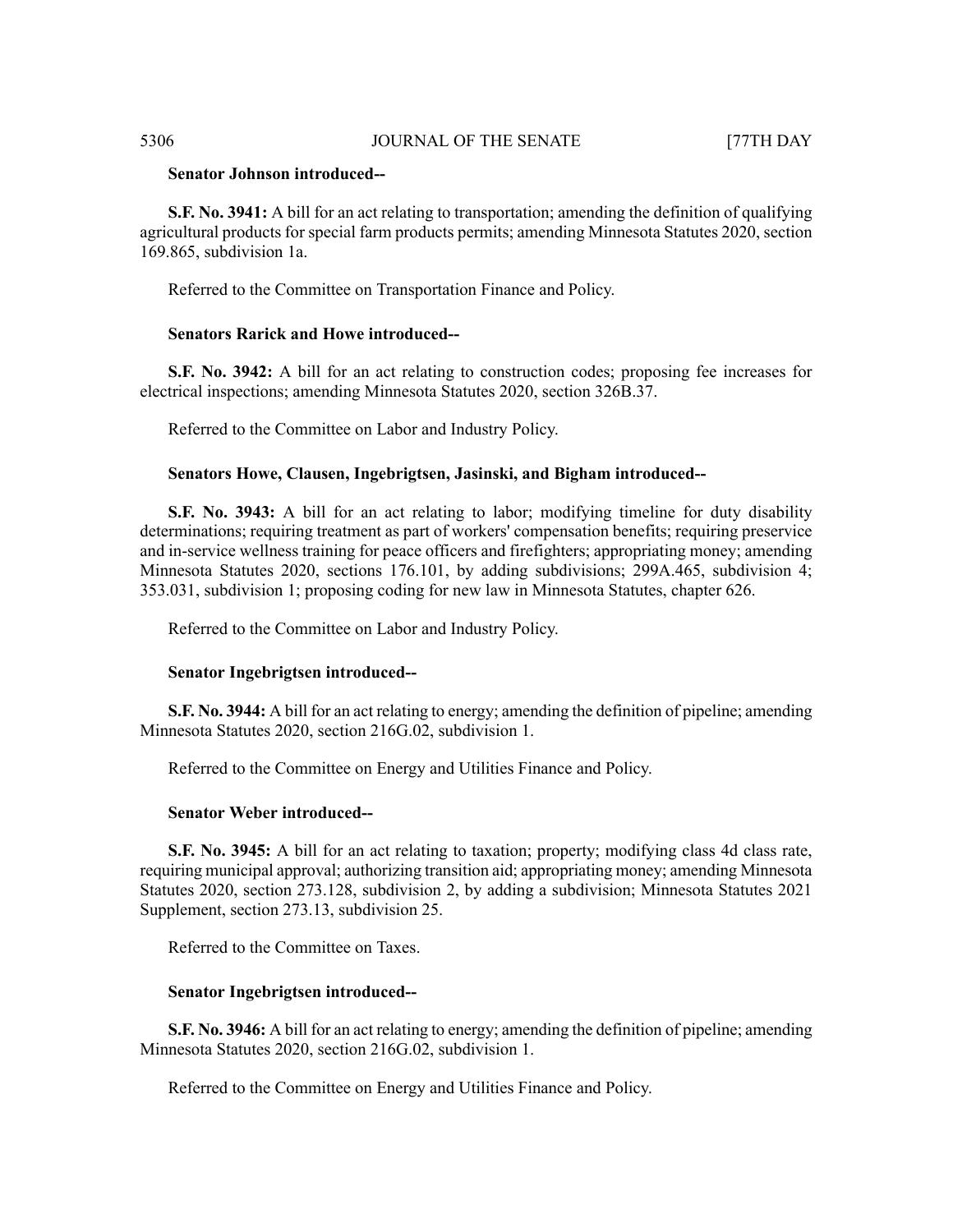#### **Senator Bigham introduced--**

**S.F. No. 3947:** A bill for an act relating to judiciary; establishing the State Board of Appellate Counsel for Parents; establishing a head appellate counsel and a program administrator; providing for attorneys to serve as counsel; permitting counties to utilize the services of the State Board of Appellate Counsel for Parents to provide appellate counsel for parents of certain juveniles; proposing coding for new law in Minnesota Statutes, chapter 260C.

Referred to the Committee on Civil Law and Data Practices Policy.

#### **Senators Pappas and Dziedzic introduced--**

**S.F. No. 3948:** A bill for an act relating to education finance; creating a funding formula for English learner cross subsidy aid; increasing special education cross subsidy reduction aid; appropriating money; amending Minnesota Statutes 2020, sections 124D.65, subdivision 5; 125A.76, subdivision 2e; Laws 2021, First Special Session chapter 13, article 5, section 3, subdivision 2.

Referred to the Committee on Education Finance and Policy.

# **Senators Fateh and Hawj introduced--**

**S.F. No. 3949:** A bill for an act relating to health; appropriating money for culturally competent behavioral health services.

Referred to the Committee on Health and Human Services Finance and Policy.

#### **Senators Fateh and Hawj introduced--**

**S.F. No. 3950:** A bill for an act relating to state government; establishing the Minnesota Migration Act; appropriating money to study and develop reparation proposals for American descendants of chattel slavery who reside in this state; requiring a report.

Referred to the Committee on Judiciary and Public Safety Finance and Policy.

#### **Senators Fateh and Hawj introduced--**

**S.F. No. 3951:** A bill for an act relating to capital investment; appropriating money for a grant to Pillsbury United Communities for capital improvements related to the Pillsbury House Theatre.

Referred to the Committee on Jobs and Economic Growth Finance and Policy.

#### **Senators McEwen, Port, Murphy, Fateh, and Dziedzic introduced--**

**S.F. No. 3952:** A bill for an act relating to state government; permitting legislative employees to obtain elections for exclusive representation to bargain collectively as to terms of employment; amending Minnesota Statutes 2020, sections 3.07; 3.09; 43A.18, subdivision 6; 179A.01; 179A.03, subdivision 15, by adding subdivisions; 179A.12, subdivision 4; proposing coding for new law in Minnesota Statutes, chapter 179A.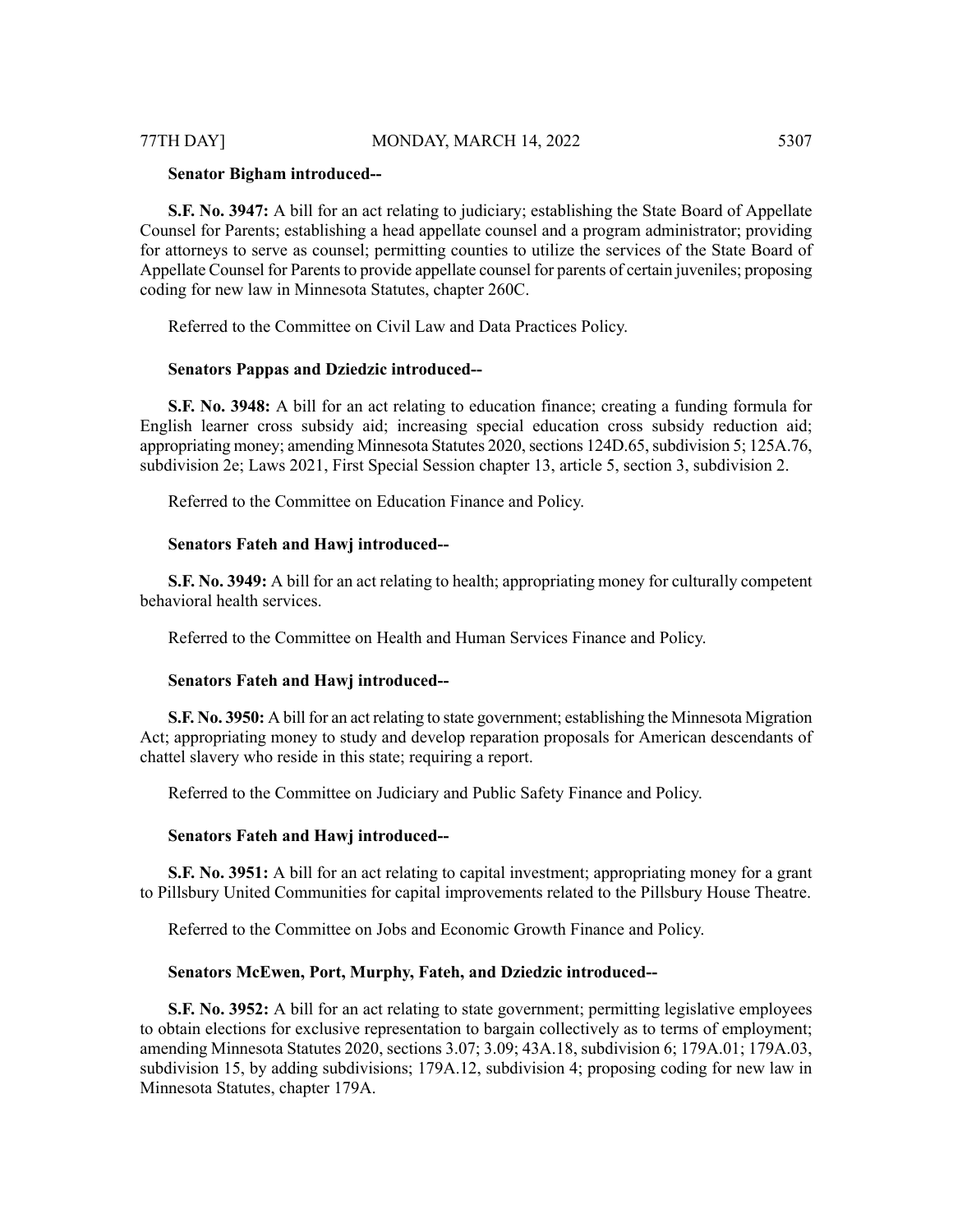Referred to the Committee on State Government Finance and Policy and Elections.

#### **Senators Abeler, Draheim, Nelson, and Wiklund introduced--**

**S.F.** No. 3953: A bill for an act relating to health; requiring the Board of Pharmacy to provide the central repository under contract to administer the medication repository program with any legislative funding provided for the purpose; making conforming changes related to donations of over-the-counter medications; appropriating money; amending Minnesota Statutes 2020, section 151.555, as amended.

Referred to the Committee on Health and Human Services Finance and Policy.

### **Senator Goggin introduced--**

**S.F. No. 3954:** A bill for an act relating to taxation; property; creating the Small Schools and Cooperative Facilities Grant Act; authorizing facility grants to isolated small school districts; establishing an account in the special revenue fund for certain grants; modifying school district property tax bases; providing that school district bonded debt authorizations approved after June 30, 2025, be levied against referendum market value; enhancing the debt service equalization aid program; appropriating money; amending Minnesota Statutes 2020, sections 123A.44; 123A.441; 123A.442; 123A.443; 123B.53, subdivisions 1, 4, 5, 6, by adding subdivisions; 123B.55; 126C.01, subdivision 3; 275.61; proposing coding for new law in Minnesota Statutes, chapter 123A.

Referred to the Committee on Education Finance and Policy.

#### **Senators Fateh, Hoffman, Abeler, Port, and Murphy introduced--**

**S.F. No. 3955:** A bill for an act relating to human services; establishing a trust for foster children receiving Supplemental Security Income benefits; requiring a report; appropriating money; amending Minnesota Statutes 2020, section 256N.26, subdivision 12; proposing coding for new law in Minnesota Statutes, chapter 256N.

Referred to the Committee on Human Services Reform Finance and Policy.

#### **Senators Chamberlain, Ruud, Housley, and Coleman introduced--**

**S.F. No. 3956:** A bill for an act relating to education; modifying lead testing and remediation requirements in schools; modifying long-term facilities revenue; requiring a report; appropriating money; amending Minnesota Statutes 2020, sections 121A.335; 123B.595, subdivisions 1, 2, 7, 8, 8a, 9.

Referred to the Committee on Education Finance and Policy.

#### **Senators Dziedzic, Champion, and Putnam introduced--**

**S.F. No. 3957:** A bill for an act relating to employment; establishing worker safety requirements; amending Minnesota Statutes 2020, section 177.253, subdivision 1; proposing coding for new law in Minnesota Statutes, chapter 182.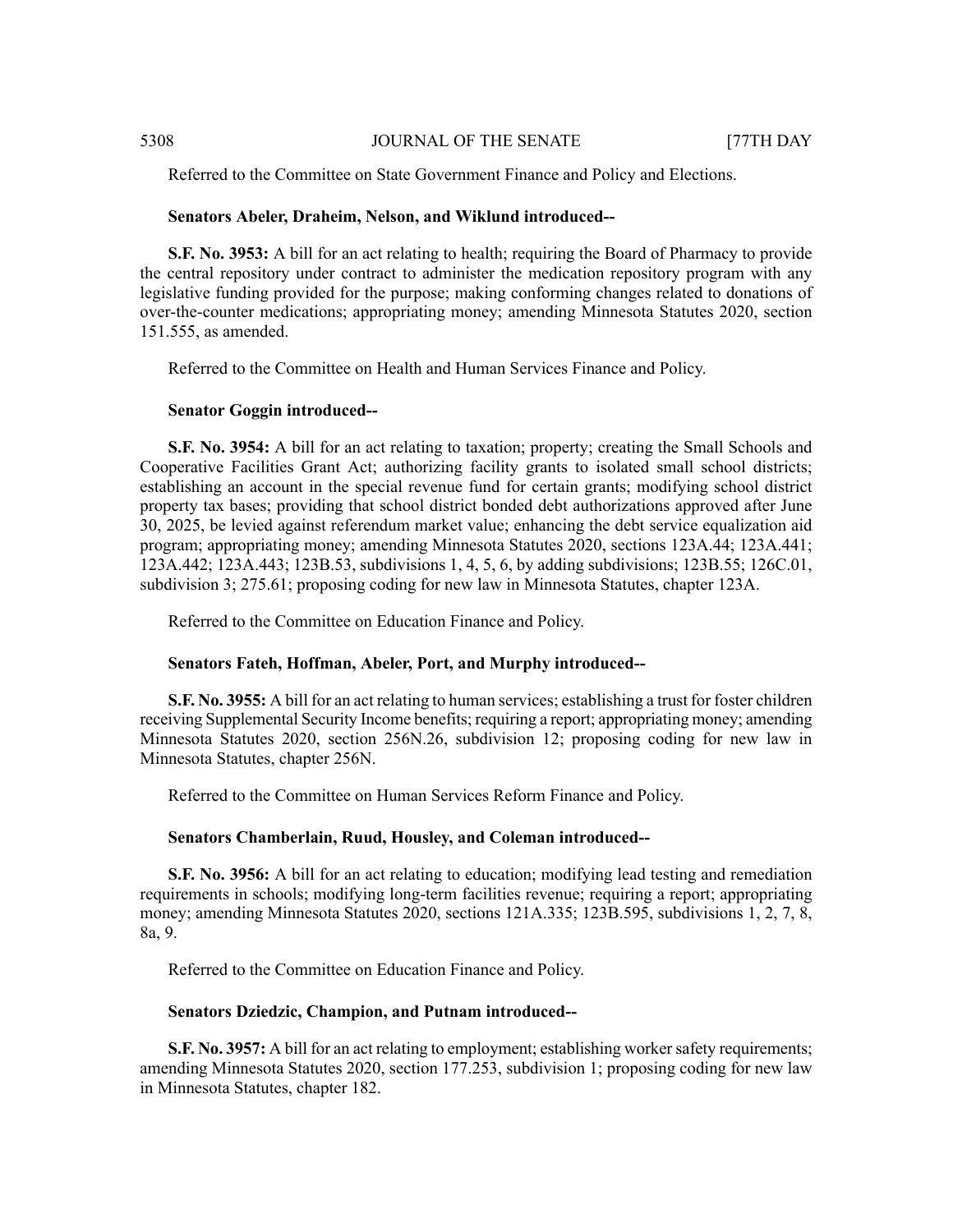Referred to the Committee on Labor and Industry Policy.

#### **Senators Latz and Newman introduced--**

**S.F. No. 3958:** A bill for an act relating to transportation; amending certain requirements governing retrieval of towed vehicles and towed vehicle contents; amending Minnesota Statutes 2020, sections 168B.011, by adding a subdivision; 168B.051, by adding a subdivision; 168B.07, subdivisions 1, 3, by adding a subdivision.

Referred to the Committee on Transportation Finance and Policy.

### **Senator Champion introduced--**

**S.F. No. 3959:** A bill for an act relating to health; establishing a right for a pregnant patient to have a designated support person present while receiving health care; amending Minnesota Statutes 2020, section 144.651, by adding a subdivision.

Referred to the Committee on Health and Human Services Finance and Policy.

#### **Senators Champion, Hoffman, and Abeler introduced--**

**S.F. No. 3960:** A bill for an act relating to public safety; judiciary; establishing a right for juveniles to consult with an attorney before an interrogation; requiring notification to parents; requiring record keeping; excluding certain statements made by juveniles from being admitted as evidence in delinquency or criminal proceedings; proposing coding for new law in Minnesota Statutes, chapters 260B; 634.

Referred to the Committee on Judiciary and Public Safety Finance and Policy.

## **Senators Champion and Hoffman introduced--**

**S.F. No. 3961:** A bill for an act relating to capital investment; appropriating money for a grant to the Northside Economic Opportunity Network for a food business incubator in Minneapolis.

Referred to the Committee on Jobs and Economic Growth Finance and Policy.

#### **Senators Champion, Dziedzic, and Hoffman introduced--**

**S.F. No. 3962:** A bill for an act relating to capital investment; appropriating money for site selection planning and predesign for a new facility for Appetite for Change.

Referred to the Committee on Jobs and Economic Growth Finance and Policy.

#### **Senator Senjem introduced--**

**S.F. No. 3963:** A bill for an act relating to health; modifying requirements for dental hygienist collaborative agreements; amending Minnesota Statutes 2020, sections 150A.10, subdivision 1a; 150A.105, subdivision 8.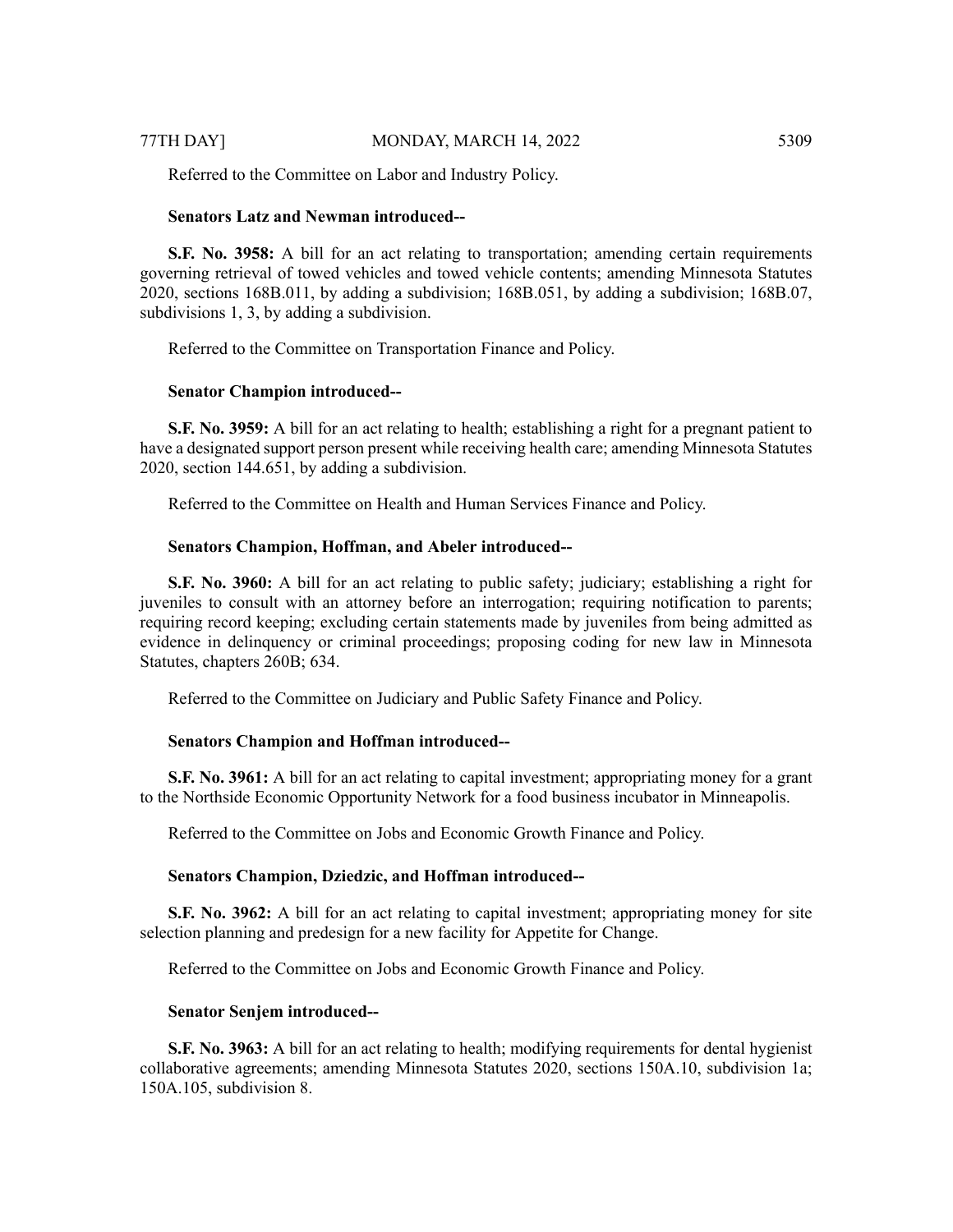Referred to the Committee on Health and Human Services Finance and Policy.

### **Senators Frentz, Dahms, Goggin, Eken, and Murphy introduced--**

**S.F. No. 3964:** A bill for an act relating to agriculture; appropriating money to establish a meat and poultry processing certification navigator.

Referred to the Committee on Agriculture and Rural Development Finance and Policy.

#### **Senators Frentz, Newton, and McEwen introduced--**

**S.F. No. 3965:** A bill for an act relating to the State Building Code; requiring infrastructure to support the charging of electric vehicles; amending Minnesota Statutes 2020, sections 326B.103, by adding subdivisions; 326B.106, by adding a subdivision.

Referred to the Committee on Labor and Industry Policy.

# **Senator Anderson introduced--**

**S.F. No. 3966:** A bill for an act relating to capital investment; appropriating money for a water treatment plant and accompanying water utility infrastructure in the city of Monticello; authorizing the sale and issuance of state bonds.

Referred to the Committee on Capital Investment.

#### **Senators Ingebrigtsen and Johnson introduced--**

**S.F. No. 3967:** A bill for an act relating to public safety; excluding peace officers from discipline for inclusion on Brady-Giglio lists; establishing a task force to examine Brady-Giglio lists; requiring a report; amending Minnesota Statutes 2020, section 626.89, by adding a subdivision.

Referred to the Committee on Judiciary and Public Safety Finance and Policy.

## **Senator Housley introduced--**

**S.F. No. 3968:** A bill for an act relating to education; allowing for revocation or denial of a teaching license for certain behavior involving a student; amending Minnesota Statutes 2020, section 122A.20, subdivision 1.

Referred to the Committee on Education Finance and Policy.

# **Senators Housley, Rarick, Bigham, and Koran introduced--**

**S.F. No. 3969:** A bill for an act relating to agriculture; authorizing certain food additives derived from industrial hemp; requiring rulemaking; amending Minnesota Statutes 2020, section 31.01, by adding subdivisions; proposing coding for new law in Minnesota Statutes, chapter 31.

Referred to the Committee on Agriculture and Rural Development Finance and Policy.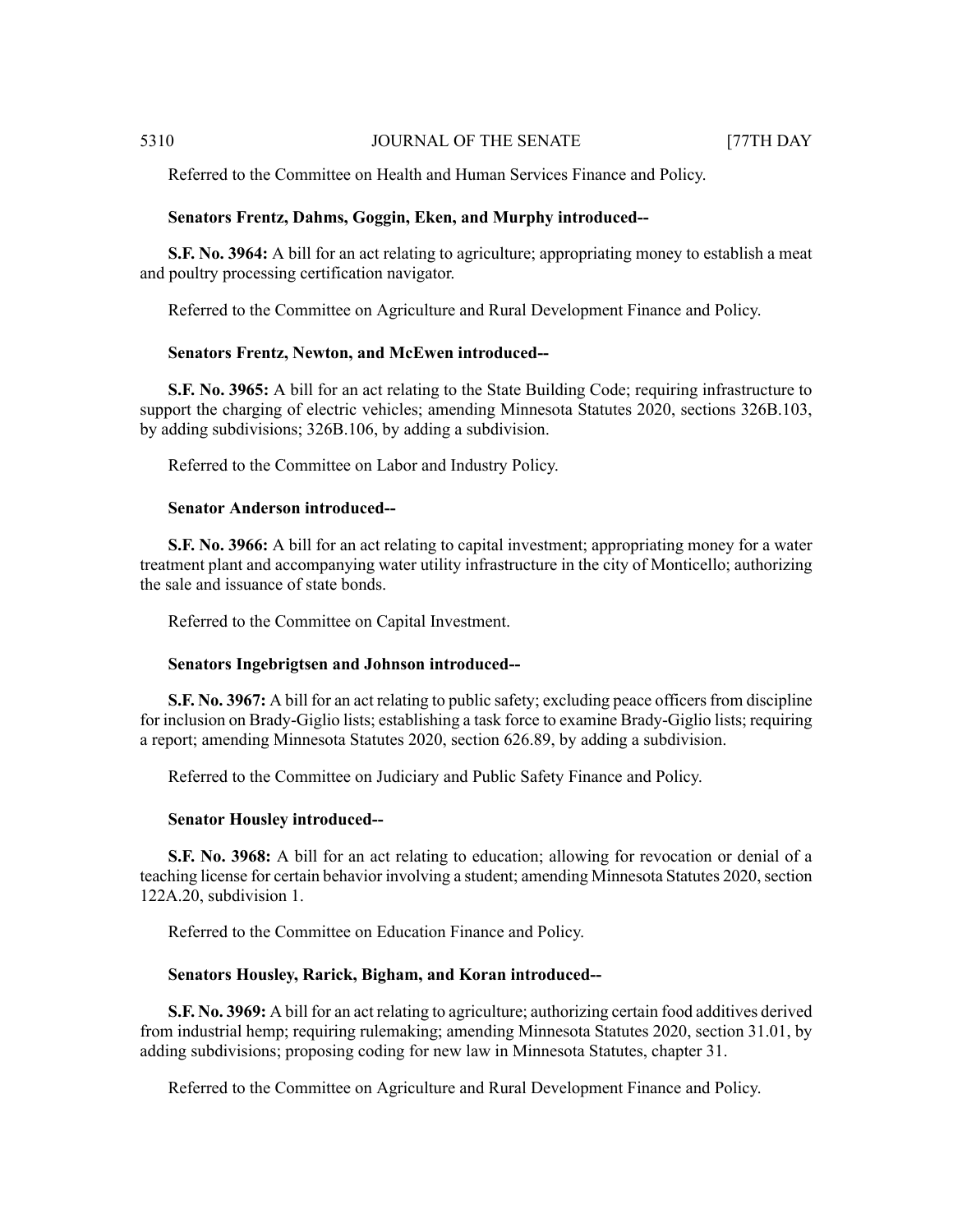**S.F. No. 3970:** A bill for an act relating to taxation; tax increment financing; amending special rules for city of Savage tax increment financing district; amending Laws 2014, chapter 308, article 6, section 12, subdivision 2.

Referred to the Committee on Education Finance and Policy.

### **Senators Klein, Rest, and Bakk introduced--**

**S.F. No. 3971:** A bill for an act relating to taxation; property; modifying the calculation of local government aid; increasing aid under the Mahnomen property tax reimbursement program; amending Minnesota Statutes 2020, sections 477A.011, subdivision 34, by adding subdivisions; 477A.0124, subdivision 2; 477A.013, subdivisions 8, 9; 477A.03, subdivision 2a; Laws 2006, chapter 259, article 11, section 3, as amended; proposing coding for new law in Minnesota Statutes, chapter  $477A$ ; repealing Minnesota Statutes 2020, sections  $477A.011$ , subdivisions 30a, 38, 42, 45;  $477A.013$ , subdivision 13.

Referred to the Committee on Taxes.

# **Senators Hoffman, Abeler, Clausen, and Rarick introduced--**

**S.F. No. 3972:** A bill for an act relating to higher education; establishing the Inclusive Higher Education Technical Assistance Center and inclusive higher education grant; requiring reports; appropriating money; proposing coding for new law in Minnesota Statutes, chapter 135A.

Referred to the Committee on Higher Education Finance and Policy.

# **Senator Rarick introduced--**

**S.F. No. 3973:** A bill for an act relating to economic development; appropriating money for a grant to Unidos MN Education Fund and the New Justice Project MN.

Referred to the Committee on Jobs and Economic Growth Finance and Policy.

# **Senator Utke introduced--**

**S.F. No. 3974:** A bill for an act relating to local government; creating a cause of action for judicial boundary determinations after the altering of a boundary line by a county; requiring every county to assess, preserve, and restore United States public land survey monuments by December 31, 2025; proposing coding for new law in Minnesota Statutes, chapters 508; 559.

Referred to the Committee on Local Government Policy.

#### **Senator Kiffmeyer introduced--**

**S.F. No. 3975:** A bill for an act relating to elections; making technical and clarifying changes; amending Minnesota Statutes 2020, sections 203B.07, subdivisions 1, 2, 3; 203B.21, subdivisions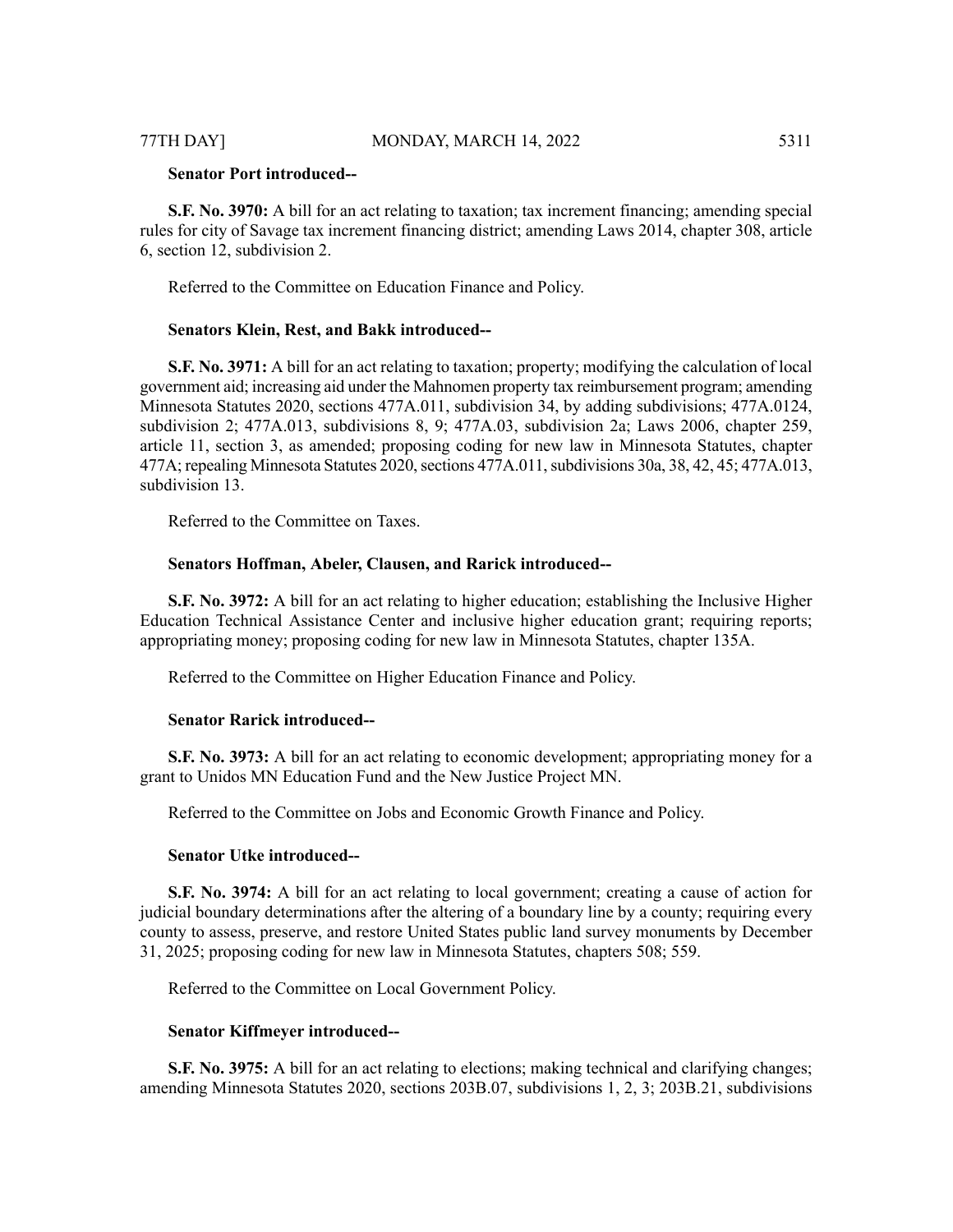1, 3; 203B.23, subdivision 2; Minnesota Statutes 2021 Supplement, sections 203B.121, subdivision 4; 203B.24, subdivision 1.

Referred to the Committee on State Government Finance and Policy and Elections.

### **Senators Latz, Bigham, Eken, Ingebrigtsen, and Limmer introduced--**

**S.F. No. 3976:** A bill for an act relating to corrections; appropriating money for improving data management systems; creating a statewide public safety information-sharing infrastructure.

Referred to the Committee on Judiciary and Public Safety Finance and Policy.

# **Senators McEwen, Johnson Stewart, Marty, Kunesh, and Fateh introduced--**

**S.F. No. 3977:** A bill for an act relating to mining; providing for denial and revocation of nonferrous mining permit, license, or lease to bad actors; proposing coding for new law in Minnesota Statutes, chapter 93.

Referred to the Committee on Mining and Forestry Policy.

#### **Senators McEwen and Marty introduced--**

**S.F. No. 3978:** A bill for an act relating to taxation; individual income; modifying the inflation protection requirements for policies qualifying for the state long-term care insurance credit; providing a phaseout for the credit; amending Minnesota Statutes 2020, section 290.0672, subdivisions 1, 2.

Referred to the Committee on Taxes.

#### **Senators Latz and Pappas introduced--**

**S.F. No. 3979:** A bill for an act relating to public safety; authorizing the commissioner of public safety to mobilize specialized emergency response teams; clarifying victim request of notification of civil commitment; clarifying Office of Justice Programs in the Department of Public Safety as the designated agency responsible for domestic abuse funding; authorizing the commissioner of public safety to accept donations, nonfederal grants, bequests, and other gifts of money; providing for the expiration of certain reports to the legislature by the Department of Public Safety; defining hazardous materials response teams; modifying the Bureau of Criminal Apprehension's questioned identity process; modifying language regarding smoke alarms; modifying crime of computer theft to include copies of data; amending Minnesota Statutes 2020, sections 12.351; 256I.04, subdivision 2g; 299A.49, subdivision 2; 299A.50, subdivision 1; 299A.51; 299F.362; 609.87, by adding a subdivision; 609.89, subdivision 1; 629.341, subdivisions 3, 4; 629.72, subdivision 6; Minnesota Statutes 2021 Supplement, sections 253B.18, subdivision 5a; 253D.14, subdivision 2; proposing coding for new law in Minnesota Statutes, chapters 299A; 299C; repealing Minnesota Statutes 2020, section 299A.49, subdivision 7.

Referred to the Committee on Judiciary and Public Safety Finance and Policy.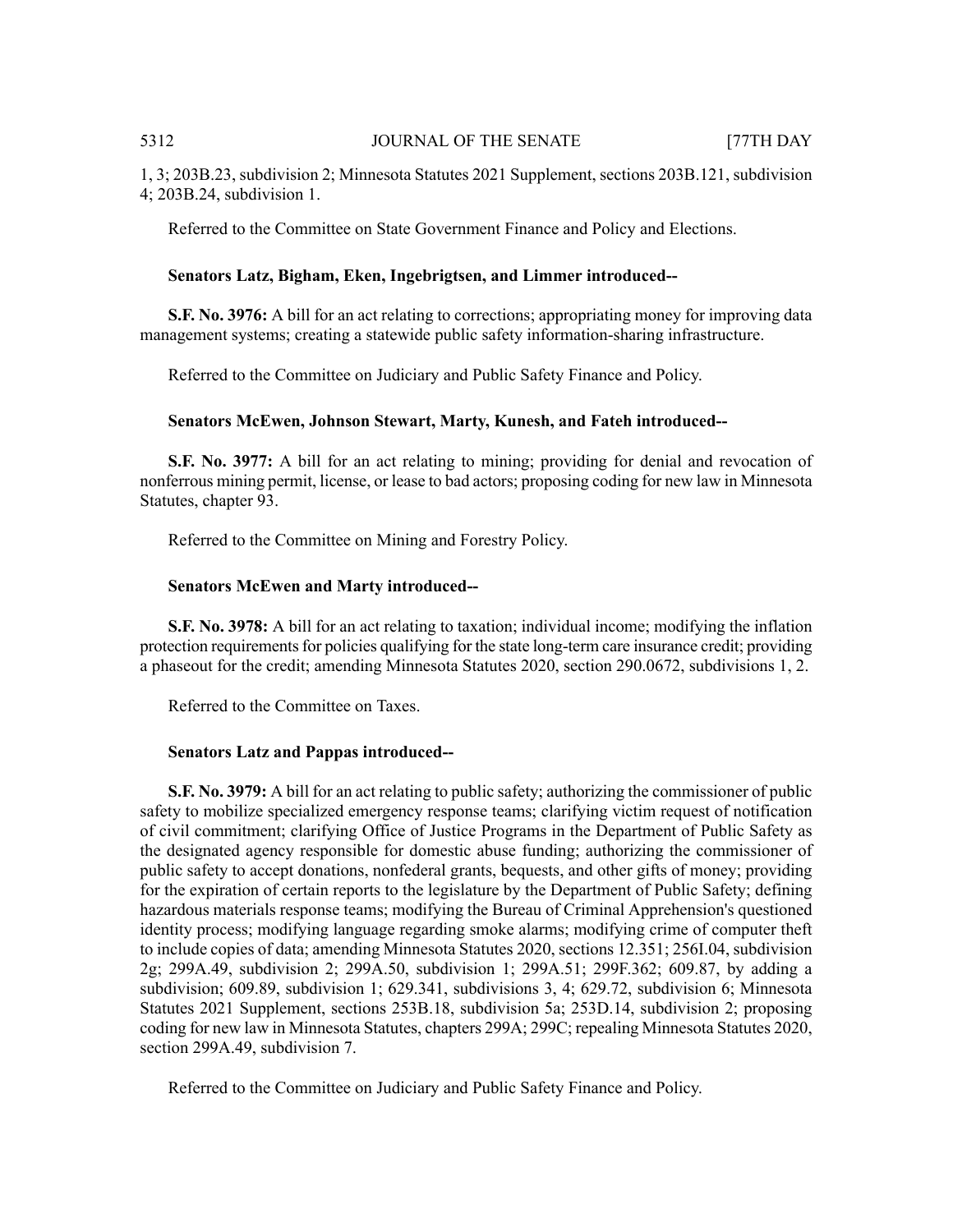# **Senator Latz introduced--**

**S.F. No. 3980:** A bill for an act relating to taxation; amending special rules for Hopkins Tax Increment Financing District No. 2-11; amending Laws 2003, chapter 127, article 10, section 31, subdivision 1, as amended.

Referred to the Committee on Taxes.

# **Senator Koran introduced--**

**S.F. No. 3981:** A bill for an act relating to health; providing for the operation of Tribal medical cannabis programs; establishing dual registration of Tribal patients; providing for transportation of medical cannabis by manufacturers registered with Tribal medical cannabis programs; authorizing Tribal compacts regarding medical cannabis; requiring a report; amending Minnesota Statutes 2020, sections 152.22, subdivisions  $3, 7, 9, 10, 13$ , by adding subdivisions; 152.27, by adding a subdivision; 152.29, subdivisions 2, 4; 152.30; 152.32, subdivision 2; Minnesota Statutes 2021 Supplement, sections 152.22, subdivision 11; 152.29, subdivisions 1, 3; 152.31; proposing coding for new law in Minnesota Statutes, chapter 152.

Referred to the Committee on Health and Human Services Finance and Policy.

# **Senators Benson and Klein introduced--**

**S.F. No. 3982:** A bill for an act relating to health care; mitigating shared losses under the integrated health partnership demonstration projects.

Referred to the Committee on Health and Human Services Finance and Policy.

#### **Senator Limmer introduced--**

**S.F. No. 3983:** A bill for an act relating to judiciary; modifying age of juvenile for extended juvenile jurisdiction prosecution of certain offenses; amending Minnesota Statutes 2020, section 260B.130, subdivision 1.

Referred to the Committee on Judiciary and Public Safety Finance and Policy.

# **Senator Mathews introduced--**

**S.F. No. 3984:** A bill for an act relating to human services; modifying purpose of law for permanency dispositions when a child cannot be placed with parents; modifying permanency dispositions when a child cannot return home; amending Minnesota Statutes 2020, sections 260C.001, subdivision 3; 260C.513.

Referred to the Committee on Human Services Reform Finance and Policy.

# **Senator Weber introduced--**

**S.F. No. 3985:** A bill for an act relating to capital investment; appropriating money for a water tower in Rock County; authorizing the sale and issuance of state bonds.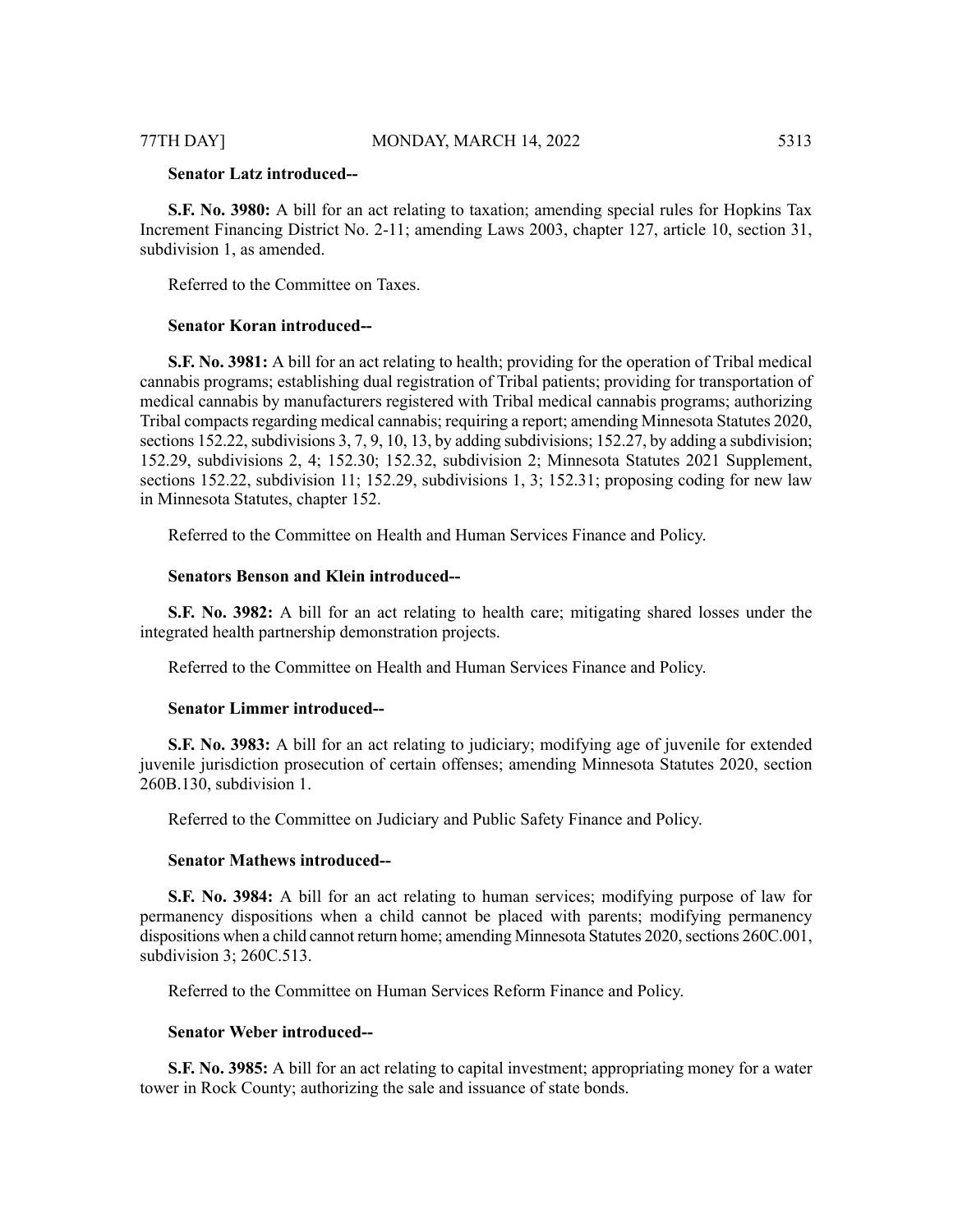Referred to the Committee on Capital Investment.

#### **Senator Duckworth introduced--**

**S.F. No. 3986:** A bill for an act relating to workforce development; appropriating money for a study of the early childhood education workforce.

Referred to the Committee on Jobs and Economic Growth Finance and Policy.

#### **Senator Anderson introduced--**

**S.F. No. 3987:** A bill for an act relating to workforce development; appropriating money for extended employment services for persons with severe disabilities; amending Laws 2021, First Special Session chapter 10, article 1, section 2, subdivision 6.

Referred to the Committee on Jobs and Economic Growth Finance and Policy.

# **Senators Bakk and Tomassoni introduced--**

**S.F. No. 3988:** A bill for an act relating to education finance; appropriating money for supplemental aid for school facility construction.

Referred to the Committee on Education Finance and Policy.

# **Senators Newman, Coleman, Pratt, and Howe introduced--**

**S.F. No. 3989:** A bill for an act relating to transit; requiring a cost-benefit analysis for proposed guideways; requiring a report; proposing coding for new law in Minnesota Statutes, chapter 473.

Referred to the Committee on Transportation Finance and Policy.

#### **Senators Pratt, Newman, Kiffmeyer, and Howe introduced--**

**S.F. No. 3990:** A bill for an act relating to transit; prohibiting the Metropolitan Council from issuing certificates of participation in certain situations; requiring host counties to fund specified aspects of guideways; amending Minnesota Statutes 2020, section 473.39, subdivision 7; proposing coding for new law in Minnesota Statutes, chapter 473.

Referred to the Committee on Transportation Finance and Policy.

#### **Senators Coleman, Pratt, Housley, Newman, and Kiffmeyer introduced--**

**S.F. No. 3991:** A bill for an act relating to transit; requiring the Metropolitan Council to publish monthly ridership numbers and quarterly crime statistics.

Referred to the Committee on Transportation Finance and Policy.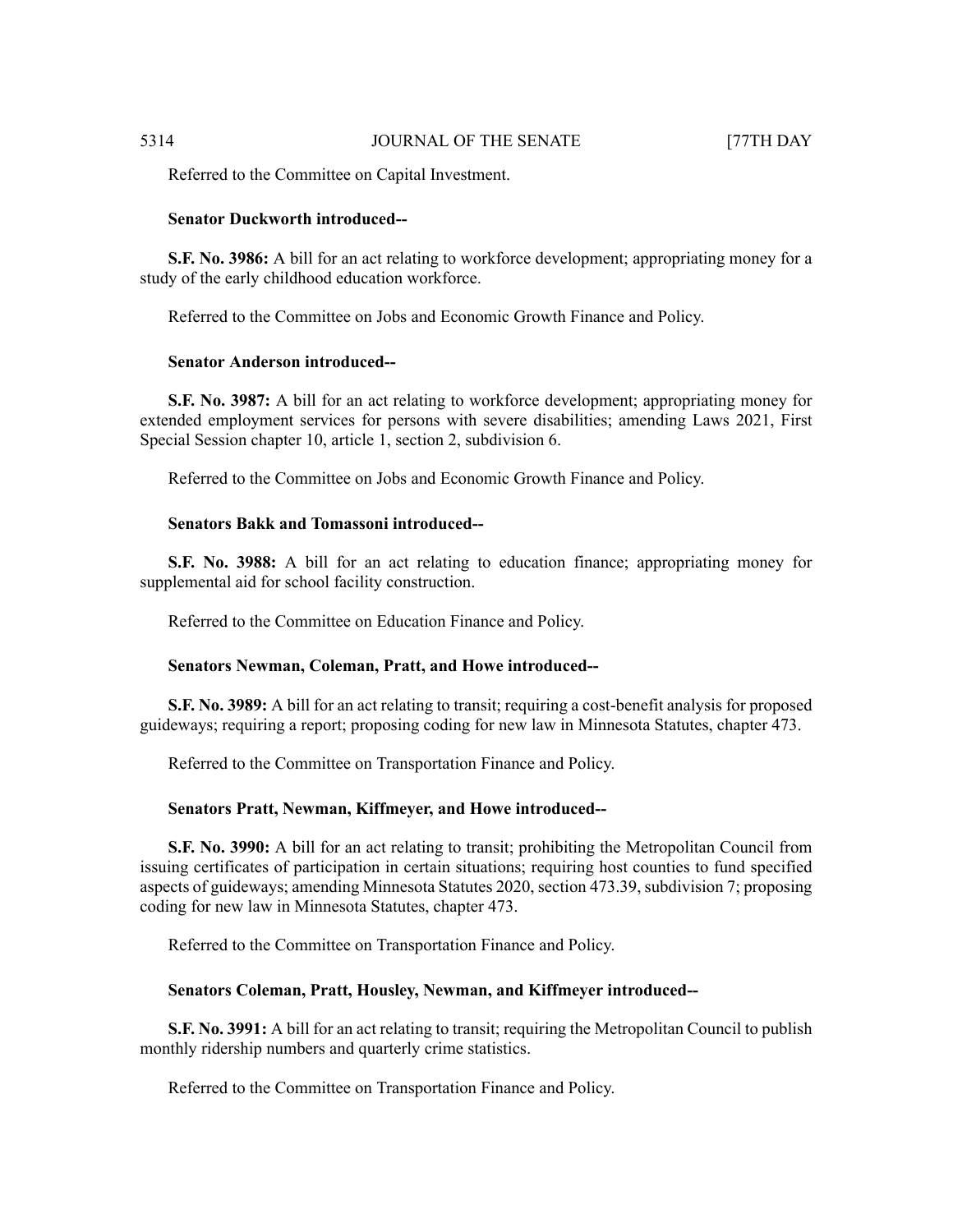#### **Senators Osmek, Coleman, Pratt, Kiffmeyer, and Howe introduced--**

**S.F. No. 3992:** A bill for an act relating to transit; suspending the Metropolitan Council's authority to take action or spend money on proposed guideways.

Referred to the Committee on Transportation Finance and Policy.

# **Senators Draheim and Isaacson introduced--**

**S.F. No. 3993:** A bill for an act relating to human services; authorizing grants to create urgency rooms for mental health emergencies; requiring reports; appropriating money.

Referred to the Committee on Human Services Reform Finance and Policy.

# **Senators Draheim and Duckworth introduced--**

**S.F. No. 3994:** A bill for an act relating to housing; appropriating money for the governor's supplemental housing budget; appropriating money for the Minnesota Housing Finance Agency; appropriating money for the Department of Human Rights to investigate income discrimination in housing; establishing the community stabilization housing program; establishing the strengthening supportive housing model program; modifying eligible usesfor loans and grants; amending Minnesota Statutes 2020, sections 462A.201, subdivision 2; 462A.204, subdivision 8; proposing coding for new law in Minnesota Statutes, chapter 462A.

Referred to the Committee on Housing Finance and Policy.

#### **Senator Dibble introduced--**

**S.F. No. 3995:** A bill for an act relating to taxation; property; modifying the definition of income used for the property tax refund program; amending Minnesota Statutes 2021 Supplement, section 290A.03, subdivision 3.

Referred to the Committee on Taxes.

#### **Senator Johnson Stewart introduced--**

**S.F. No. 3996:** A bill for an act relating to transportation; establishing a speed safety camera pilot program; imposing a petty misdemeanor penalty; requiring reports; appropriating money; amending Minnesota Statutes 2020, sections 13.6905, by adding a subdivision; 134A.09, subdivision 1; 134A.10, subdivision 1; 169.011, by adding a subdivision; 169.04; 169.14, subdivision 10, by adding subdivisions; 169.99, subdivision 1; 171.16, subdivision 3; 357.021, subdivision 6; proposing coding for new law in Minnesota Statutes, chapter 169.

Referred to the Committee on Transportation Finance and Policy.

#### **Senator Pappas introduced--**

**S.F. No. 3997:** A bill for an act relating to capital investment; appropriating money for a grant to the Irreducible Grace Foundation to build the Black Youth Healing Arts Center.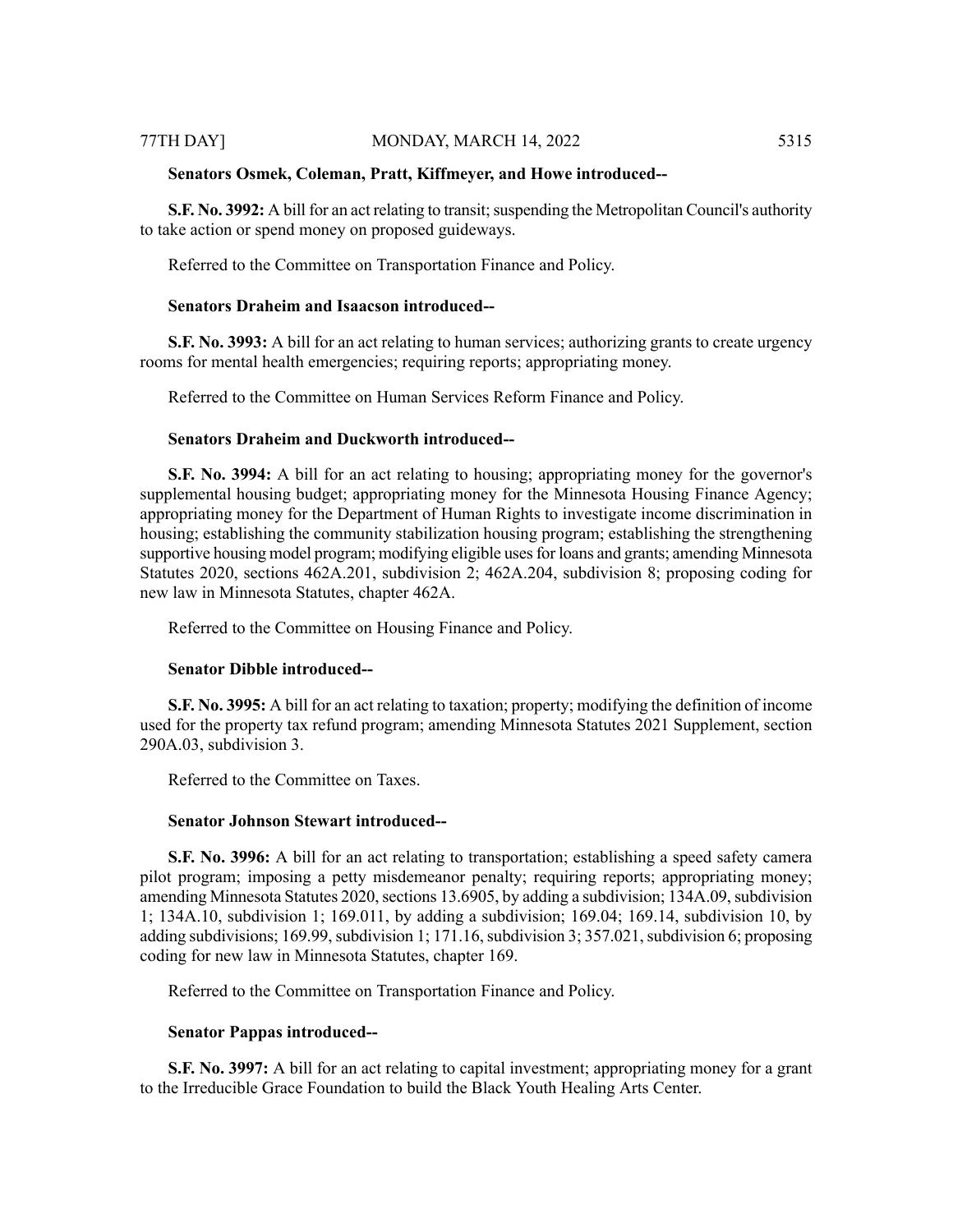Referred to the Committee on Jobs and Economic Growth Finance and Policy.

#### **Senator Pappas introduced--**

**S.F. No. 3998:** A bill for an act relating to capital investment; appropriating money for the Hallie Q. Brown Community Center.

Referred to the Committee on Jobs and Economic Growth Finance and Policy.

### **Senator Pappas introduced--**

**S.F. No. 3999:** A bill for an act relating to motor vehicles; establishing Jewish war veterans special license plates; amending Minnesota Statutes 2020, section 168.123, subdivision 2.

Referred to the Committee on Transportation Finance and Policy.

#### **Senator Kunesh introduced--**

**S.F. No. 4000:** A bill for an act relating to capital investment; appropriating money for the F Line bus rapid transit project; authorizing the sale and issuance of state bonds.

Referred to the Committee on Capital Investment.

# **Senator Osmek introduced--**

**S.F. No. 4001:** A bill for an act relating to taxation; local government aids; modifying the city aid program; amending Minnesota Statutes 2020, sections 477A.013, subdivisions 8, 9, by adding subdivisions; 477A.03, subdivision 2a.

Referred to the Committee on Taxes.

### **Senator Kiffmeyer introduced--**

**S.F. No. 4002:** A bill for an act relating to the financing of state government; appropriating money for certain constitutional offices, state agencies, and Veterans Affairs; modifying data practices provisions; establishing the Office of Enterprise Translations and the language access service account; establishing county and local cybersecurity grants; modifying provisions governing burial grounds and cemeteries; modifying provisions governing military veterans; establishing a Veterans Service Organization grant program; amending Minnesota Statutes 2020, sections 13.04, subdivision 4; 13.072, subdivision 1; 16A.126, subdivision 1; 16A.1286, subdivision 2; 197.608, subdivisions 4, 6; 197.79, subdivisions 1, 2, 3, 5, 10; 307.08, as amended; Laws 2021, First Special Session chapter 12, article 5, section 2, subdivision 1; proposing coding for new law in Minnesota Statutes, chapters 16B; 16E; 197.

Referred to the Committee on State Government Finance and Policy and Elections.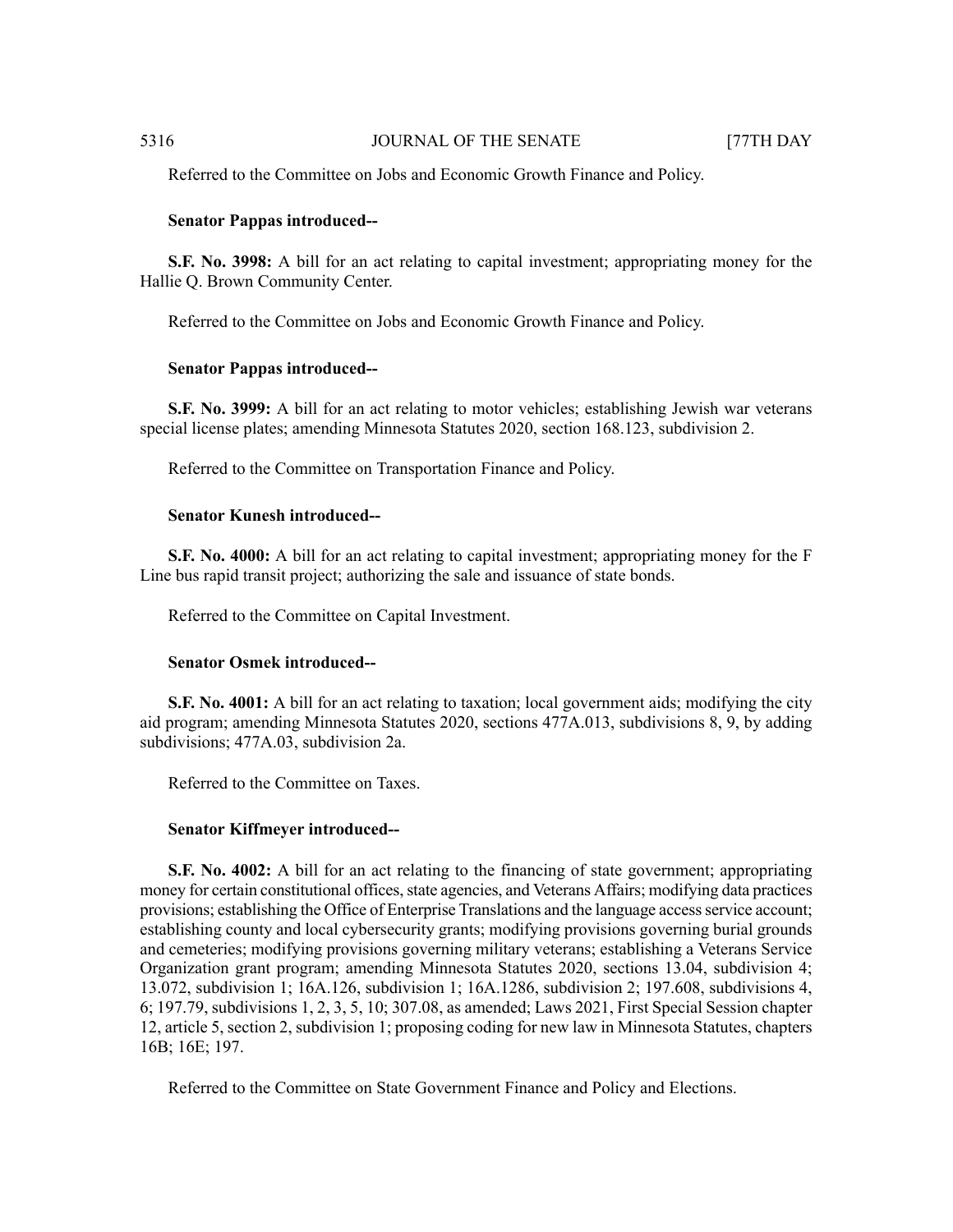# **Senator Putnam introduced--**

**S.F. No. 4003:** A bill for an act relating to health; authorizing in-home day care cooperative health plans; proposing coding for new law in Minnesota Statutes, chapter 62H.

Referred to the Committee on Commerce and Consumer Protection Finance and Policy.

# **Senator Port introduced--**

**S.F. No. 4004:** A bill for an act relating to consumer protection; regulating monopoly and monopsony power; amending Minnesota Statutes 2020, sections 325D.50, by adding subdivisions; 325D.52; 325D.53, subdivision 1; 325D.54; 325D.56, subdivisions 1, 2.

Referred to the Committee on Commerce and Consumer Protection Finance and Policy.

### **Senator Port introduced--**

**S.F. No. 4005:** A bill for an act relating to consumer protection; prohibiting price discrimination in commercial transactions; proposing coding for new law in Minnesota Statutes, chapter 325F; repealing Minnesota Statutes 2020, section 325D.03.

Referred to the Committee on Commerce and Consumer Protection Finance and Policy.

#### **Senator Murphy introduced--**

**S.F. No. 4006:** A bill for an act relating to health; requiring hospital core staffing plans; creating a presumption of workers' compensation eligibility for licensed registered nurses providing direct care in hospitals who receive a diagnosis of post-traumatic stress disorder; modifying the health professional education loan forgiveness program; establishing the hospital nursing education loan forgiveness program; appropriating money; amending Minnesota Statutes 2020, sections 144.1501, subdivision 4; 144.55, subdivision 6; 144.653, subdivision 5; 144.7055; 144.7067, by adding a subdivision; 144A.53, subdivision 2; 256R.02, subdivision 22; Minnesota Statutes 2021 Supplement, sections 144.1501, subdivision 3; 176.011, subdivision 15; proposing coding for new law in Minnesota Statutes, chapter 144.

Referred to the Committee on Health and Human Services Finance and Policy.

#### **Senator Nelson introduced--**

**S.F.** No. 4007: A bill for an act relating to health care; requiring that an enrollee receive any rebates and discounts accrued directly or indirectly to health carriers; proposing coding for new law in Minnesota Statutes, chapter 62A.

Referred to the Committee on Commerce and Consumer Protection Finance and Policy.

# **Senator Nelson introduced--**

**S.F. No. 4008:** A bill for an act relating to capital investment; appropriating money for the Children's Museum of Rochester, Inc.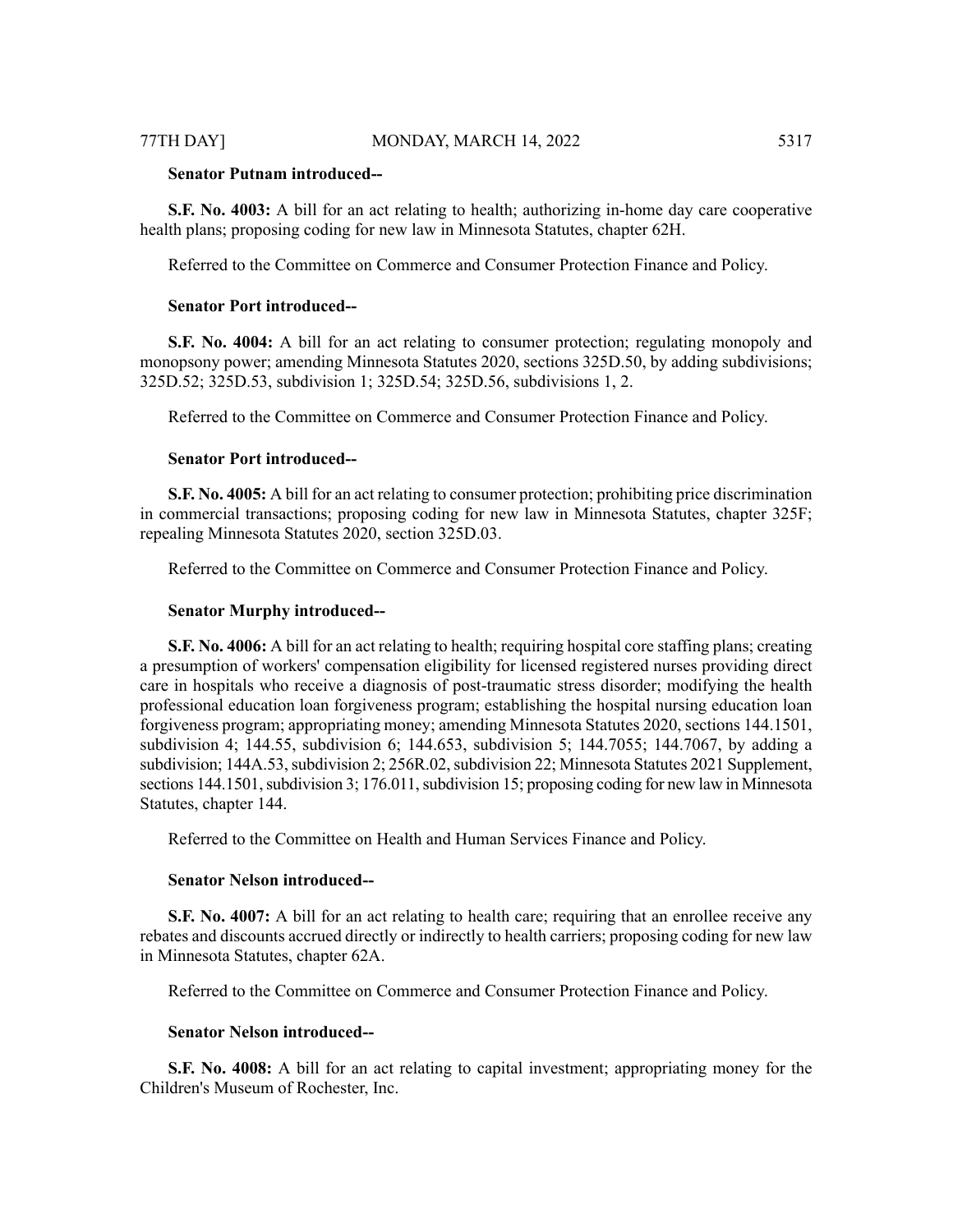Referred to the Committee on Jobs and Economic Growth Finance and Policy.

#### **Senator Nelson introduced--**

**S.F. No. 4009:** A bill for an act relating to child welfare; modifying requirements related to foster and adoptive family recruitment, engagement, and support; establishing a grant program for foster and adoptive family recruitment, engagement, and support; appropriating money; amending Minnesota Statutes 2020, section 260C.215, subdivisions 3, 6.

Referred to the Committee on Human Services Reform Finance and Policy.

#### **Senator Nelson introduced--**

**S.F. No. 4010:** A bill for an act relating to taxation; sales and use; modifying exemption provisions for construction materials by certain contractors; adding a refund provision; amending Minnesota Statutes 2020, section 297A.71, by adding a subdivision; Minnesota Statutes 2021 Supplement, section 297A.75, subdivisions 1, 2, 3.

Referred to the Committee on Taxes.

#### **Senators Abeler, Newton, and Hoffman introduced--**

**S.F. No. 4011:** A bill for an act relating to capital investment; appropriating money for an interchange or intersection and associated improvements on 109th Avenue Northeast at marked Trunk Highway 65 in Blaine; authorizing the sale and issuance of state bonds.

Referred to the Committee on Transportation Finance and Policy.

### **Senator Wiklund introduced--**

**S.F. No. 4012:** A bill for an act relating to education; requiring indexing of English learner programs revenue to basic education revenue; authorizing rulemaking; appropriating money; amending Minnesota Statutes 2020, sections 122A.09, subdivision 9; 124D.65, subdivision 5, by adding a subdivision.

Referred to the Committee on Education Finance and Policy.

# **Senator Wiklund introduced--**

**S.F. No. 4013:** A bill for an act relating to state government; modifying provisions governing child care assistance, economic assistance, behavioral health, health care, and health insurance access; making forecast adjustments; requiring reports; transferring money; making technical and conforming changes; allocating funds for a specific purpose; establishing certain grants; appropriating money; amending Minnesota Statutes 2020, sections 62N.25, subdivision 5; 62Q.1055; 62Q.47; 119B.011, subdivisions 2, 5, 13, 15, 19b; 119B.02, subdivisions 1, 2; 119B.025, subdivision 4; 119B.03, subdivisions 3, 9, 10; 119B.035, subdivisions 1, 2, 4, 5; 119B.08, subdivision 3; 119B.11, subdivision 1; 119B.15; 119B.19, subdivision 7; 119B.24; 169A.70, subdivisions 3, 4; 245.4889, by adding a subdivision; 245.713, subdivision 2; 245F.03; 245G.05, subdivision 2; 245G.22,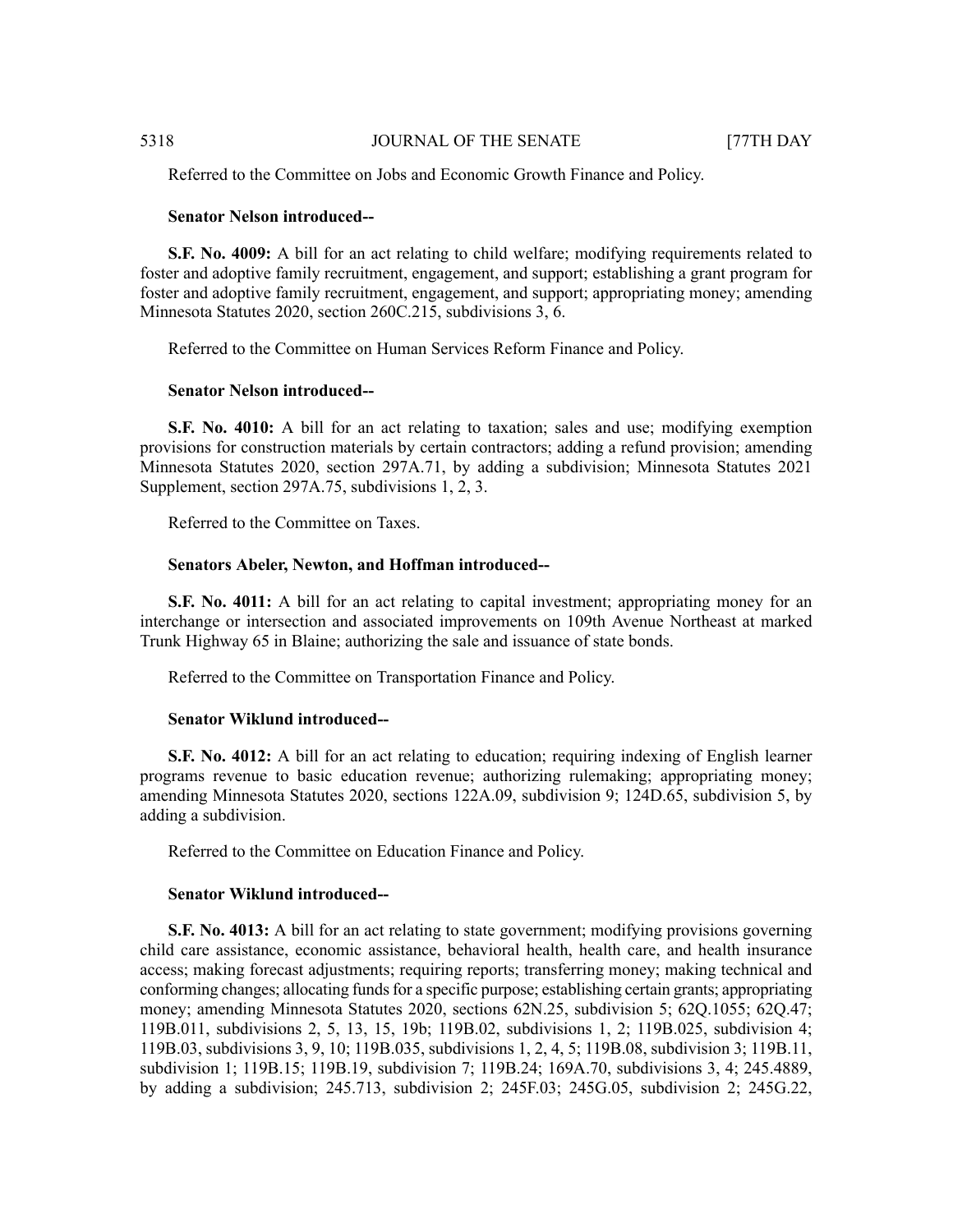subdivision 2;  $254A.19$ , subdivisions 1, 3, by adding subdivisions;  $254B.01$ , subdivision 5, by adding subdivisions;  $254B.03$ , subdivisions 1, 5;  $254B.04$ , subdivision 2a, by adding subdivisions;  $256.017$ , subdivision 9; 256.042, subdivisions 1, 2, 5; 256B.055, subdivision 17; 256B.056, subdivision 7; 256B.0625, subdivision 28b; 256B.0941, by adding a subdivision; 256B.0946, subdivision 7; 256B.0949, subdivision 15; 256D.03, by adding a subdivision; 256D.0516, subdivision 2; 256D.06, subdivisions  $1, 2, 5$ ;  $256D.09$ , subdivision 2a;  $256E.35$ , subdivisions  $1, 2, 4$ a, 6;  $256I.03$ , subdivision 13; 256I.06, subdivisions 6, 10; 256I.09; 256J.08, subdivisions 71, 79; 256J.21, subdivision 4; 256J.33, subdivision 2; 256J.37, subdivisions 3, 3a; 256J.95, subdivision 19; 256K.45, subdivision 3; 256L.04, subdivisions 1c, 7a, 10, by adding a subdivision; 256L.07, subdivision 1; 256L.12, subdivision 8; 256P.01, by adding a subdivision; 256P.02, by adding a subdivision; 256P.07, subdivisions  $1, 2, 3, 4, 6, 7$ , by adding subdivisions;  $256P.08$ , subdivision  $2, 260B.157$ , subdivisions 1, 3; 260E.20, subdivision 1; 299A.299, subdivision 1; Minnesota Statutes 2021 Supplement, sections 119B.13, subdivision 1; 245.4889, subdivision 1; 254A.03, subdivision 3; 254A.19, subdivision 4; 254B.03, subdivision 2; 254B.04, subdivision 1; 254B.05, subdivisions 4, 5; 256.042, subdivision 4; 256B.0946, subdivisions 1, 1a, 2, 3, 4, 6; 256I.06, subdivision 8; 256J.21, subdivision 3; 256J.33, subdivision 1; 256L.03, subdivision 2; 256L.07, subdivision 2; 256L.15, subdivision 2; 256P.02, subdivisions 1a, 2; 256P.04, subdivisions 4, 8; 256P.06, subdivision 3; 260C.157, subdivision 3; Laws 2021, First Special Session chapter 7, article 17, sections 1, subdivision 2; 11; 12; proposing coding for new law in Minnesota Statutes, chapters 119B; 245; 256P; repealing Minnesota Statutes 2020, sections 119B.03, subdivisions 1, 2, 4, 5, 6a, 6b, 8; 169A.70, subdivision 6; 245G.22, subdivision 19; 254A.02, subdivision 8a; 254A.16, subdivision 6; 254A.19, subdivisions 1a, 2; 254B.04, subdivisions 2b, 2c; 254B.041, subdivision 2; 256J.08, subdivisions 10, 61, 62, 81, 83; 256J.30, subdivisions 5, 7; 256J.33, subdivisions 3, 5; 256J.34, subdivisions 1, 2, 3, 4; 256J.37, subdivision 10; Minnesota Statutes 2021 Supplement, sections 119B.03, subdivisions 4a, 6; 254A.19, subdivision 5; 256J.08, subdivision 53; 256J.30, subdivision 8; 256J.33, subdivision 4; Minnesota Rules, parts 9530.7000, subparts 1, 2, 5, 6, 7, 8, 9, 10, 11, 13, 14, 15, 17a, 19, 20, 21; 9530.7005; 9530.7010; 9530.7012; 9530.7015, subparts 1, 2a, 4, 5, 6; 9530.7020, subparts 1, 1a, 2; 9530.7021; 9530.7022, subpart 1; 9530.7025; 9530.7030, subpart 1.

Referred to the Committee on Human Services Reform Finance and Policy.

#### **Senator Wiklund introduced--**

**S.F. No. 4014:** A bill for an act relating to state government; appropriating money for the Department of Health and the Board of Dietetics and Nutrition Practice; amending certain health provisions for health care spending, health plan companies, balanced billing, rural health care, health care providers, suicide prevention, AIDS prevention, community health workers, health disparities, and long-term care facilities; establishing certain fees and surcharges, health professional education and loan forgiveness, and prescription drugs; requiring compliance with federal No Surprises Act; establishing Advisory Council on Water Supply Systems and Wastewater Treatment Facilities, Sentinel Event Review Committee, Law-Enforcement-Involved Deadly Force Encounter Community Advisory Committee, Long COVID Surveillance System, Mercury Surveillance System, and Healthy Beginnings, Healthy Families Act; establishing grants for health professions training sites, primary rural residency training, clinical health care training, drug overdose and substance abuse prevention, climate resiliency, healthy child development, lead remediation, community healing, chronic disease prevention and health disparities, public health education, public health Americorps, Minnesota School Health Initiative, and skin-lightening products public awareness and education; requiring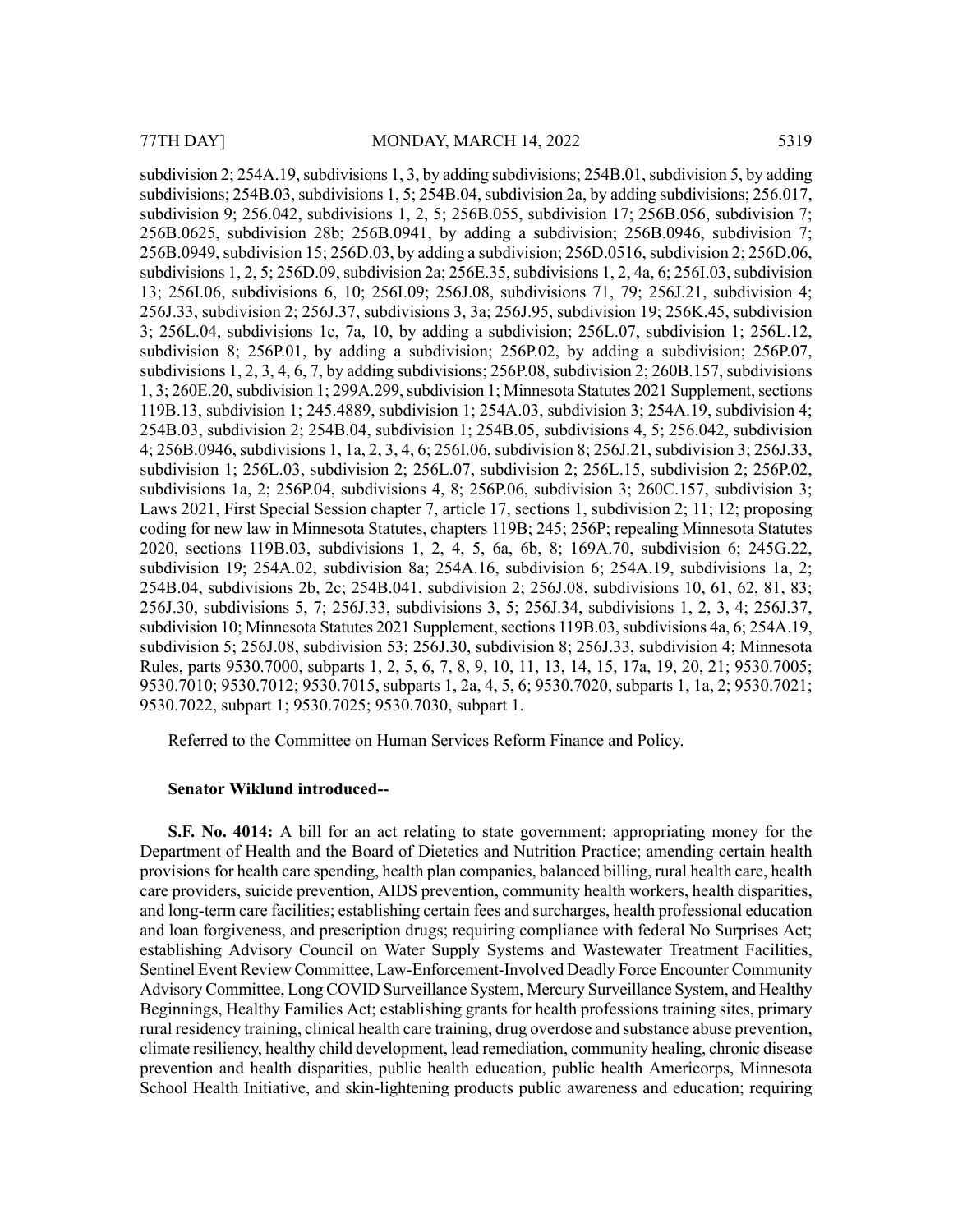reports; amending Minnesota Statutes 2020, sections 62J.84, subdivisions 2, 7, 8, by adding subdivisions;  $62Q.021$ , by adding a subdivision;  $62Q.55$ , subdivision  $5$ ;  $62Q.556$ ;  $62Q.56$ , subdivision 2; 62Q.73, subdivision 7; 144.122; 144.1501, as amended; 144.1505, subdivision 2; 144.383; 144.554; 145.56, by adding subdivisions; 145.924; 403.161, subdivisions 1, 3, 5, 6; Minnesota Statutes 2021 Supplement, sections 62J.84, subdivisions 6, 9; 403.11, subdivision 1; Laws 2021, First Special Session chapter 7, article 3, section 44; proposing coding for new law in Minnesota Statutes, chapters 62J; 115; 144; 145.

Referred to the Committee on Health and Human Services Finance and Policy.

# **MOTIONS AND RESOLUTIONS**

Senator Wiger moved that the name of Senator Kent be added as a co-author to S.F. No. 126. The motion prevailed.

Senator Wiger moved that the name of Senator Kent be added as a co-author to S.F. No. 127. The motion prevailed.

Senator Draheim moved that the name of Senator Port be added as a co-author to S.F. No. 1468. The motion prevailed.

Senator Dziedzic moved that the name of Senator Putnam be added as a co-author to S.F. No. 2505. The motion prevailed.

Senator Housley moved that the name of Senator Port be added as a co-author to S.F. No. 2859. The motion prevailed.

Senator Utke moved that the name of Senator Carlson be added as a co-author to S.F. No. 2968. The motion prevailed.

Senator Cwodzinski moved that the name of Senator Pappas be added as a co-author to S.F. No. 2998. The motion prevailed.

Senator Wiger moved that his name be stricken as a co-author to S.F. No. 3055. The motion prevailed.

Senator Hawj moved that the name of Senator Senjem be added as a co-author to S.F. No. 3109. The motion prevailed.

Senator Duckworth moved that the name of Senator Murphy be added as a co-author to S.F. No. 3137. The motion prevailed.

Senator Utke moved that the name of Senator Carlson be added as a co-author to S.F. No. 3463. The motion prevailed.

Senator Lang moved that the name of Senator Senjem be added as a co-author to S.F. No. 3545. The motion prevailed.

Senator Rosen moved that the name of Senator Howe be added as a co-author to S.F. No. 3605. The motion prevailed.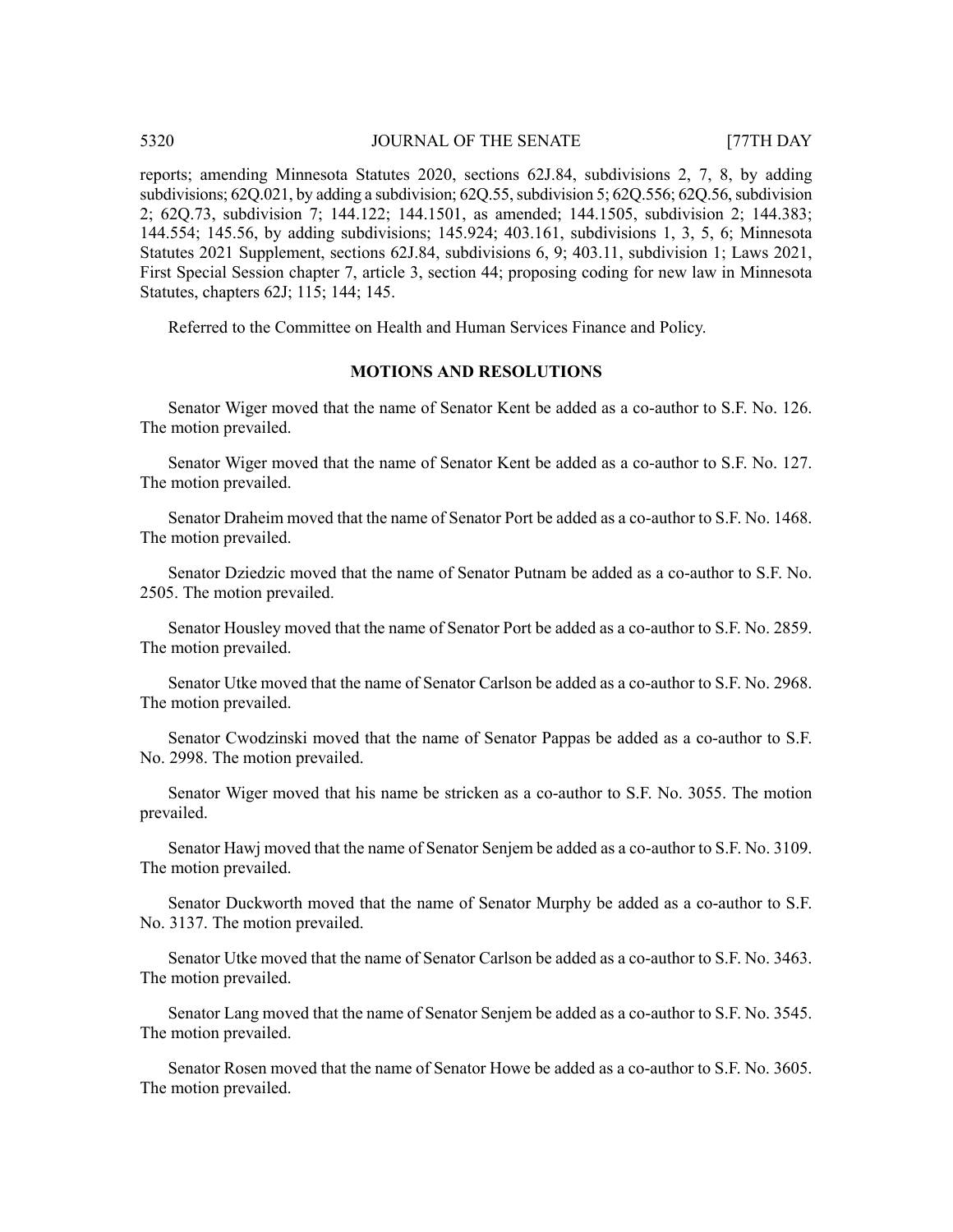Senator Rest moved that the names of Senators Bigham and Putnam be added as co-authors to S.F. No. 3697. The motion prevailed.

Senator Dahms moved that the names of Senators Dibble and Weber be added as co-authors to S.F. No. 3711. The motion prevailed.

Senator Draheim moved that the name of Senator Senjem be added as a co-author to S.F. No. 3811. The motion prevailed.

Senator Duckworth moved that the name of Senator Lang be added as a co-author to S.F. No. 3822. The motion prevailed.

Senator Wiklund moved that the name of Senator Marty be added as a co-author to S.F. No. 3827. The motion prevailed.

Senator Lang moved that the name of Senator Duckworth be added as a co-author to S.F. No. 3875. The motion prevailed.

Senator Dziedzic moved that the names of Senators Champion, Rest, and Port be added as co-authors to S.F. No. 3883. The motion prevailed.

Senator Murphy moved that the name of Senator Pappas be added as a co-author to S.F. No. 3886. The motion prevailed.

Senator Howe moved that the names of Senators Mathews, Utke, and Kiffmeyer be added as co-authors to S.F. No. 3901. The motion prevailed.

Senator Wiklund moved that the name of Senator McEwen be added as a co-author to S.F. No. 3907. The motion prevailed.

Senator Rest moved that the names of Senators Ingebrigtsen and Clausen be added as co-authors to S.F. No. 3913. The motion prevailed.

Senator Pappas moved that the name of Senator Dziedzic be added as a co-author to S.F. No. 3916. The motion prevailed.

#### **SPECIAL ORDERS**

Pursuant to Rule 26, Senator Miller, Chair of the Committee on Rules and Administration, designated the following bills a Special Orders Calendar to be heard immediately:

H.F. No. 3175, S.F. No. 3472, and H.F. No. 3035.

# **SPECIAL ORDER**

**H.F. No. 3175:** A bill for an act relating to local government; clarifying planning and zoning authority for townships; proposing coding for new law in Minnesota Statutes, chapter 366; repealing Minnesota Statutes 2020, sections 366.10; 366.11; 366.12; 366.125; 366.13; 366.14; 366.15; 366.151; 366.152; 366.16; 366.17; 366.18; 366.181.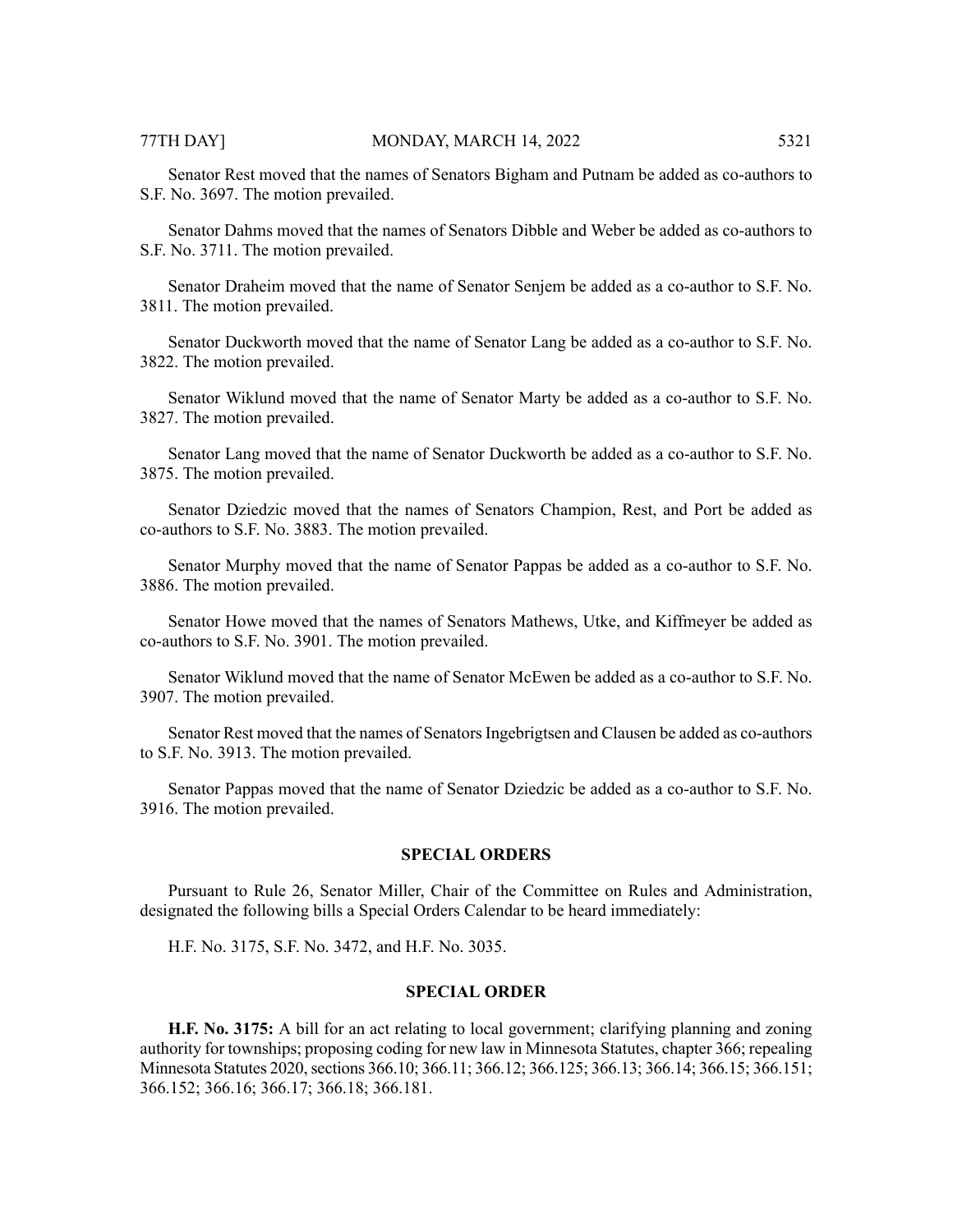H.F. No. 3175 was read the third time and placed on its final passage.

The question was taken on the passage of the bill.

The roll was called, and there were yeas 66 and nays 0, as follows:

Those who voted in the affirmative were:

| Abeler      | Draheim   | Ingebrigtsen    | Marty   | Rest       |
|-------------|-----------|-----------------|---------|------------|
| Anderson    | Duckworth | Isaacson        | Mathews | Rosen      |
| Bakk        | Dziedzic  | Jasinski        | McEwen  | Ruud       |
| Benson      | Eaton     | Johnson         | Miller  | Senjem     |
| Bigham      | Eichorn   | Johnson Stewart | Murphy  | Tomassoni  |
| Carlson     | Eken      | Kent            | Nelson  | Torres Ray |
| Chamberlain | Fateh     | Kiffmeyer       | Newman  | Utke       |
| Champion    | Frentz    | Klein           | Newton  | Weber      |
| Clausen     | Gazelka   | Koran           | Osmek   | Wiger      |
| Coleman     | Goggin    | Kunesh          | Pappas  | Wiklund    |
| Cwodzinski  | Hawj      | Lang            | Port    |            |
| Dahms       | Hoffman   | Latz            | Pratt   |            |
| Dibble      | Housley   | Limmer          | Putnam  |            |
| Dornink     | Howe      | López Franzen   | Rarick  |            |

Pursuant to Rule 40, Senator Johnson cast the affirmative vote on behalf of the following Senators: Abeler, Eichorn, Gazelka, Housley, Jasinski, Nelson, and Tomassoni.

Pursuant to Rule 40, Senator Frentz cast the affirmative vote on behalf of the following Senators: Carlson, Eken, Fateh, Kent, Latz, and Newton.

So the bill passed and its title was agreed to.

### **SPECIAL ORDER**

**S.F. No. 3472:** A bill for an act relating to state government; extending the operation of the Minnesota premium security plan; transferring money; appropriating money; amending Minnesota Statutes 2020, section 62E.23, subdivision 3; Laws 2017, chapter 13, article 1, section 15, as amended; Laws 2021, First Special Session chapter 7, article 15, section 3.

Senator Klein moved to amend S.F. No. 3472 as follows:

Page 1, line 23, delete "through 2027" and insert "and 2024"

Page 2, line 18, delete "2029" and insert "2026"

Page 3, line 9, delete "through 2027" and insert "and 2024"

The question was taken on the adoption of the amendment.

The roll was called, and there were yeas 31 and nays 36, as follows:

Eken Fateh Frentz Hawj

Those who voted in the affirmative were:

| Bigham   |  |
|----------|--|
| Carlson  |  |
| Champion |  |
| Clausen  |  |

Cwodzinski Dibble Dziedzic Eaton

Hoffman Isaacson Johnson Stewart Kent

Klein Kunesh Latz López Franzen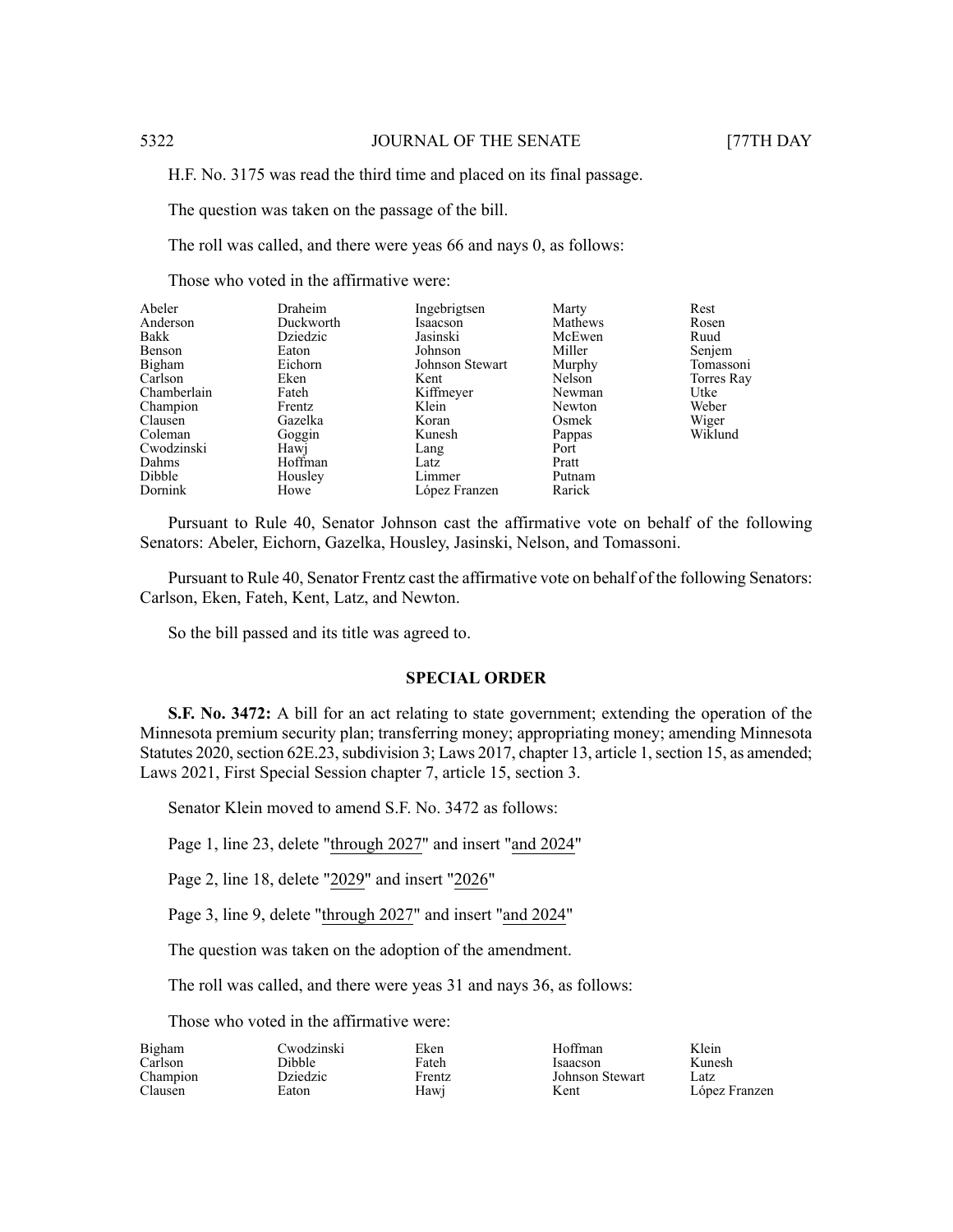| Marty  | Newton | Putnam     | Wiger   |
|--------|--------|------------|---------|
| McEwen | Pappas | Rest       | Wiklund |
| Murphy | Port   | Torres Ray |         |

Pursuant to Rule 40, Senator Hawj cast the affirmative vote on behalf of the following Senators: Eken, Fateh, Latz, and Newton.

Those who voted in the negative were:

| Abeler<br>Anderson<br>Bakk | Draheim<br>Duckworth<br>Eichorn | Jasinski<br>Johnson<br>Kiffmeyer | Nelson<br>Newman<br>Osmek | Tomassoni<br>Utke<br>Weber |
|----------------------------|---------------------------------|----------------------------------|---------------------------|----------------------------|
| Benson                     | Gazelka                         | Koran                            | Pratt                     | Westrom                    |
| Chamberlain                | Goggin                          | Lang                             | Rarick                    |                            |
| Coleman                    | Housley                         | Limmer                           | Rosen                     |                            |
| Dahms                      | Howe                            | Mathews                          | Ruud                      |                            |
| Dornink                    | Ingebrigtsen                    | Miller                           | Senjem                    |                            |

Pursuant to Rule 40, Senator Johnson cast the negative vote on behalf of the following Senators: Abeler, Gazelka, Jasinski, and Tomassoni.

The motion did not prevail. So the amendment was not adopted.

Senator Wiklund moved to amend S.F. No. 3472 as follows:

Page 4, after line 4, insert:

"Sec. 6. **TRANSFER.**

The commissioner of management and budget shall transfer \$600,000,000 in fiscal year 2023 from the general fund to the health care access fund to offset appropriations from the health care access fund for MinnesotaCare resulting from federal revenue reductions due to an extension of the reinsurance program. This is a onetime transfer.

**EFFECTIVE DATE.** This section is effective January 1, 2023, but only if the continuation of the state innovation waiver described in Laws 2021, First Special Session chapter 7, article 15, section 4, is approved with a condition for the federal government to calculate funding amounts for MinnesotaCare as if the state did not have an authorized reinsurance program."

The motion did not prevail. So the amendment was not adopted.

Senator Klein moved to amend S.F. No. 3472 as follows:

Delete everything after the enacting clause and insert:

"Section 1. Minnesota Statutes 2020, section 62V.05, subdivision 1, is amended to read:

Subdivision 1. **General.** (a) The board shall operate MNsure according to this chapter and applicable state and federal law.

(b) The board has the power to:

(1) employ personnel and delegate administrative, operational, and other responsibilities to the director and other personnel as deemed appropriate by the board. This authority is subject to chapters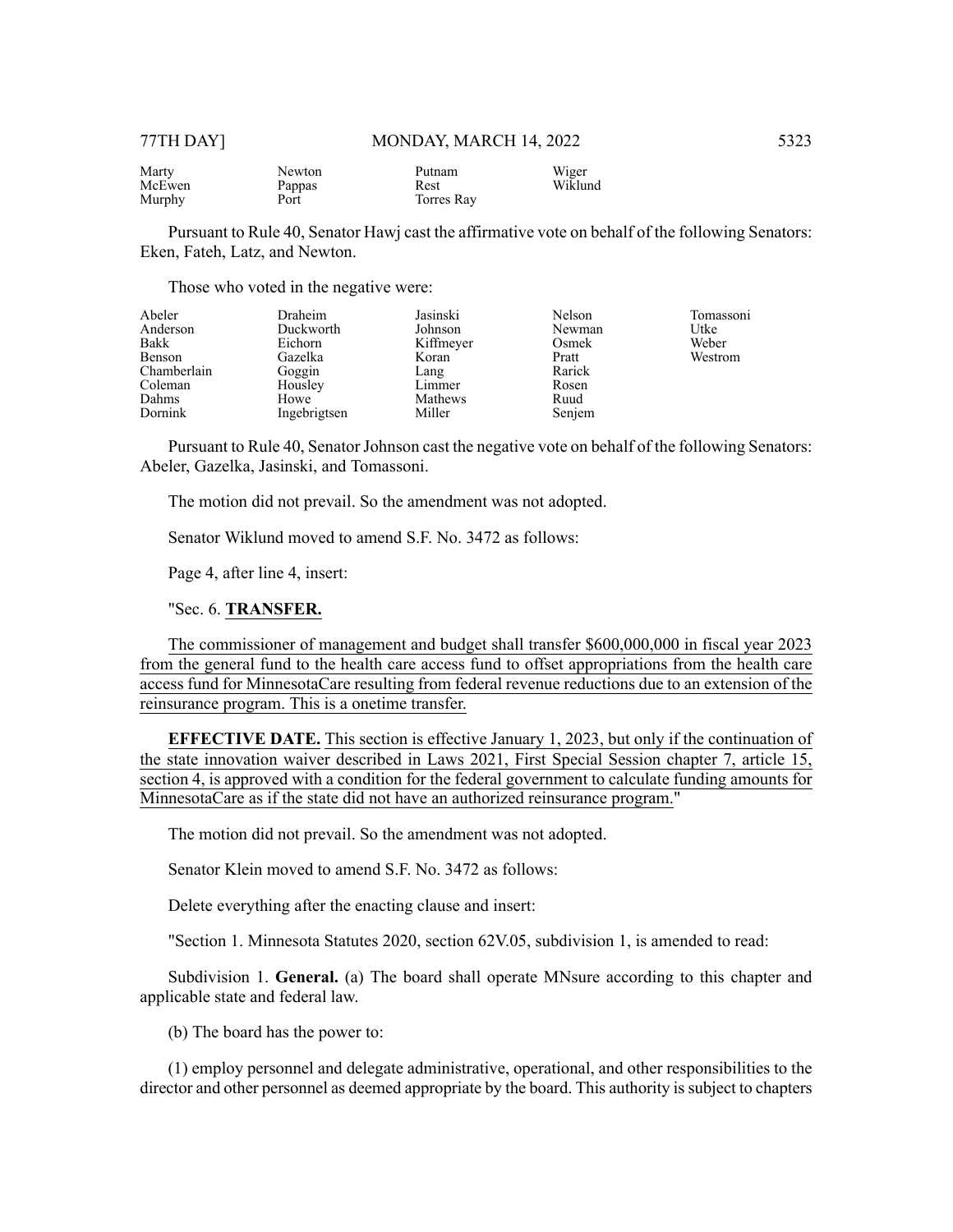43A and 179A. The director and managerial staff of MNsure shall serve in the unclassified service and shall be governed by a compensation plan prepared by the board, submitted to the commissioner of management and budget for review and comment within 14 days of its receipt, and approved by the Legislative Coordinating Commission and the legislature under section 3.855, except that section 15A.0815, subdivision 5, paragraph (e), shall not apply;

(2) establish the budget of MNsure;

(3) seek and accept money, grants, loans, donations, materials, services, or advertising revenue from government agencies, philanthropic organizations, and public and private sources to fund the operation of MNsure. No health carrier or insurance producer shall advertise on MNsure;

(4) contract for the receipt and provision of goods and services;

(5) enter into information-sharing agreements with federal and state agencies and other entities, provided the agreements include adequate protections with respect to the confidentiality and integrity of the information to be shared, and comply with all applicable state and federal laws, regulations, and rules, including the requirements of section 62V.06; and

(6) exercise all powers reasonably necessary to implement and administer the requirements of this chapter, section 290.0687, and the Affordable Care Act, Public Law 111-148.

(c) The board shall establish policies and procedures to gather public comment and provide public notice in the State Register.

(d) Within 180 days of enactment, the board shall establish bylaws, policies, and procedures governing the operations of MNsure in accordance with this chapter.

Sec. 2. Minnesota Statutes 2020, section 62V.05, is amended by adding a subdivision to read:

Subd. 13. **Administration of Minnesota advance premium tax credits.** (a) In addition to the requirements under federal law, MNsure, in consultation with the commissioner of revenue, shall establish and administer procedures to determine whether an individual is eligible for Minnesota advance premium tax credits in accordance with section 290.0687. If an individual is determined to be eligible, MNsure shall notify the individual of the amount of the Minnesota advance premium tax credit and transmit eligibility and enrollment information to the commissioner of revenue, including the individual's name, taxpayer identification number, the dollar amount of the advance payment, and any other information necessary to administer the Minnesota advance premium tax credit. The procedures must also include provisions that take into account changes in an individual's circumstances that may affect eligibility, including but not limited to substantial changes in income, household size, or other tax household circumstances, employer coverage, change in filing status, or change in Minnesota residency status.

(b) A health carrier that receives a Minnesota advance premium tax credit payment from the commissioner of revenue for an individual in accordance with section 290.0687, subdivision 3, must reduce the monthly premium charged to the individual by the amount of the advance payment for that coverage month. The health carrier shall include in each premium billing statement the amount by which the premium for the qualified health plan was reduced due to the advance payment received by the health carrier from the commissioner of revenue for that enrollee.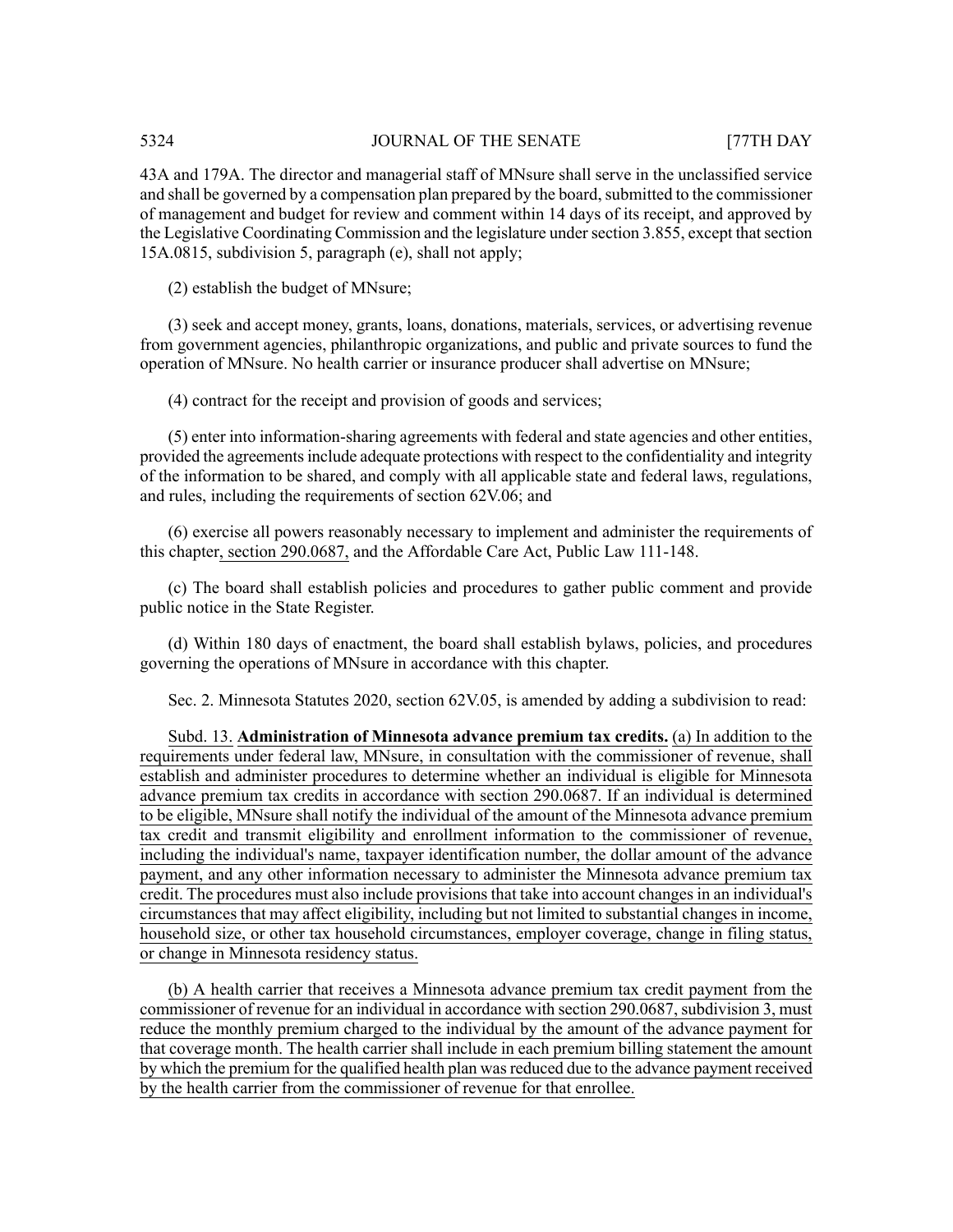Sec. 3. Minnesota Statutes 2020, section 62V.05, is amended by adding a subdivision to read:

Subd. 14. **Administration of Minnesota costsharing reductions.** (a) The board, in consultation with the commissioner of revenue, shall establish and administer state-based cost sharing subsidies to reduce the out-of-pocket costs for eligible individuals.

(b) To be eligible for state-based cost sharing subsidies under this subdivision, an individual must:

(1) enroll in a qualified health plan at the silver level of coverage that is offered through MNsure;

(2) have a projected annual household income that exceeds 200 percent of federal poverty guidelines but is no greater than 500 percent of the federal poverty guidelines for the family size involved;

(3) be a Minnesota resident;

(4) not have access to employer subsidized minimum essential coverage that is affordable and provides minimum value as defined in Code of Federal Regulations, title 26, section 1.36B-2, or the American Rescue Plan Act of 2021, and not to be enrolled in other minimum essential health coverage as defined by section 5000A(f) of the Internal Revenue Code; and

(5) meet all eligibility criteria for premium tax credits under Code of Federal Regulations, title 26, section 1.36B-2, with the exception of section 1.36B-2(b)(1).

(c) The board shall establish procedures to notify a health carrier that an eligible individual has enrolled in a qualified health plan offered by the health carrier through MNsure. Upon notification, the health carrier shall reduce the cost sharing of the qualified health plan in such a manner that increases the health plan's share of the total allowed costs of benefits provided under the health plan to 87 percent of such costs. The state based cost-sharing reduction is in addition to any federal cost-sharing reduction an eligible individual is entitled to under section 1412 of the Affordable Care Act, Public Law 111-148.

(d) A health carrier that makes these cost sharing reductions shall notify the commissioner of revenue of the reduction. The commissioner shall make periodic and timely payments to the health carrier that are equal to the value of the reductions. The commissioner may establish a capitated payment system to carry out the payment of the cost sharing reductions. Any such system must take into account the value of the reductions and make appropriate risk adjustments to the payments.

# Sec. 4. **[290.0687] MINNESOTA ADVANCE PREMIUM TAX CREDIT.**

Subdivision 1. **Credit allowed.** A qualified taxpayer who is a resident of Minnesota is allowed a Minnesota advance premium tax credit against the tax imposed under this chapter. The credit equals the difference between the premium assistance credit and the Minnesota premium assistance credit amount. For a part-year resident, the credit must be allocated based on the percentage calculated under section 290.06, subdivision 2c, paragraph (e).

Subd. 2. **Definitions.** (a) For purposes of this section, the following definitions apply.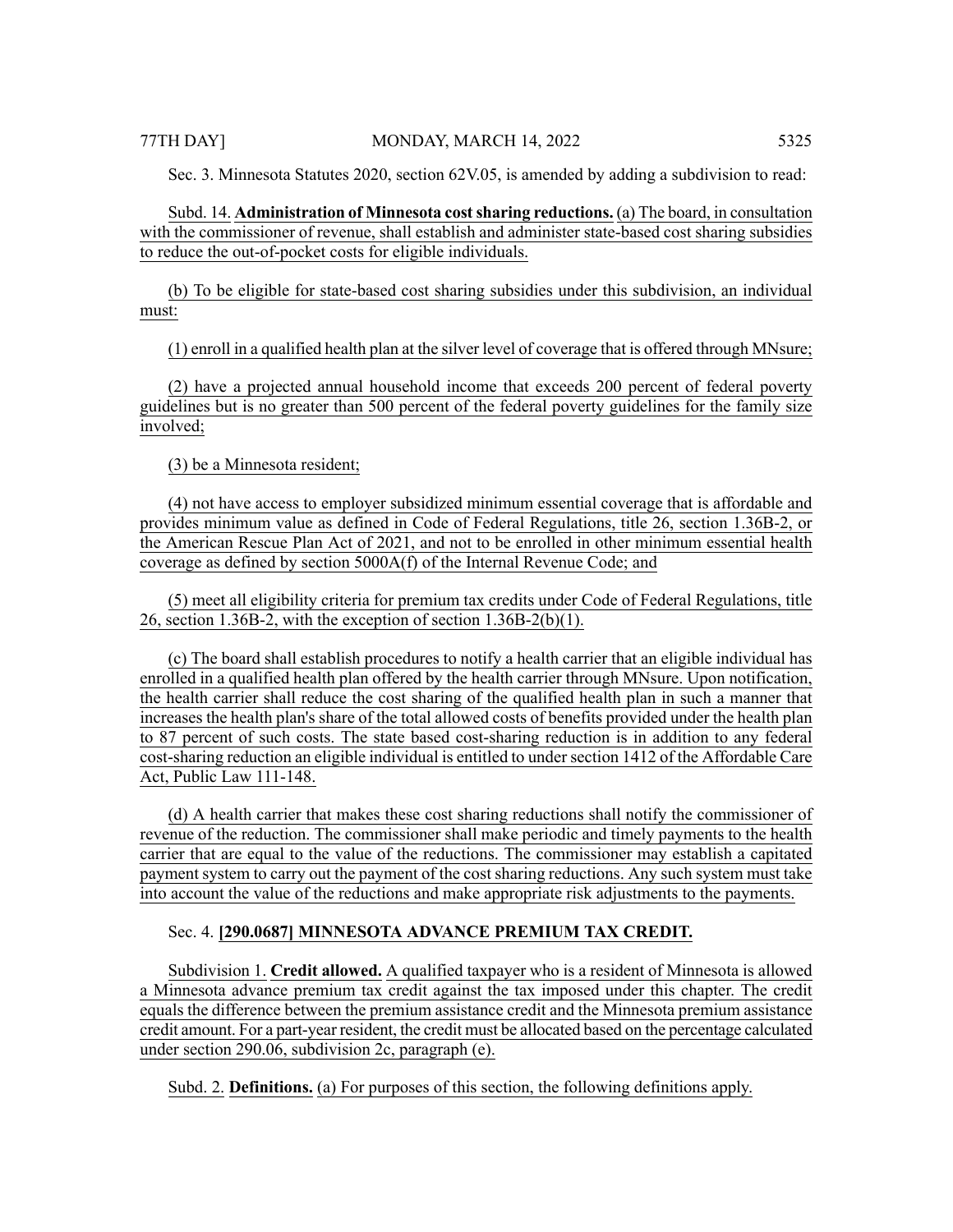(b) "Qualified taxpayer" means an applicable taxpayer, as defined under section  $36B(c)(1)$  of the Internal Revenue Code, without regard to the expiration of section  $36B(c)(1)(E)$ .

(c) "Premium assistance credit" means the credit calculated under section 36B(b) of the Internal Revenue Code, except that the percentages under section  $36B(b)(3)(A)(iii)$  apply to the calculation of the credit under this section without regard to expiration of section  $36B(b)(3)(A)(iii)$ .

(d) "Minnesota premium assistance credit amount" means the sum of Minnesota premium assistance amounts for all months of the taxable year in which the taxpayer was covered by a qualified health plan.

(e) "Minnesota premium assistance amount" means the lesser of:

 $(1)$  the monthly premiums for each month for one or more qualified health plans offered through MNsure that cover the taxpayer, the taxpayer's spouse, or any dependent of the taxpayer and that were enrolled in through MNsure; or

(2) the excess, if any, of:

(i) the adjusted monthly premium for each month for the applicable second lowest cost silver plan offered with respect to the taxpayer; over

(ii) an amount equal to 1/12 of the product of the applicable percentage under section 36B(b)(3)(A)(i) of the Internal Revenue Code, and the taxpayer's projected annual household income for the taxable year, except that household income must not be less than 200 percent of the poverty line and must not exceed 800 percent of the poverty line, and the applicable percentage for households with income above 400 percent of the poverty line must equal the applicable percentage for households with income equaling 400 percent of the poverty line.

(f) "Family size," "household income," and "poverty line" have the meanings given in section 36B(d) of the Internal Revenue Code.

(g) "Dependent" has the meaning given in section 152 of the Internal Revenue Code.

(h) "MNsure" has the meaning given in section 62V.02, subdivision 8.

(i) "Qualified health plan" has the meaning given in section 62V.02, subdivision 11.

(j) "Health carrier" has the meaning given in section 62V.02, subdivision 5.

Subd. 3. **Advance determination of eligibility; advance payments.** The commissioner, in consultation with MNsure and based on the information received from MNsure under section 62V.05, subdivision 13, shall make advance payment of the Minnesota advance premium tax credit allowed under this section to the health carrier that issued the qualified health plan in which a qualified taxpayer is enrolled for the purpose of reducing the qualified taxpayer's premiums for the qualified health plan by the amount of the credit. The advanced payment amount of the credit under this section is in addition to the advance credit payment paid by the secretary of treasury under section 36B(b) of the Internal Revenue Code.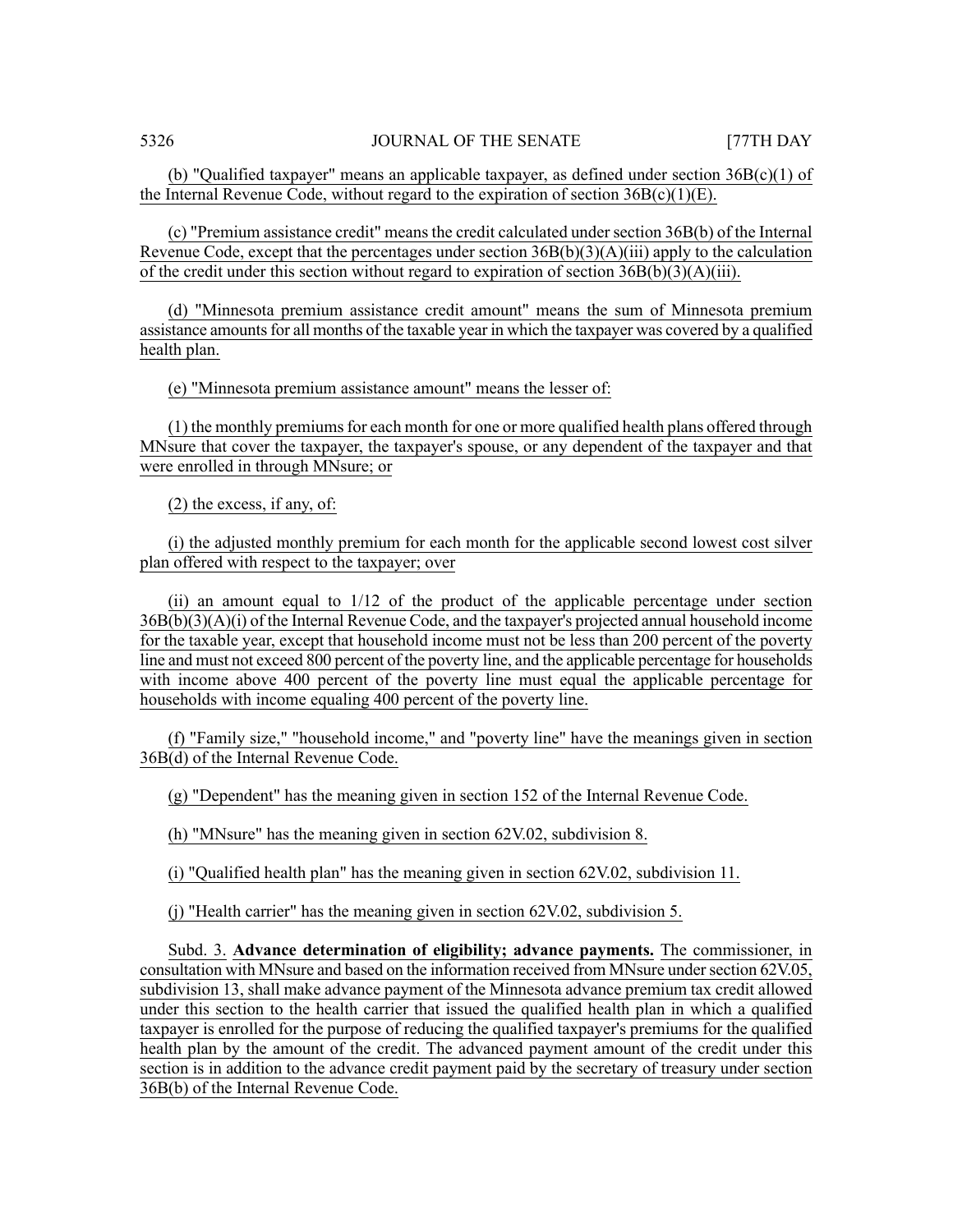Subd. 4. **Reconciliation of advance payments and credit.** (a) The Minnesota premium assistance credit under this section is reduced by the amount of advanced payments made to the issuer of a qualified plan on behalf of a qualified taxpayer. If advance payments exceed the amount of the Minnesota advance premium tax credit allowed under thissection, the excess amount must be added to the qualified taxpayer's tax liability as calculated under this chapter. A refund due to the qualified taxpayer under any other credits in this chapter must be reduced by the amount of excess advance payments made on behalf of the taxpayer in a taxable year.

(b) The provisions of section 36B(f)(2)(B) of the Internal Revenue Code apply for purposes of calculating excess advance payments of the Minnesota advance premium tax credit under thissection.

Subd. 5. **Credit refundable.** Subject to the provisions of subdivisions 3 and 4, if the amount of the Minnesota premium assistance credit that a qualified taxpayer is allowed under this section exceeds the qualified taxpayer's tax liability under this chapter, the commissioner shall refund the excess to the qualified taxpayer.

Subd. 6. **Appropriation.** An amount sufficient to pay the advance payments authorized under subdivision 3 and refunds authorized under subdivision 5 is appropriated to the commissioner from the general fund.

**EFFECTIVE DATE.** This section is effective for taxable years beginning after December 31, 2022."

Amend the title accordingly

Senator Benson questioned whether the amendment was germane.

The President ruled that the amendment was not germane.

Senator Marty appealed the decision of the President.

The question was taken on "Shall the decision of the President be the judgment of the Senate?"

The roll was called, and there were yeas 35 and nays 31, as follows:

Those who voted in the affirmative were:

| Abeler      | Dornink   | Howe         | Limmer  | Rosen     |
|-------------|-----------|--------------|---------|-----------|
| Anderson    | Draheim   | Ingebrigtsen | Mathews | Ruud      |
| Bakk        | Duckworth | Jasinski     | Miller  | Senjem    |
| Benson      | Eichorn   | Johnson      | Nelson  | Tomassoni |
| Chamberlain | Gazelka   | Kiffmeyer    | Newman  | Utke      |
| Coleman     | Goggin    | Koran        | Osmek   | Weber     |
| Dahms       | Housley   | Lang         | Rarick  | Westrom   |

Pursuant to Rule 40, Senator Johnson cast the affirmative vote on behalf of the following Senators: Gazelka, Jasinski, and Tomassoni.

Those who voted in the negative were:

| Bigham   | Cwodzinski      | Eken   | Hoffman         | Klein         |
|----------|-----------------|--------|-----------------|---------------|
| Carlson  | Dibble          | Fateh  | Isaacson        | Kunesh        |
| Champion | <b>Dziedzic</b> | Frentz | Johnson Stewart | Latz          |
| Clausen  | Eaton           | Hawi   | Kent            | López Franzen |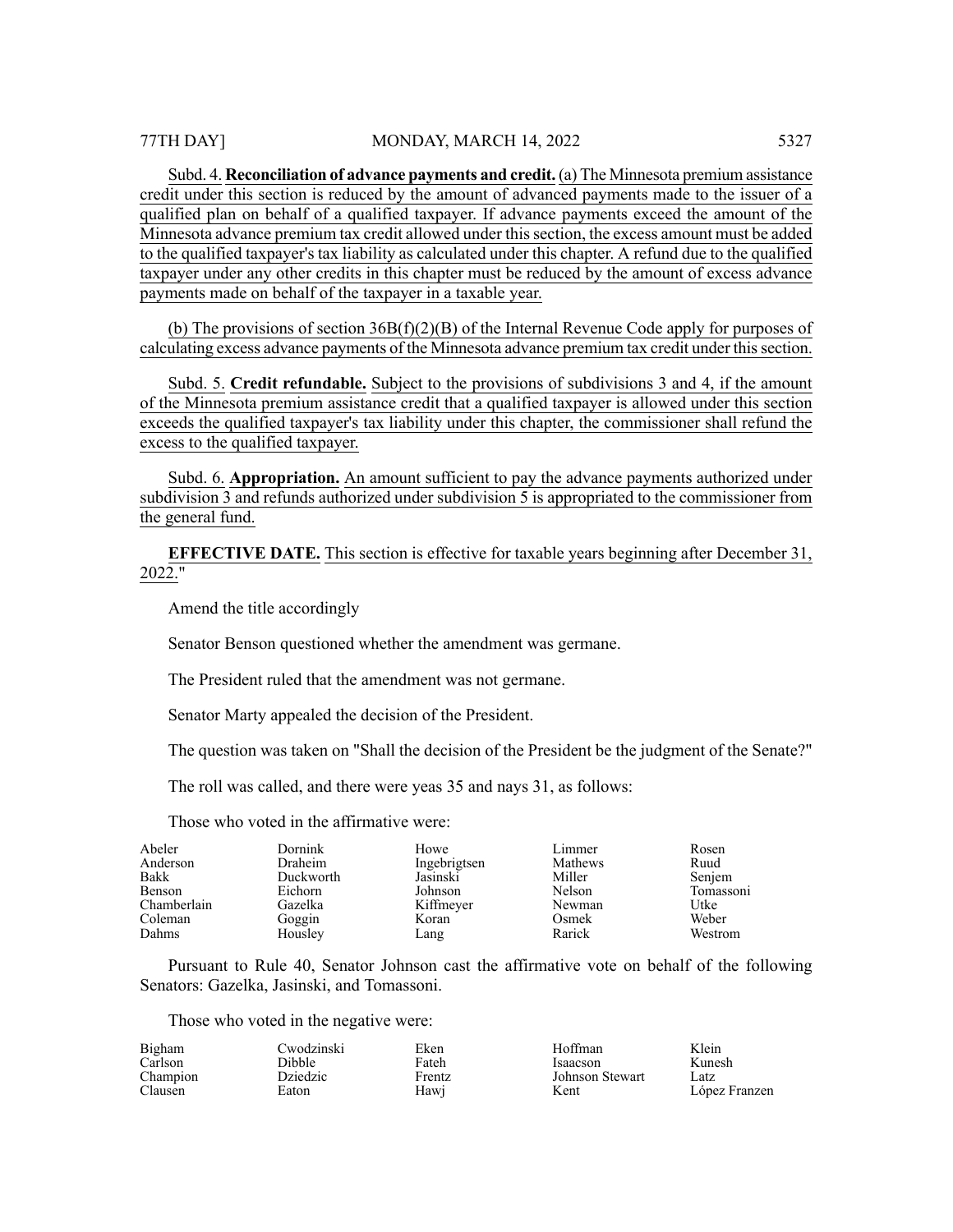| Marty  | Pappas | Putnam     | Wiger   |
|--------|--------|------------|---------|
| Murphy | Port   | Rest       | Wiklund |
| Newton | Pratt  | Torres Ray |         |

Pursuant to Rule 40, Senator Hawj cast the negative vote on behalf of the following Senators: Eken, Fateh, Latz, and Newton.

So the decision of the President was sustained.

S.F. No. 3472 was read the third time and placed on its final passage.

The question was taken on the passage of the bill.

The roll was called, and there were yeas 41 and nays 25, as follows:

Those who voted in the affirmative were:

| Draheim | Ingebrigtsen        | Miller                | Senjem                             |
|---------|---------------------|-----------------------|------------------------------------|
|         |                     |                       | Tomassoni                          |
| Eichorn | Johnson             | Newman                | Utke                               |
| Frentz  |                     |                       | Weber                              |
| Gazelka | Klein               | Pratt                 | Westrom                            |
|         | Koran               | Putnam                |                                    |
| Hoffman | Lang                |                       |                                    |
| Housley | Limmer              |                       |                                    |
| Howe    | Mathews             | Ruud                  |                                    |
|         | Duckworth<br>Goggin | Jasinski<br>Kiffmeyer | Nelson<br>Osmek<br>Rarick<br>Rosen |

Pursuant to Rule 40, Senator Johnson cast the affirmative vote on behalf of the following Senators: Gazelka, Jasinski, and Tomassoni.

Those who voted in the negative were:

| Carlson    | Dziedzic | Isaacson        | López Franzen | Port       |
|------------|----------|-----------------|---------------|------------|
| Champion   | Eaton    | Johnson Stewart | Marty         | Rest       |
| Clausen    | Eken     | Kent            | Murphy        | Torres Ray |
| Cwodzinski | Fateh    | Kunesh          | Newton        | Wiger      |
| Dibble     | Hawi     | Latz            | Pappas        | Wiklund    |

Pursuant to Rule 40, Senator Hawj cast the negative vote on behalf of the following Senators: Eken, Fateh, Latz, and Newton.

So the bill passed and its title was agreed to.

#### **SPECIAL ORDER**

**H.F. No. 3035:** A bill for an act relating to transit; requiring the legislative auditor to conduct a special review or program evaluation of the Southwest light rail transit project; requiring the Metropolitan Council to provide updates; appropriating money.

Pursuant to Rule 41.2, Senator Johnson Stewart moved that she be excused from voting on all questions pertaining to H.F. No. 3035. The motion prevailed.

Senator Dibble moved to amend H.F. No. 3035, as amended pursuant to Rule 45, adopted by the Senate March 9, 2022, as follows: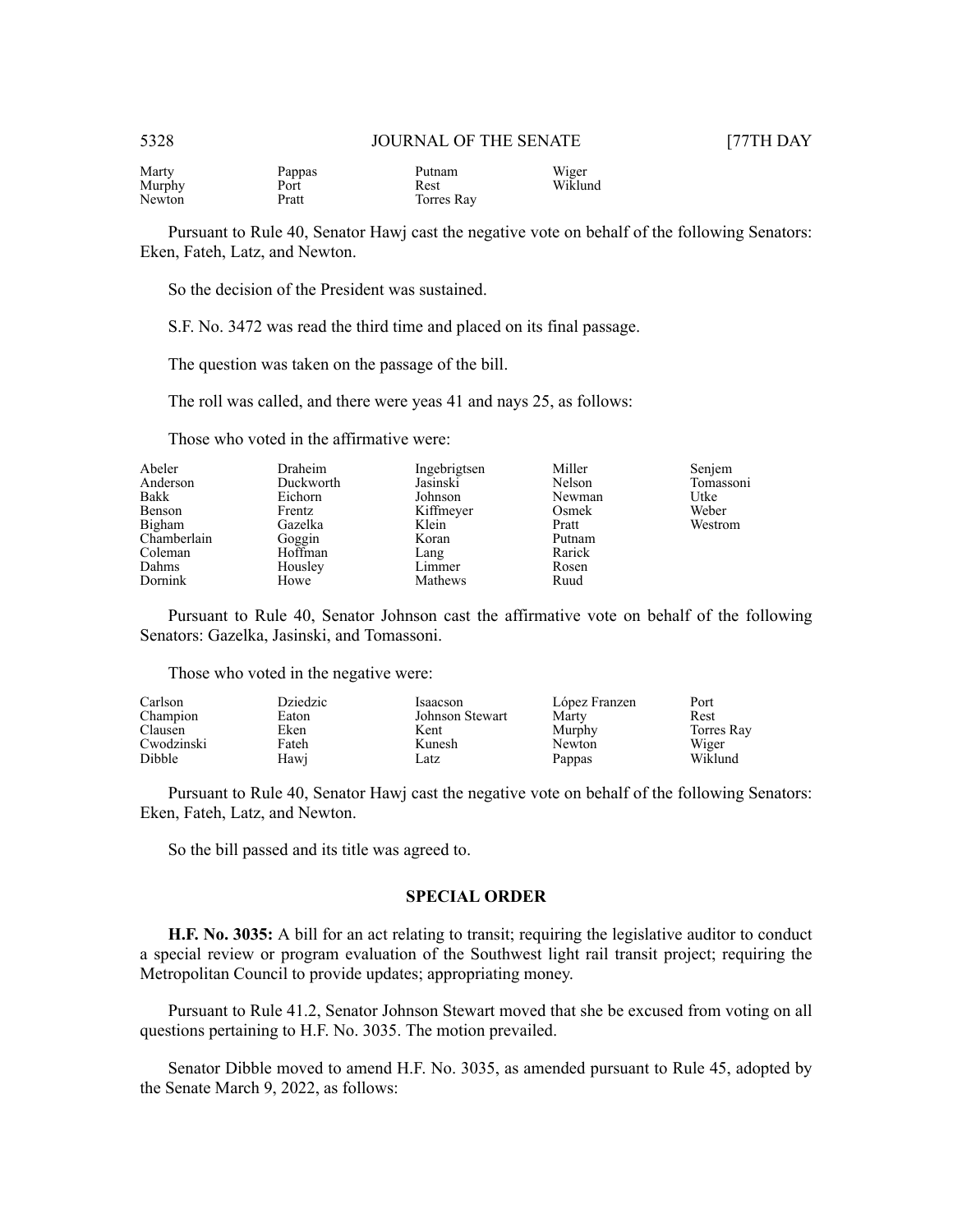(The text of the amended House File is identical to S.F. No. 2676.)

Page 3, line 21, before "Annually" insert "(a)"

Page 3, after line 28, insert:

"(b) The Metropolitan Council must notify the chairs and ranking minority members of the legislative committees with jurisdiction over transportation policy and finance within seven calendar days of making a determination that:

(1) the anticipated Southwest light rail project completion date is delayed by six months or more beyond the estimated completion date determined as of the effective date of this section;

(2) the anticipated Southwest light rail project completion date is delayed by six months or more beyond the most recent estimated completion date;

(3) the total Southwest light rail project cost is anticipated to increase by five percent or more above the project cost estimate determined as of the effective date of this section; or

(4) the total Southwest light rail project cost is anticipated to increase by five percent or more above the most recent cost estimate."

Amend the title accordingly

The motion prevailed. So the amendment was adopted.

H.F. No. 3035 was read the third time, as amended, and placed on its final passage.

The question was taken on the passage of the bill, as amended.

The roll was called, and there were yeas 65 and nays 0, as follows:

Those who voted in the affirmative were:

| Abeler      | Dornink   | Housley      | Limmer        | Putnam     |
|-------------|-----------|--------------|---------------|------------|
| Anderson    | Draheim   | Howe         | López Franzen | Rarick     |
| Bakk        | Duckworth | Ingebrigtsen | Marty         | Rest       |
| Benson      | Dziedzic  | Isaacson     | Mathews       | Rosen      |
| Bigham      | Eaton     | Jasinski     | Miller        | Ruud       |
| Carlson     | Eichorn   | Johnson      | Murphy        | Senjem     |
| Chamberlain | Eken      | Kent         | Nelson        | Tomassoni  |
| Champion    | Fateh     | Kiffmeyer    | Newman        | Torres Ray |
| Clausen     | Frentz    | Klein        | Newton        | Utke       |
| Coleman     | Gazelka   | Koran        | Osmek         | Weber      |
| Cwodzinski  | Goggin    | Kunesh       | Pappas        | Westrom    |
| Dahms       | Hawj      | Lang         | Port          | Wiger      |
| Dibble      | Hoffman   | Latz         | Pratt         | Wiklund    |

Pursuant to Rule 40, Senator Johnson cast the affirmative vote on behalf of the following Senators: Gazelka, Jasinski, and Tomassoni.

Pursuant to Rule 40, Senator Hawj cast the affirmative vote on behalf of the following Senators: Eken, Fateh, Latz, and Newton.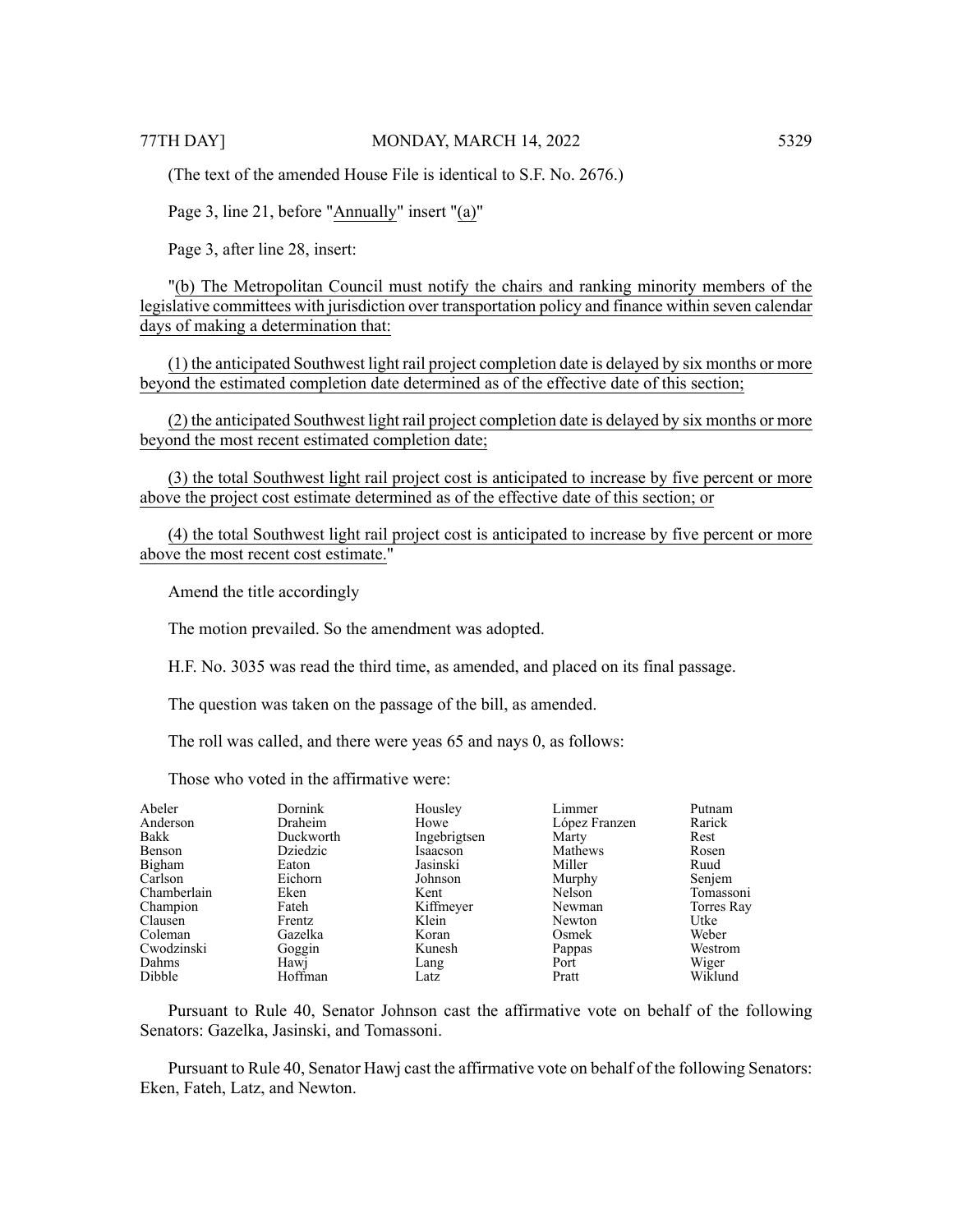So the bill, as amended, was passed and its title was agreed to.

# **MOTIONS AND RESOLUTIONS - CONTINUED**

#### **RECONSIDERATION**

Having voted on the prevailing side, Senator Dahms moved that the vote whereby S.F. No. 3472 was passed by the Senate on March 14, 2022, be now reconsidered. The motion prevailed. So the vote was reconsidered.

**S.F. No. 3472:** A bill for an act relating to state government; extending the operation of the Minnesota premium security plan; transferring money; appropriating money; amending Minnesota Statutes 2020, section 62E.23, subdivision 3; Laws 2017, chapter 13, article 1, section 15, as amended; Laws 2021, First Special Session chapter 7, article 15, section 3.

S.F. No. 3472 was read the third time and placed on its final passage.

The question was taken on the passage of the bill.

The roll was called, and there were yeas 42 and nays 24, as follows:

Those who voted in the affirmative were:

| Abeler      | Draheim   | Howe         | Mathews | Ruud      |
|-------------|-----------|--------------|---------|-----------|
| Anderson    | Duckworth | Ingebrigtsen | Miller  | Senjem    |
| Bakk        | Eichorn   | Jasinski     | Nelson  | Tomassoni |
| Benson      | Eken      | Johnson      | Newman  | Utke      |
| Bigham      | Frentz    | Kiffmeyer    | Osmek   | Weber     |
| Chamberlain | Gazelka   | Klein        | Pratt   | Westrom   |
| Coleman     | Goggin    | Koran        | Putnam  |           |
| Dahms       | Hoffman   | Lang         | Rarick  |           |
| Dornink     | Housley   | Limmer       | Rosen   |           |

Pursuant to Rule 40, Senator Johnson cast the affirmative vote on behalf of the following Senators: Gazelka, Jasinski, and Tomassoni.

Pursuant to Rule 40, Senator Hawj cast the affirmative vote on behalf of the following Senator: Eken.

Those who voted in the negative were:

| Carlson    | Dziedzic | Johnson Stewart | Marty  | Rest       |
|------------|----------|-----------------|--------|------------|
| Champion   | Eaton    | Kent            | Murphy | Torres Ray |
| Clausen    | Fateh    | Kunesh          | Newton | Wiger      |
| Cwodzinski | Hawi     | Latz            | Pappas | Wiklund    |
| Dibble     | Isaacson | López Franzen   | Port   |            |

Pursuant to Rule 40, Senator Hawj cast the negative vote on behalf of the following Senators: Fateh, Latz, and Newton.

So the bill passed and its title was agreed to.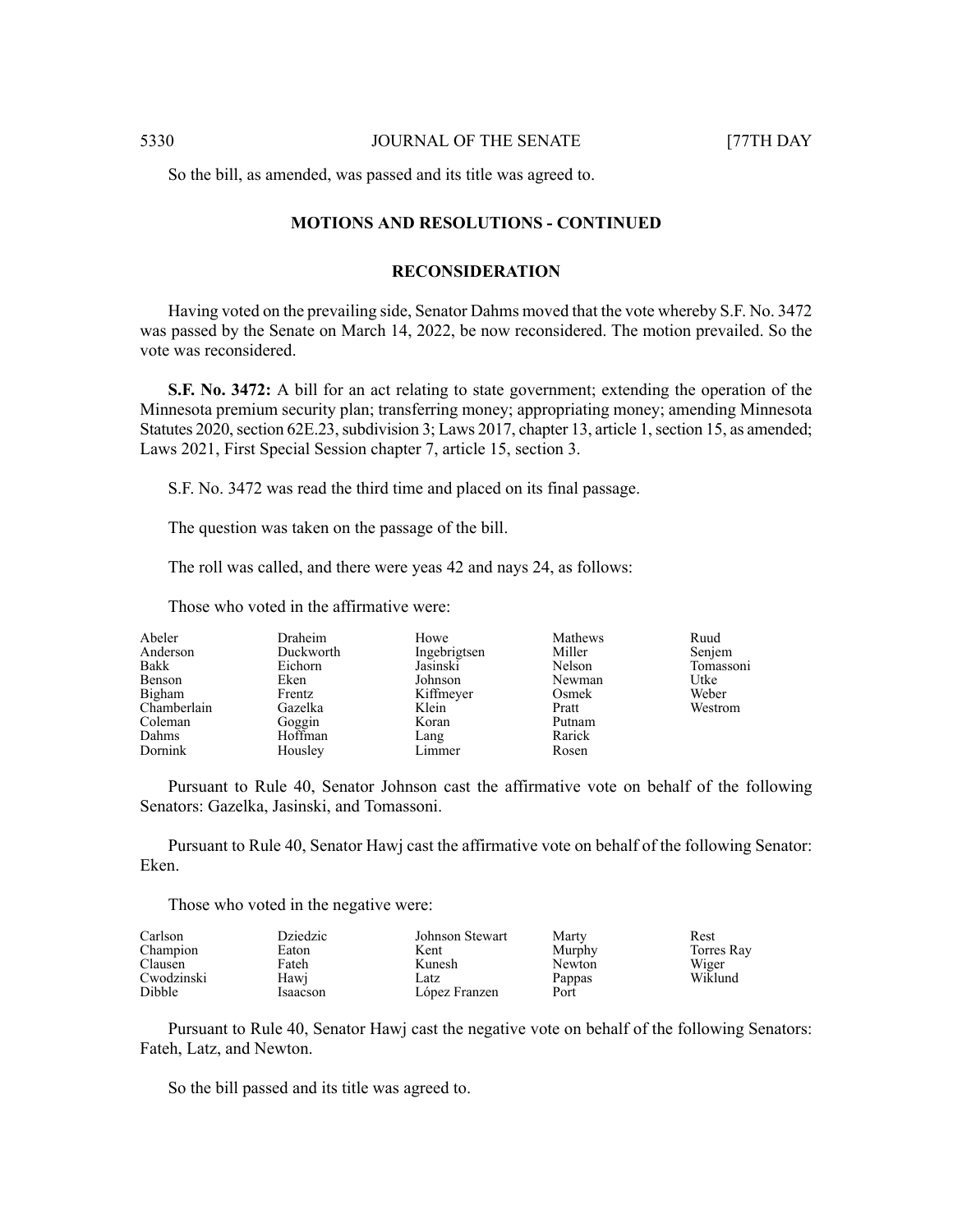#### **RECESS**

Senator Miller moved that the Senate do now recess subject to the call of the President. The motion prevailed.

After a brief recess, the President called the Senate to order.

# **MOTIONS AND RESOLUTIONS - CONTINUED**

Without objection, remaining on the Order of Business of Motions and Resolutions, the Senate reverted to the Order of Business of Reports of Committees.

# **REPORTS OF COMMITTEES**

Senator Johnson moved that the Committee Reports at the Desk be now adopted. The motion prevailed.

# **Senator Ruud from the Committee on Environment and Natural Resources Policy and Legacy Finance, to which was referred**

**S.F. No. 2767:** A bill for an act relating to natural resources; modifying due date for certain reports; modifying provisions for snowmobile registration; modifying state trail provisions; modifying state park reservation policies; modifying when payment due for timber permits; expanding use of lands enrolled in walk-in access program; modifying provisions to issue special permits to use motorized vehicles in wildlife management areas; modifying requirements for resident licenses; modifying firearm provisions; establishing blaze orange or blaze pink requirements for ground blinds; authorizing nonlethal hazing of deer and elk causing damage to crops; allowing angling with two lines in certain areas; requiring rulemaking; amending Minnesota Statutes 2020, sections 84.027, subdivision 14a; 84.82, subdivision 2, by adding a subdivision; 84.821, subdivision 2; 84.86, subdivision 1; 85.015, subdivision 10; 90.181, subdivision 2; 97A.015, subdivision 51; 97A.126, as amended; 97A.137, subdivision 3; 97A.405, subdivision 5; 97B.031, subdivision 1, by adding a subdivision; 97B.071; 97B.668; 97C.315, subdivision 1; Minnesota Statutes 2021 Supplement, section 85.052, subdivision 6; repealing Minnesota Statutes 2020, section 97B.318; Minnesota Rules, parts 6100.5000, subparts 3, 4, 5; 6100.5700, subpart 4.

Reports the same back with the recommendation that the bill be amended as follows:

Page 3, line 32, delete "or transport"

Page 8, line 29, strike "possess a valid permit to"

Page 8, line 30, strike everything before the period and insert "provide credible assurance to the commissioner that the device or motor boat is used because of a disability"

Page 9, after line 23, insert:

"Sec. 12. Minnesota Statutes 2020, section 97A.137, subdivision 5, is amended to read: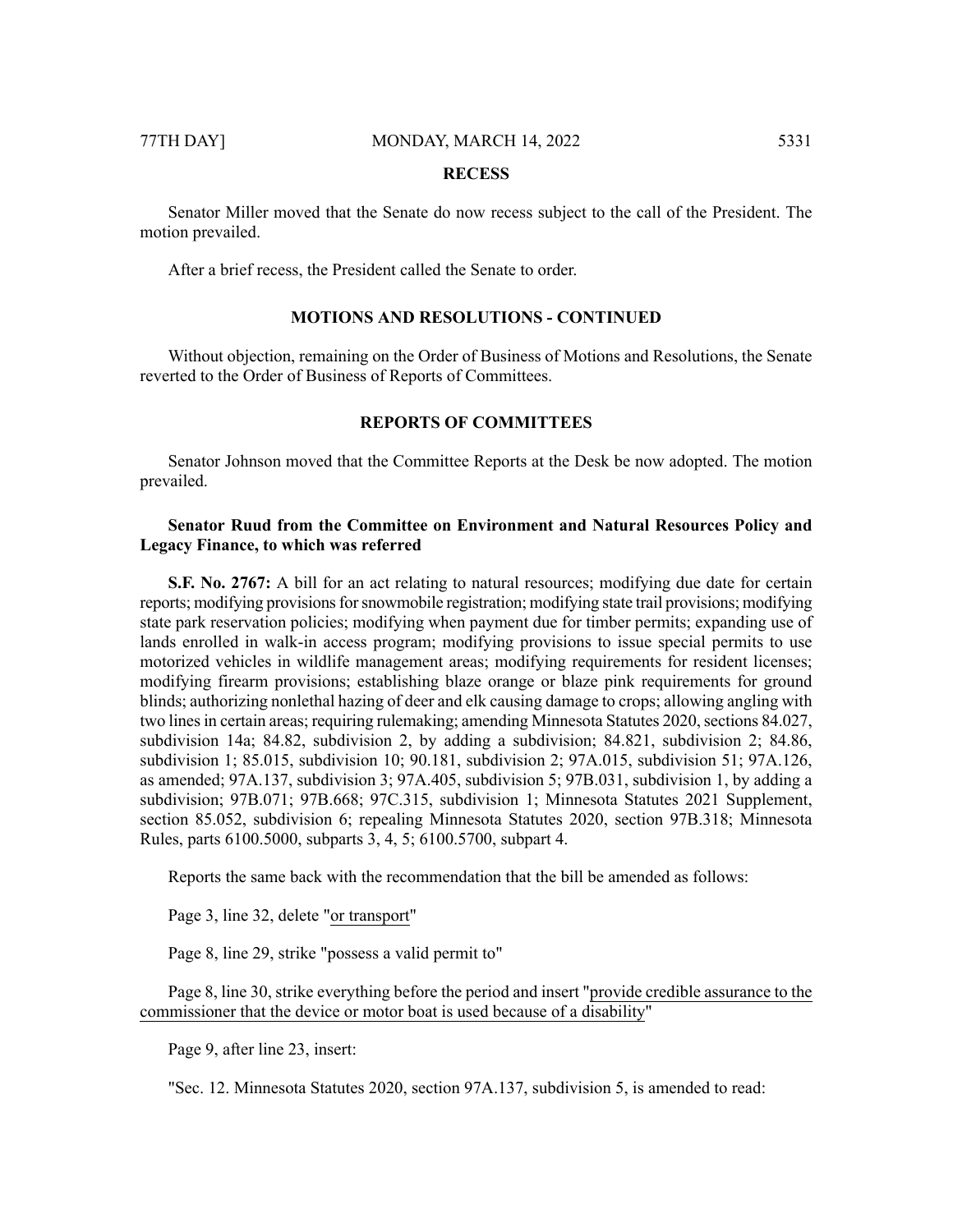Subd. 5. **Portable stands.** (a) Prior to the Saturday on or nearest September 16, a portable stand may be left overnight in a wildlife management area by a person with a valid bear license who is hunting within 100 yards of a bear bait site that is legally tagged and registered as prescribed under section 97B.425. Any person leaving a portable stand overnight under this subdivision must affix a tag with: (1) the person's name and address; (2) the licensee's driver's license number; or (3) the "MDNR#" license identification number issued to the licensee. The tag must be affixed to the stand in a manner that it can be read from the ground.

(b) From November 1 through December 31, a portable stand may be left overnight by a person possessing a license to take deer in a wildlife management area located in whole or in part north and west of a line described as follows:

State Trunk Highway 1 from the west boundary of the state to State Trunk Highway 89; then north along State Trunk Highway 89 to Fourtown; then north on County State-Aid Highway 44, Beltrami County, to County Road 704, Beltrami County; then north on County Road 704 to Dick's Parkway State Forest Road; then north on Dick's Parkway to County State-Aid Highway 5, Roseau County; then north on County State-Aid Highway 5 to Warroad; then north on State Trunk Highway 11 to State Trunk Highway 313; then north on State Trunk Highway 313 to the north boundary of the state.

A person leaving a portable stand overnight under this paragraph must affix a tag with: (1) the person's name and address; (2) the licensee's driver's license number; or (3) the "MDNR#" license identification number issued to the licensee. The tag must be affixed to the stand so that it can be read from the ground and must be made of a material sufficient to withstand weather conditions. A person leaving a portable stand overnight in a wildlife management area under this paragraph may not leave more than two portable stands in any one wildlife management area. Unoccupied portable stands left overnight under this paragraph may be used by any member of the public. This paragraph expires December 31, 2019.

# **EFFECTIVE DATE.** This section is effective retroactively from July 1, 2019, and Minnesota Statutes, section 97A.137, subdivision 5, paragraph (b), is revived and reenacted as of that date."

Renumber the sections in sequence

Amend the title as follows:

Page 1, line 6, after the semicolon, insert "permanently allowing portable stands in certain wildlife management areas;"

Amend the title numbers accordingly

And when so amended the bill do pass and be re-referred to the Committee on State Government Finance and Policy and Elections. Amendments adopted. Report adopted.

# **Senator Ruud from the Committee on Environment and Natural Resources Policy and Legacy Finance, to which was referred**

**S.F. No. 3704:** A bill for an act relating to state lands; modifying requirements for conveying easements and leasing state lands; adding to and deleting from state parks and state forests; authorizing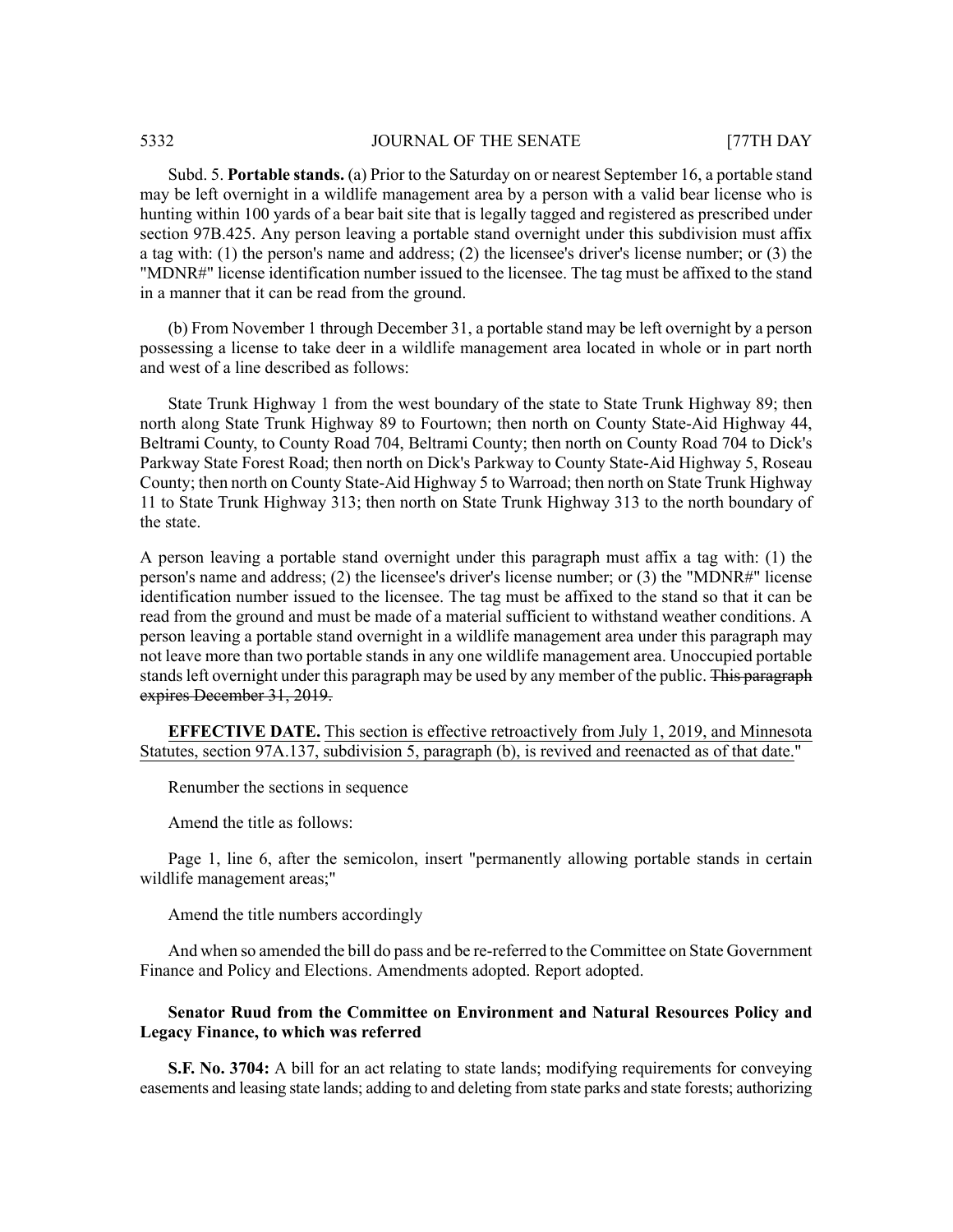sale of certain surplus state land; amending Minnesota Statutes 2020, section 84.632; Minnesota Statutes 2021 Supplement, sections 84.63; 84.631; 92.502.

Reports the same back with the recommendation that the bill be amended as follows:

Page 5, after line 13, insert:

"Sec. 5. Minnesota Statutes 2020, section 282.04, subdivision 1, is amended to read:

Subdivision 1. **Timber sales; land leases and uses.** (a) The county auditor, with terms and conditions set by the county board, may sell timber upon any tract that may be approved by the natural resources commissioner. The sale of timber shall be made for cash at not less than the appraised value determined by the county board to the highest bidder after not less than one week's published notice in an official paper within the county. Any timber offered at the public sale and not sold may thereafter be sold at private sale by the county auditor at not less than the appraised value thereof, until the time as the county board may withdraw the timber from sale. The appraised value of the timber and the forestry practices to be followed in the cutting of said timber shall be approved by the commissioner of natural resources.

(b) Payment of the full sale price of all timber sold on tax-forfeited lands shall be made in cash at the time of the timber sale, except in the case of oral or sealed bid auction sales, the down payment shall be no less than 15 percent of the appraised value, and the balance shall be paid prior to entry. In the case of auction sales that are partitioned and sold as a single sale with predetermined cutting blocks, the down payment shall be no less than 15 percent of the appraised price of the entire timber sale which may be held until the satisfactory completion of the sale or applied in whole or in part to the final cutting block. The value of each separate block must be paid in full before any cutting may begin in that block. With the permission of the county contract administrator the purchaser may enter unpaid blocks and cut necessary timber incidental to developing logging roads as may be needed to log other blocks provided that no timber may be removed from an unpaid block until separately scaled and paid for. If payment is provided as specified in this paragraph as security under paragraph (a) and no cutting has taken place on the contract, the county auditor may credit the security provided, less any down payment required for an auction sale under this paragraph, to any other contract issued to the contract holder by the county under this chapter to which the contract holder requests in writing that it be credited, provided the request and transfer is made within the same calendar year as the security was received.

(c) The county board may sell any timber, including biomass, as appraised orscaled. Any parcels of land from which timber is to be sold by scale of cut products shall be so designated in the published notice of sale under paragraph (a), in which case the notice shall contain a description of the parcels, a statement of the estimated quantity of each species of timber, and the appraised price of each species of timber for 1,000 feet, per cord or per piece, as the case may be. In those cases any bids offered over and above the appraised prices shall be by percentage, the percent bid to be added to the appraised price of each of the different species of timber advertised on the land. The purchaser of timber from the parcels shall pay in cash at the time of sale at the rate bid for all of the timber shown in the notice of sale as estimated to be standing on the land, and in addition shall pay at the same rate for any additional amounts which the final scale shows to have been cut or was available for cutting on the land at the time of sale under the terms of the sale. Where the final scale of cut products shows that less timber was cut or was available for cutting under terms of the sale than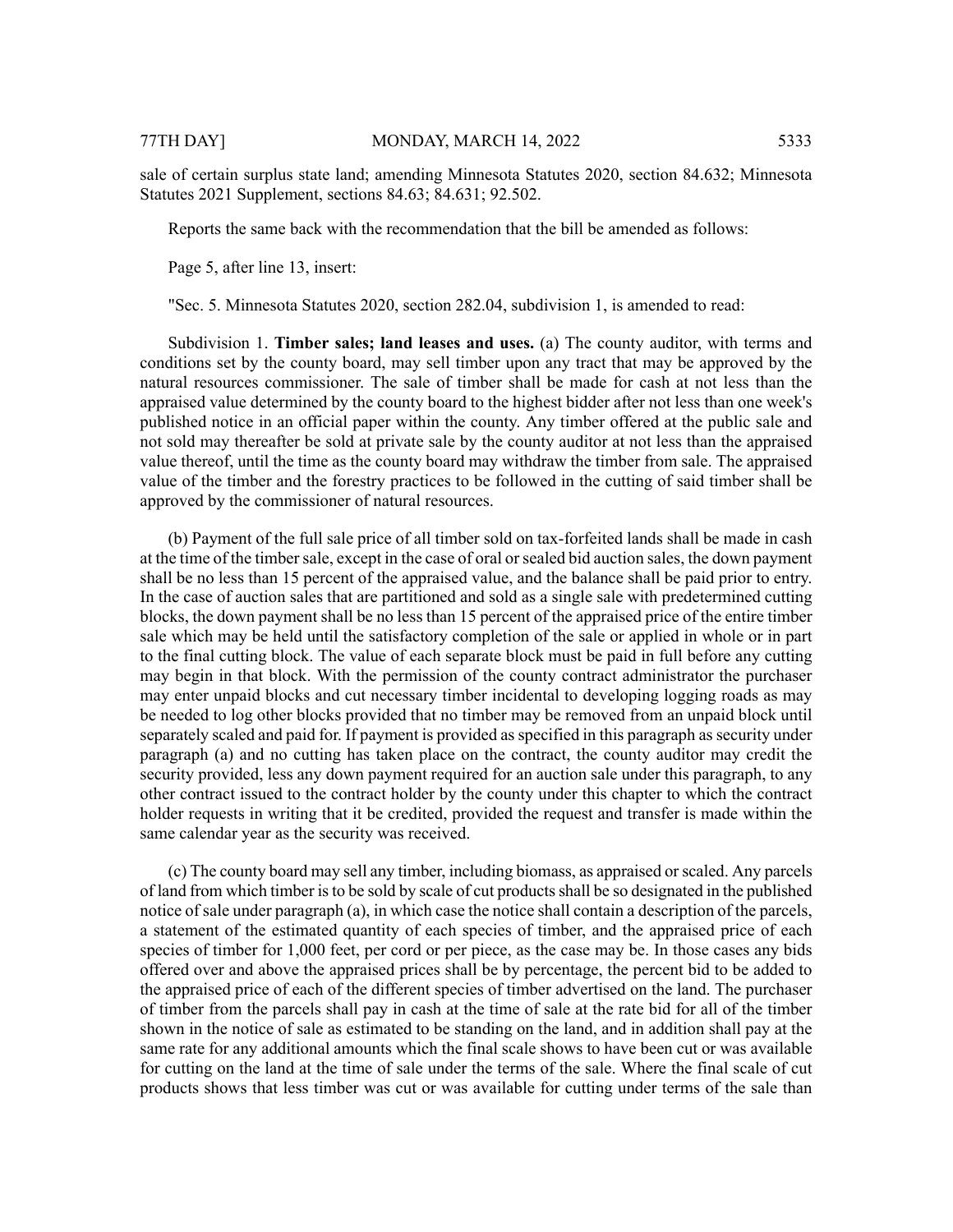was originally paid for, the excess payment shall be refunded from the forfeited tax sale fund upon the claim of the purchaser, to be audited and allowed by the county board as in case of other claims against the county. No timber, except hardwood pulpwood, may be removed from the parcels of land or other designated landings until scaled by a person or persons designated by the county board and approved by the commissioner of natural resources. Landings other than the parcel of land from which timber is cut may be designated for scaling by the county board by written agreement with the purchaser of the timber. The county board may, by written agreement with the purchaser and with a consumer designated by the purchaser when the timber is sold by the county auditor, and with the approval of the commissioner of natural resources, accept the consumer's scale of cut products delivered at the consumer's landing. No timber shall be removed until fully paid for in cash. Small amounts of timber not exceeding 500 cords in appraised volume may be sold for not less than the full appraised value at private sale to individual persons without first publishing notice of sale or calling for bids, provided that in case of a sale involving a total appraised value of more than \$200 the sale shall be made subject to final settlement on the basis of a scale of cut products in the manner above provided and not more than two of the sales, directly or indirectly to any individual shall be in effect at one time.

(d) As directed by the county board, the county auditor may lease tax-forfeited land to individuals, corporations or organized subdivisions of the state at public or private sale, and at the prices and under the terms as the county board may prescribe, for use as cottage and camp sites and for agricultural purposes and for the purpose of taking and removing of hay, stumpage, sand, gravel, clay, rock, marl, and black dirt from the land, and for garden sites and other temporary uses provided that no leases shall be for a period to exceed ten 25 years; provided, further that any leases involving a consideration of more than \$12,000 \$50,000 per year, except to an organized subdivision of the state shall first be offered at public sale in the manner provided herein for sale of timber. Upon the sale of any leased land, it shall remain subject to the lease for not to exceed one year from the beginning of the term of the lease. Any rent paid by the lessee for the portion of the term cut off by the cancellation shall be refunded from the forfeited tax sale fund upon the claim of the lessee, to be audited and allowed by the county board as in case of other claims against the county.

(e) As directed by the county board, the county auditor may lease tax-forfeited land to individuals, corporations, or organized subdivisions of the state at public or private sale, at the prices and under the terms as the county board may prescribe, for the purpose of taking and removing for use for road construction and other purposes tax-forfeited stockpiled iron-bearing material. The county auditor must determine that the material is needed and suitable for use in the construction or maintenance of a road, tailings basin, settling basin, dike, dam, bank fill, or other works on public or private property, and that the use would be in the best interests of the public. No lease shall exceed ten years. The use of a stockpile for these purposes must first be approved by the commissioner of natural resources. The request shall be deemed approved unless the requesting county is notified to the contrary by the commissioner of natural resources within six months after receipt of a request for approval for use of a stockpile. Once use of a stockpile has been approved, the county may continue to lease it for these purposes until approval is withdrawn by the commissioner of natural resources.

(f) The county auditor, with the approval of the county board is authorized to grant permits, licenses, and leases to tax-forfeited lands for the depositing of stripping, lean ores, tailings, or waste products from mines or ore milling plants, or to use for facilities needed to recover iron-bearing oxides from tailings basins or stockpiles, or for a buffer area needed for a mining operation, upon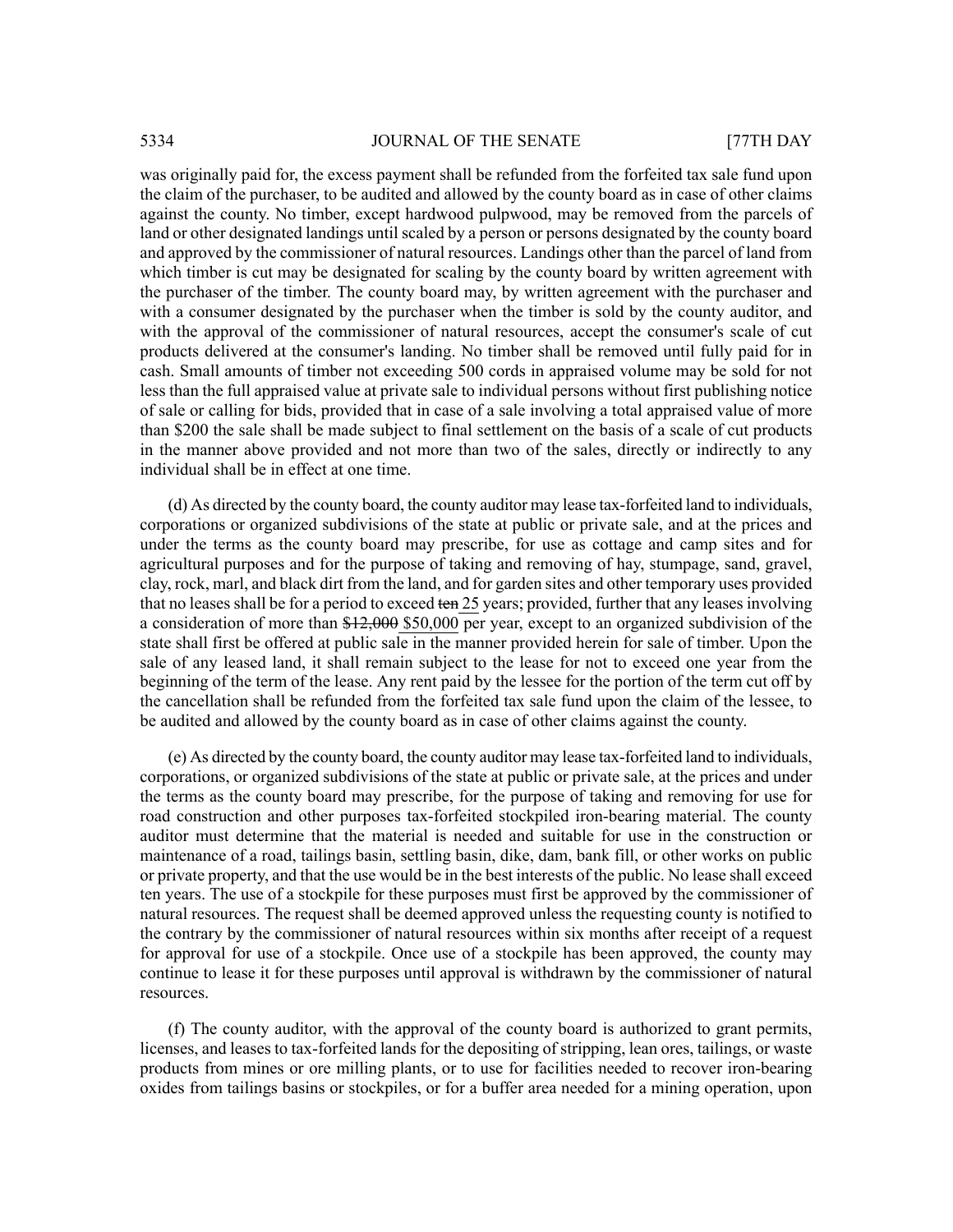the conditions and for the consideration and for the period of time, not exceeding 25 years, as the county board may determine. The permits, licenses, or leases are subject to approval by the commissioner of natural resources.

(g) Any person who removes any timber from tax-forfeited land before said timber has been scaled and fully paid for as provided in this subdivision is guilty of a misdemeanor.

(h) The county auditor may, with the approval of the county board, and without first offering at public sale, grant leases, for a term not exceeding 25 years, for the removal of peat and for the production or removal of farm-grown closed-loop biomass as defined in section 216B.2424, subdivision 1, or short-rotation woody crops from tax-forfeited lands upon the terms and conditions as the county board may prescribe. Any lease for the removal of peat, farm-grown closed-loop biomass, or short-rotation woody crops from tax-forfeited lands must first be reviewed and approved by the commissioner of natural resources if the lease covers 320 or more acres. No lease for the removal of peat, farm-grown closed-loop biomass, or short-rotation woody crops shall be made by the county auditor pursuant to this section without first holding a public hearing on the auditor's intention to lease. One printed notice in a legal newspaper in the county at least ten days before the hearing, and posted notice in the courthouse at least 20 days before the hearing shall be given of the hearing.

(i) Notwithstanding any provision of paragraph (c) to the contrary, the St. Louis County auditor may, at the discretion of the county board, sell timber to the party who bids the highest price for all the several kinds of timber, as provided for sales by the commissioner of natural resources under section 90.14. Bids offered over and above the appraised price need not be applied proportionately to the appraised price of each of the different species of timber.

(j) In lieu of any payment or deposit required in paragraph (b), as directed by the county board and under terms set by the county board, the county auditor may accept an irrevocable bank letter of credit in the amount equal to the amount otherwise determined in paragraph (b). If an irrevocable bank letter of credit is provided under this paragraph, at the written request of the purchaser, the county may periodically allow the bank letter of credit to be reduced by an amount proportionate to the value of timber that has been harvested and for which the county has received payment. The remaining amount of the bank letter of credit after a reduction under this paragraph must not be less than 20 percent of the value of the timber purchased. If an irrevocable bank letter of credit or cash deposit is provided for the down payment required in paragraph (b), and no cutting of timber has taken place on the contract for which a letter of credit has been provided, the county may allow the transfer of the letter of credit to any other contract issued to the contract holder by the county under this chapter to which the contract holder requests in writing that it be credited.

(k) As directed by the county board, the county auditor may lease tax-forfeited land under the terms and conditions prescribed by the county board for the purposes of investigating, analyzing, and developing conservation easements that provide ecosystem services.

Sec. 6. Minnesota Statutes 2020, section 282.04, is amended by adding a subdivision to read:

Subd. 4b. **Conservation easements.** The county auditor, with prior review and consultation with the commissioner of natural resources and under the terms and conditions prescribed by the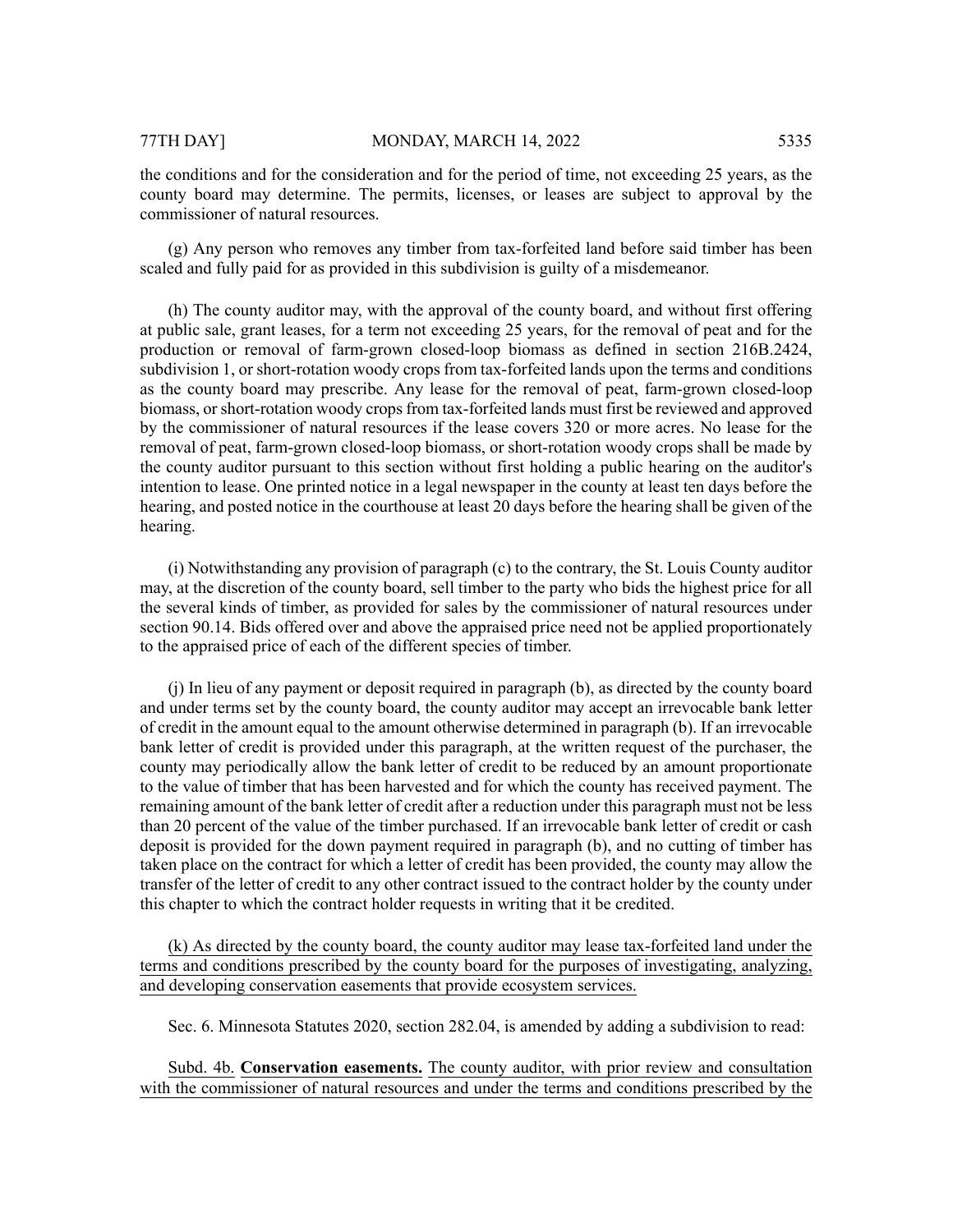county board, including reversion in the event of nonuse, may convey conservation easements as defined in section 84C.01 on tax-forfeited land."

Page 9, line 27, after "Forest" insert ", those parts of St. Louis County, described as follows"

Page 11, after line 12, insert:

# "Sec. 12. **CONVEYANCE OFTAX-FORFEITED LAND BORDERING PUBLICWATER; GOODHUE COUNTY.**

(a) Notwithstanding Minnesota Statutes, sections 92.45 and 282.018, subdivision 1, and the public sale provisions of Minnesota Statutes, chapter 282, Goodhue County may convey to the city of Wanamingo for no consideration the tax-forfeited land bordering public water that is described in paragraph (c).

(b) The conveyance must be in a form approved by the attorney general and provide that the land reverts to the state if the city of Wanamingo stops using the land for the public purpose described in paragraph (d). The attorney general may make changes to the land description to correct errors and ensure accuracy.

(c) The land to be conveyed is located in Goodhue County and is described as: That part of the Southeast Quarter of Section 30, Township 110 North, Range 16 West, Goodhue County, Minnesota, described as follows: Commencing at the northeast corner of Lot 7, Block 2, Axelson's Hillcrest Addition, according to the recorded plat thereof; thence South 89 degrees 48 minutes 15 seconds East (assuming that the east line of Axelson's Hillcrest Addition also being the west line of the Southeast Quarter of said Section 30, has a bearing of North 00 degrees 11 minutes 45 seconds East), a distance of 30.00 feet; thence North 00 degrees 11 minutes 45 seconds East, a distance of 342.00 feet to the point of beginning; thence South 89 degrees 48 minutes 15 seconds East, a distance of 60.00 feet; thence North 00 degrees 11 minutes 45 seconds East, a distance of 280.00 feet; thence South 89 degrees 48 minutes 15 seconds East, a distance of 60.00 feet; thence North 00 degrees 11 minutes 45 seconds East, a distance of 394 feet, more or less to the north line of the Southeast Quarter of said Section 30, thence westerly, along said north line, a distance of 150.00 feet, more or less, to the northwest corner of said Southeast Quarter; thence South 00 degrees 11 minutes 45 seconds West, along the west line of said Southeast Quarter, a distance of 674 feet, more or less, to an intersection with a line bearing North 89 degrees 48 minutes 15 seconds West from said point of beginning; thence South 89 degrees 48 minutes 15 seconds East, a distance of 30.00 feet to the point of beginning. EXCEPT that part of the above description now platted as Emerald Valley (parcel number 70.380.0710).

(d) The county has determined that the land is needed for a park trail extension.

**EFFECTIVE DATE.** This section is effective the day following final enactment."

Page 12, after line 31, insert:

# "Sec. 15. **CONVEYANCE OF SURPLUS STATELAND BORDERING PUBLICWATER; LAKE COUNTY.**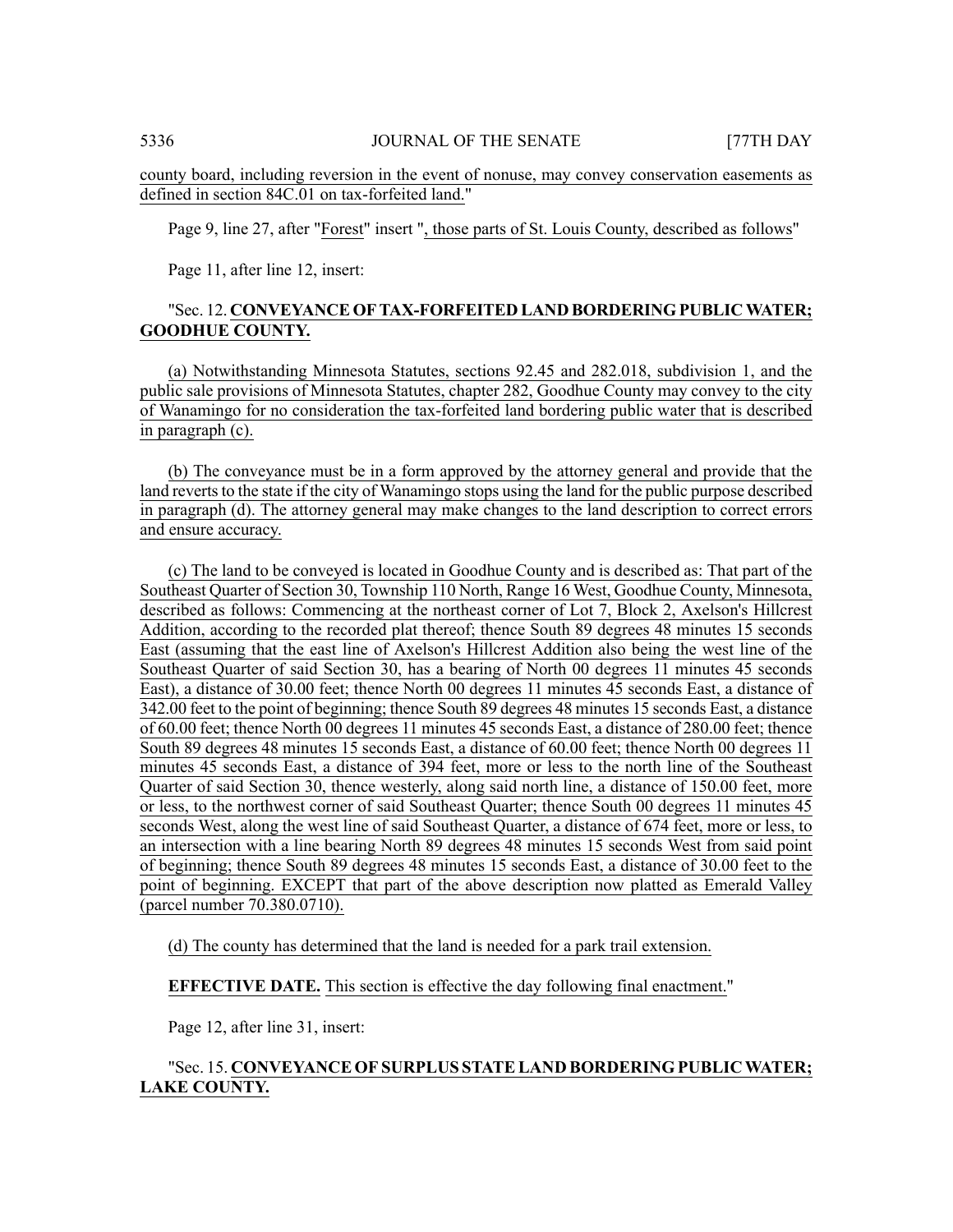(a) Notwithstanding Minnesota Statutes, sections 92.45, 94.09, and 94.10, or any other state law to the contrary and unless prohibited by federal law, the commissioner of natural resources may convey to the city of Two Harbors for no consideration the surplus land that is described in paragraph (c).

(b) The conveyance must be in a form approved by the attorney general and must provide that the proceeds of the sale of any portion of the land described in paragraph (c) by the city be paid to the state. The attorney general may make changes to the land description to correct errors and ensure accuracy.

#### (c) The land to be sold is located in Lake County and is described as:

(1) that part of Government Lot 1, Section 1, Township 52 North, Range 11 West of the 4th Principal Meridian, Lake County, Minnesota, lying southerly and easterly of the following described lines: commencing at the Center East 1/16 Corner; thence along the North-South 1/16 line on an assumed bearing of North 00 degrees 46 minutes 07 seconds East 144.23 feet; thence North 67 degrees 30 minutes 43 seconds West 385.00 feet; thence North 22 degrees 29 minutes 17 seconds East 24.00 feet; thence South 67 degrees 30 minutes 43 seconds East 385.00 feet; thence easterly a distance of 232.90 feet along a tangential curve concave to the North having a radius of 611.85 feet and central angle of 21 degrees 48 minutes 36 seconds; thence South 89 degrees 19 minutes 19 seconds East 1015.67 feet; thence South 00 degrees 40 minutes 41 seconds West 35.00 feet; thence South 89 degrees 19 minutes 19 seconds East 73.08 feet to the east line of said Government Lot 1 and the point of beginning of said line; thence North 89 degrees 19 minutes 19 seconds West 877.08 feet; thence North 00 degrees 40 minutes 41 seconds East 11.00 feet; thence North 89 degrees 19 minutes 19 seconds West 28.86 feet; thence South 0 degrees 51 minutes 25 seconds West 19.82 feet to a 3/4-inch by 24-inch rebar marked "MN DNR LS 16098" (DNR monument); thence continuing South 00 degrees 51 minutes 25 seconds West 484.06 feet to a DNR monument; thence continuing South 00 degrees 51 minutes 25 seconds West 78 feet, more or less to the shore of Lake Superior and there terminating; containing 14.5 acres, more or less (parcel identification number 23-7600-01415);

(2) that part of Government Lot 3, Section 6, Township 52 North, Range 10 West of the Fourth Principal Meridian, described as follows: commencing at the West Quarter corner of said Section 6 (Northwest corner of said Government Lot 3); thence North 88 degrees 43 minutes 09 seconds East along the North line of said Government Lot 3 a distance of 485.19 feet; thence South 00 degrees 20 minutes 34 seconds East a distance of 16 feet, more or less, to the South line of the Northerly 16 feet of said Government Lot 3, being the point of beginning of the parcel described herein; thence continuing South 00 degrees 20 minutes 34 seconds East a distance of 584 feet, more or less, to a line lying within 600 feet and South of the North boundary ofsaid Government 3; thence Westerly, along said line, to the West line of said Government Lot 3; thence Northerly, along the West line of the said Government Lot 3 to the South line of the Northerly 16 feet of said Government Lot 3; thence Easterly along the South line of the Northerly 16 feet of said Government Lot 3 to the point of beginning; except minerals (parcel identification number 23-7600-06605);

(3) together with that part of Government Lot 3, Section 6, Township 52 North, Range 10 West of the 4th Principal Meridian, Lake County, Minnesota lying west of the following described line: commencing at the west quarter corner of said Section 6 (Northwest Corner of said Government Lot 3); thence North 88 degrees 43 minutes 09 seconds East along the north line of said Government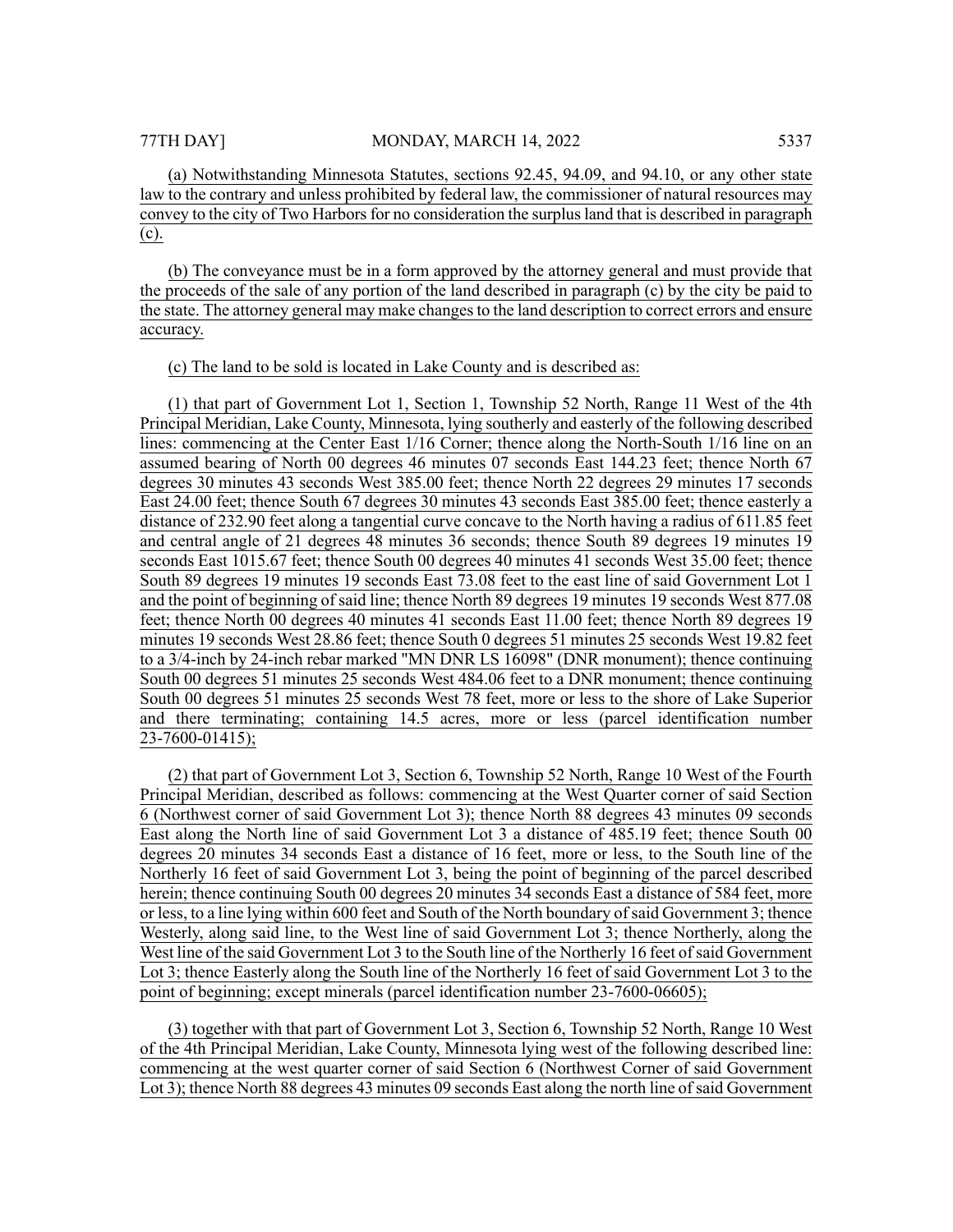Lot 3 a distance of 485.19 feet to the point of beginning of said line; thence South 00 degrees 20 minutes 34 seconds East a distance of 766.64 feet; thence South 54 degrees 38 minutes 48 seconds West a distance of 23 5 feet, more of less, to the shore of Lake Superior, and there terminating, except that part lying within 600 feet and South of the North boundary of said Government Lot 3; containing 2.4 acres, more or less (parcel identification number 23-7600-06607); and

(4) that part of Government Lot 3, Section 6, Township 52 North, Range 10 West, of the Fourth Principal Meridian, described as follows: commencing at the west quarter corner of said Section 6 (northwest corner of said Government Lot 3); thence North 88 degrees 43 minutes 09 seconds East along the north line of said Government Lot 3 a distance of 485.19 feet; thence South 00 degrees 20 minutes 34 seconds East a distance of 766.64 feet, to a 5/8-foot rebar marked "RLS No. 16089", also being the point of beginning; thence South 25 degrees 10 minutes 17 seconds East a distance of 51.74 feet to a 3/4-inch by 12-inch rebar marked "MN DNR LS 16098" (DNR monument); thence South 30 degrees 09 minutes 12 seconds East a distance of 583.16 feet to a DNR monument; thence South 88 degrees 01 minute 03 seconds West a distance of 124.04 feet to a DNR monument; thence South 07 degrees 58 minutes 29 seconds East a distance of 517.23 feet to a DNR monument; thence continuing South 07 degrees 58 minutes 29 seconds East a distance of 76 feet, more or less, to the shoreline of Lake Superior; thence northwesterly, northerly, northeasterly and northwesterly a distance of 1390 feet, more or less, along said shoreline to point which bears South 54 degrees 38 minutes 48 seconds West from the point of beginning; thence North 54 degrees 38 minutes 48 seconds East a distance of 25 feet, more or less, to a DNR monument; thence continuing North·54 degrees 38 minutes 48 seconds East a distance of 210.00 feet to the point of beginning and there terminating (parcel identification number 23-7600-06611).

(d) The commissioner has determined that the land is no longer needed for any state purpose and that the state's land management interests would best be served if the land was conveyed to the city of Two Harbors. "

Page 13, after line 12, insert:

#### "Sec. 17. **LAND EXCHANGE; ST. LOUIS COUNTY.**

(a) Notwithstanding Minnesota Statutes, section 92.461, and the riparian restrictions in Minnesota Statutes, section 94.342, subdivision 3, St. Louis County may, with the approval of the Land Exchange Board as required under the Minnesota Constitution, article XI, section 10, and according to the remaining provisions of Minnesota Statutes, sections 94.342 to 94.347, exchange the land described in paragraph (c).

(b) The conveyance must be in the form approved by the attorney general. The attorney general may make necessary changes to the legal description to correct errors and ensure accuracy.

(c) The lands that may be conveyed are located in St. Louis County and are described as:

(1) Sections 1 and 2, Township 53 North, Range 18 West;

(2) Sections 19, 20, 29, 30, 31, and 32, Township 54 North, Range 17 West;

(3) Sections 24, 25, 26, and 35, Township 54 North, Range 18 West;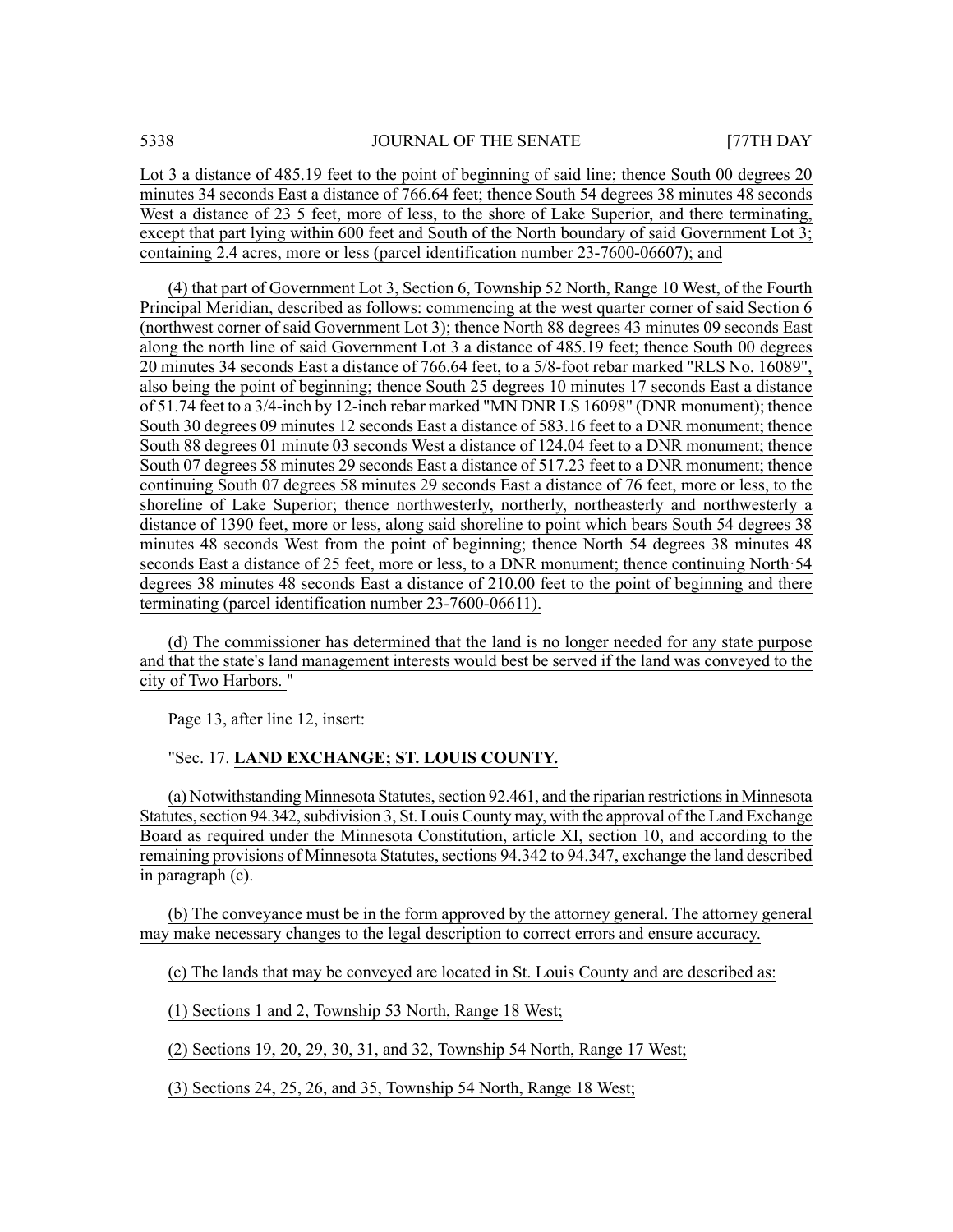(4) Sections 22, 23, 26, and 27, Township 54 North, Range 19 West; and

(5) Sections 8, 9, 17, and 18, Township 55 North, Range 18 West.

# Sec. 18. **LAND ACQUISITION TRUST FUND; ST. LOUIS COUNTY.**

Notwithstanding Minnesota Statutes, chapter 282, and any other law relating to the apportionment of proceeds from the sale of tax-forfeited land, St. Louis County may deposit proceeds from the sale of tax-forfeited lands into a tax-forfeited land acquisition trust fund established by St. Louis County under this section. The principal and interest from the fund may be spent on the purchase of lands better suited for retention and management by St. Louis County. Lands purchased with money from the land acquisition trust fund must:

(1) become subject to a trust in favor of the governmental subdivision wherein the lands lie and all laws related to tax-forfeited lands; and

(2) be used for forestry, mineral management, or environmental services.

# Sec. 19. **PRIVATE SALE OF TAX-FORFEITED LANDS; ST. LOUIS COUNTY.**

(a) Notwithstanding the public sale provisions of Minnesota Statutes, chapter 282, or other law to the contrary, St. Louis County may sell by private sale the tax-forfeited lands described in paragraph (c).

(b) The conveyances must be in a form approved by the attorney general. The attorney general may make changes to the land descriptions to correct errors and ensure accuracy.

(c) The lands to be sold are located in St. Louis County and are described as:

(1) Lots 23 through 30, including part of adjacent vacant alley, Block 54, Bay View Addition to Duluth No. 2, Township 49, Range 15, Section 11 (parcel identification number 010-0230-03300); and

(2) Lot 2, except the South 760 feet, Township 62, Range 20, Section 18 (part of parcel identification number 430-0010-02916).

(d) The county has determined that the county's land management interests would best be served if the lands were returned to private ownership."

Page 13, after line 32, insert:

"Sec. 21. **REPEALER.**

Laws 2012, chapter 236, section 28, subdivision 9, as amended by Laws 2016, chapter 154, section 11, Laws 2019, First Special Session chapter 4, article 4, section 7, is repealed.

**EFFECTIVE DATE.** This section is effective the day following final enactment."

Renumber the sections in sequence

Amend the title as follows: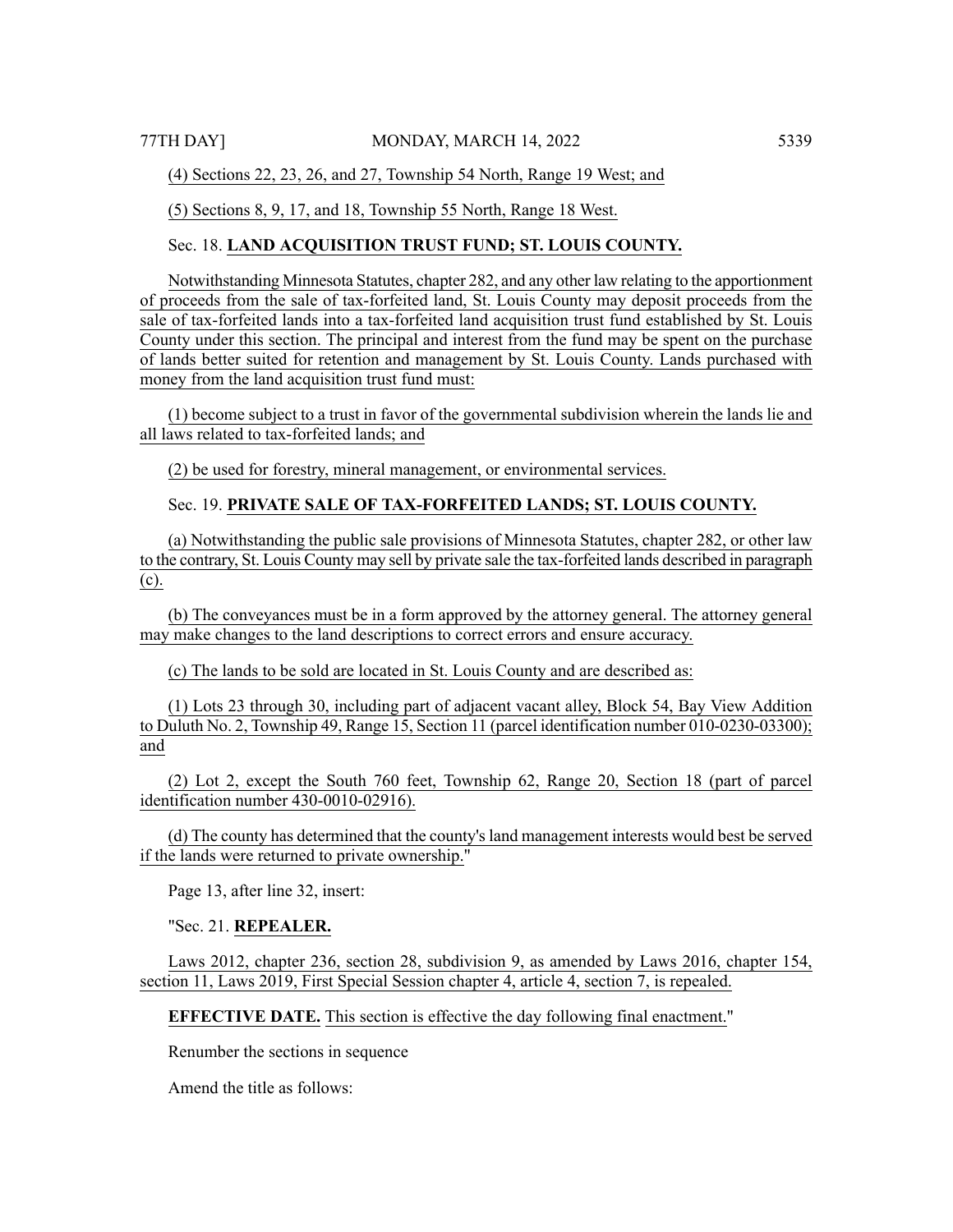Page 1, line 2, delete everything after the semicolon and insert "modifying requirements for conveying easements and leasing state lands; adding to and deleting from state parks and state forests; authorizing sale or conveyance of certain surplus state land; modifying county lease restrictions on tax-forfeited land; allowing counties to lease tax-forfeited land for conservation easements; authorizing exchange of land in St. Louis County; providing for land acquisition trust fund in St. Louis County; authorizing private sale of certain tax-forfeited land in St. Louis County; eliminating sunset for authority to sell leased lakeshore lots in St. Louis County; authorizing conveyance of certain tax-forfeited land bordering public water in Goodhue County;"

Page 1, delete line 3

Page 1, line 4, delete "sale of certain surplus state land;"

Amend the title numbers accordingly

And when so amended the bill do pass and be re-referred to the Committee on Environment and Natural Resources Finance. Amendments adopted. Report adopted.

# **MEMBERS EXCUSED**

Senator Westrom was excused from the Session of today from 10:00 to 10:20 a.m. Senator McEwen was excused from the Session of today at 11:10 a.m.

# **ADJOURNMENT**

Senator Johnson moved that the Senate do now adjourn until 12:15 p.m., Wednesday, March 16, 2022. The motion prevailed.

Cal R. Ludeman, Secretary of the Senate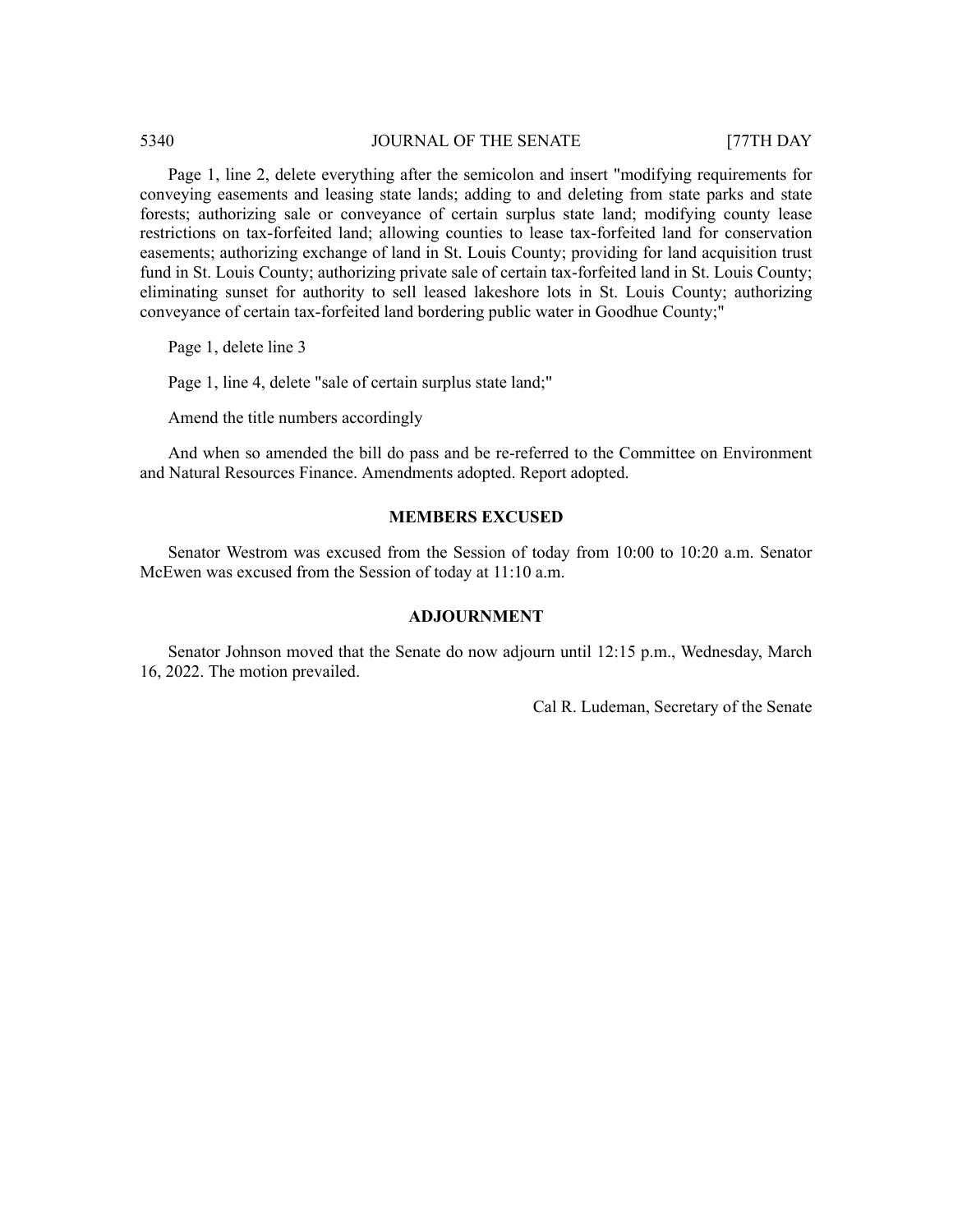# **INDEX TO DAILY JOURNAL**

# **Monday, March 14, 2022**

# **EXECUTIVE AND OFFICIAL COMMUNICATIONS**

Pages 5295 to 5296

# **CHAPTER LAWS**

|           |           | <b>Session Laws</b> |      |
|-----------|-----------|---------------------|------|
| S.F. Nos. | H.F. Nos. | Chapter No.         | Page |
|           |           |                     |      |
|           |           |                     |      |

# **MESSAGES FROM THE HOUSE AND FIRST READING OF HOUSE FILES**

| S.F.<br>Nos. | Message<br>Page | H.F.<br>Nos. | Message<br>Page | l st<br>Reading<br>Page |
|--------------|-----------------|--------------|-----------------|-------------------------|
|              |                 |              |                 | 5296<br>5296            |

# **REPORTS OF COMMITTEES**

| S.F. Nos. | Page                     |  | H.F. Nos. | Page |
|-----------|--------------------------|--|-----------|------|
|           |                          |  |           |      |
|           | 28755299                 |  |           |      |
|           | $3040$ 5300              |  |           |      |
|           | $3041$ 5303              |  |           |      |
|           | $3065$ 5297              |  |           |      |
|           | $3072$ 5303              |  |           |      |
|           |                          |  |           |      |
|           | $3414$ 5300              |  |           |      |
|           | $3479 \dots  \dots 5300$ |  |           |      |
|           | $3531$ 5304              |  |           |      |
|           | $3661$ 5303              |  |           |      |
|           | $3667$ 5298              |  |           |      |
|           | $3704$ 5332              |  |           |      |
|           |                          |  |           |      |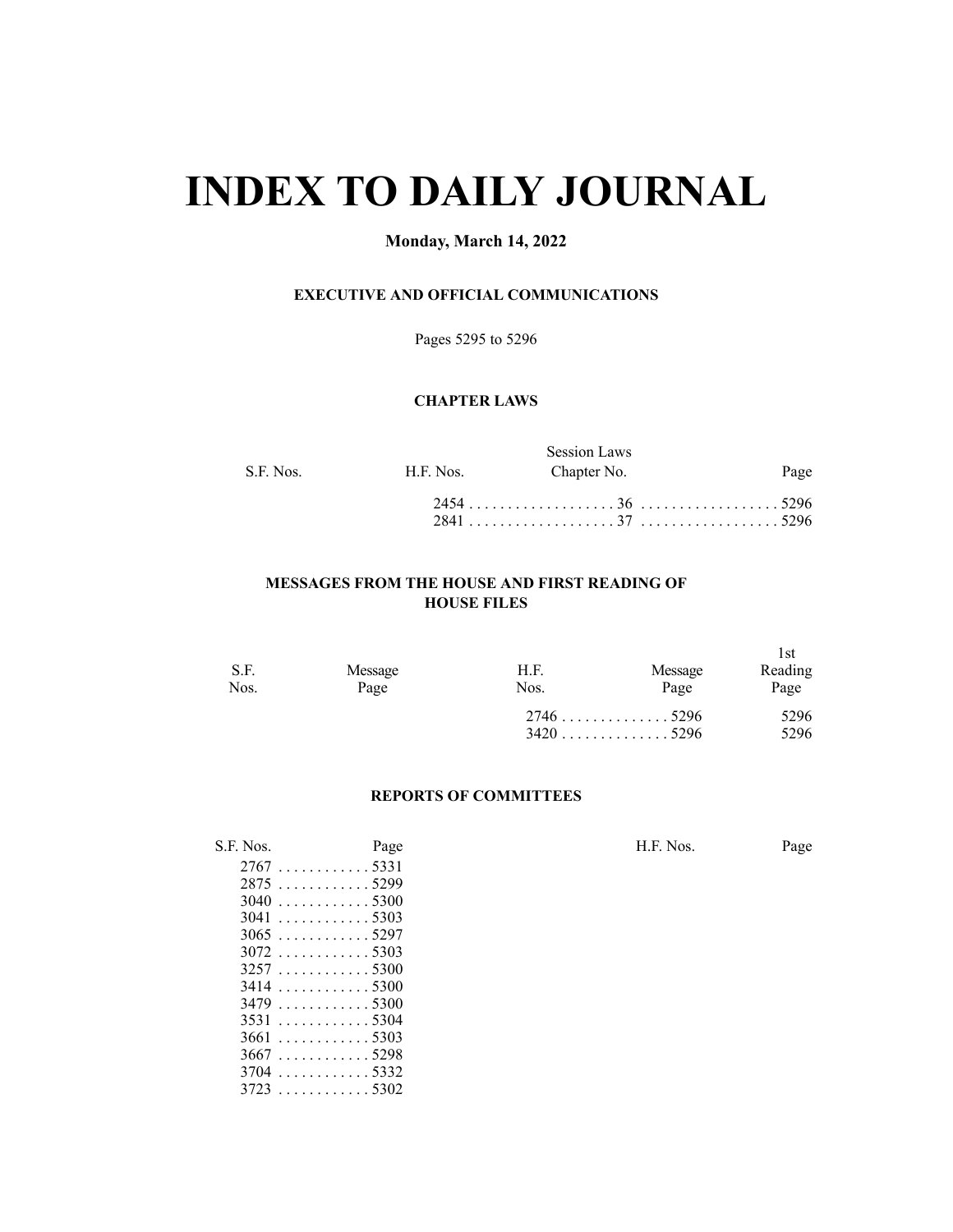# **SECOND READINGS**

S.F. Nos. Page Page H.F. Nos. Page . . . . . . . . . . . . 5304 . . . . . . . . . . . . 5304

# **INTRODUCTION AND FIRST READING OF SENATE BILLS**

S.F Nos. 3933 to 4014 . . . . . . . . . . . . . . . . . Pages 5304 to 5319

# **MOTIONS AND RESOLUTIONS**

| 1905. | r age       |  |
|-------|-------------|--|
| 126   | . 5320      |  |
| 127   | . 5320      |  |
| 1468  | . 5320      |  |
|       | $2505$ 5320 |  |
| 2859  | . 5320      |  |
| 2968  | . 5320      |  |
| 2998  | . 5320      |  |
| 3055  | . 5320      |  |
| 3109  | . 5320      |  |
| 3137  | . 5320      |  |
| 3463  | . 5320      |  |
| 3472  | . 5330      |  |
| 3545  | . 5320      |  |
| 3605  | . 5320      |  |
| 3697  | . 5321      |  |
| 3711  | . 5321      |  |
| 3811  | . 5321      |  |
| 3822  | . 5321      |  |
| 3827  | . 5321      |  |
| 3875  | . 5321      |  |
| 3883  | . 5321      |  |
| 3886  | . 5321      |  |
| 3901  | . 5321      |  |
| 3907  | . 5321      |  |
| 3913  | . 5321      |  |
| 3916  | . 5321      |  |
|       |             |  |

# S.F. Nos. Page Page H.F. Nos. Page

# **SPECIAL ORDERS**

| S.F. Nos. | Page        | $HF$ Nos    | Page |
|-----------|-------------|-------------|------|
|           | $3472$ 5322 | $3035$ 5328 |      |
|           |             | $3175$ 5321 |      |